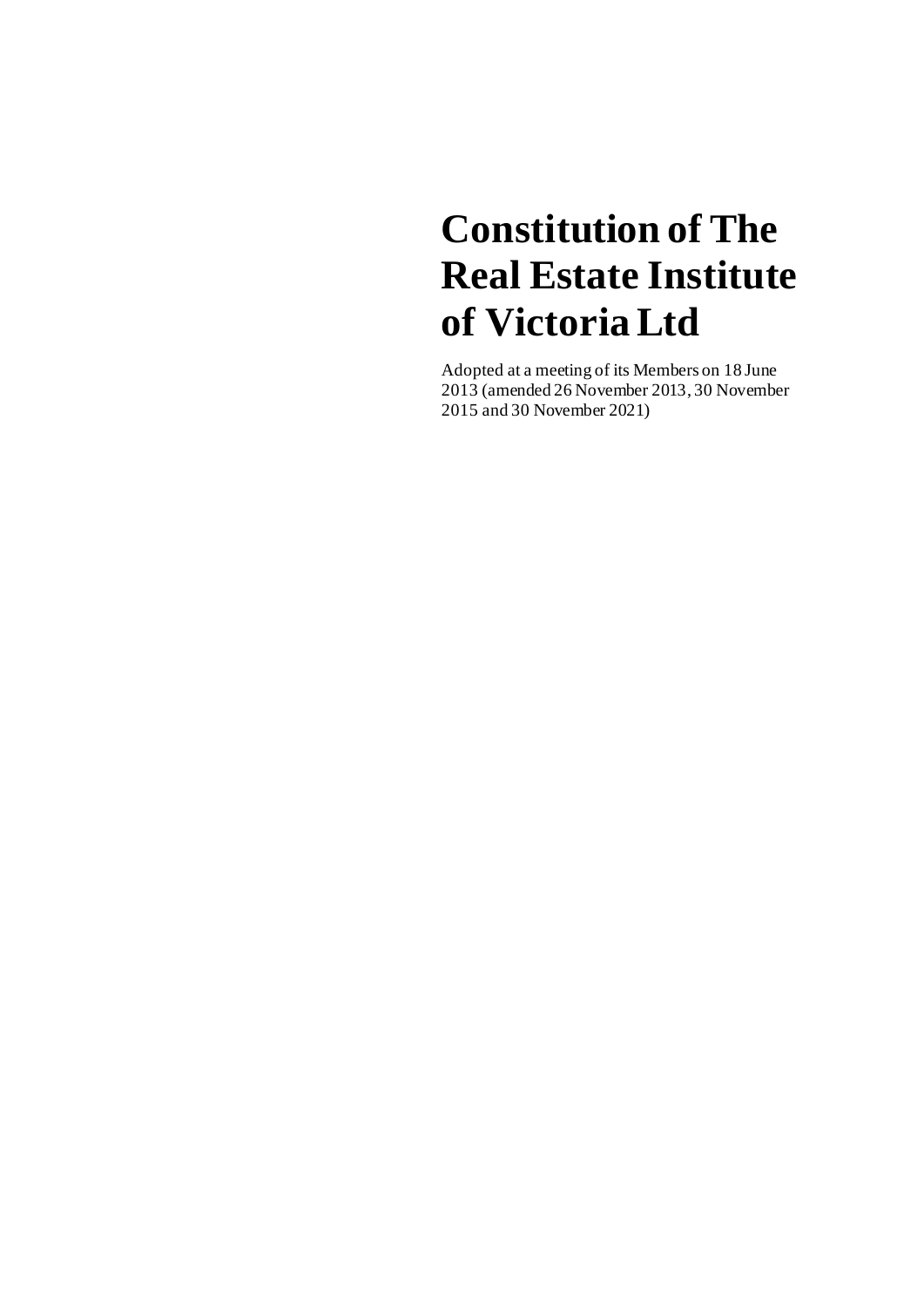# **Contents**

| 1           | <b>Definitions and Interpretation</b>                      | 1              |
|-------------|------------------------------------------------------------|----------------|
| 1.1         | <b>Definitions</b>                                         | 1              |
| 1.2         | Interpretation                                             | 4              |
| $\mathbf 2$ | <b>Objects</b>                                             | 5              |
| 2.1         | Purpose                                                    | 5              |
| 2.2         | General powers of the Institute                            | 5              |
| 3           | <b>Membership</b>                                          | 6              |
| 3.1         | Eligibility                                                | 6              |
| 3.2         | Application                                                | 6              |
| 3.3         | Admission                                                  | 6              |
| 3.4         | <b>Classes of Membership</b>                               | $\overline{7}$ |
| 3.5         | Membership Fees                                            | 7              |
| 3.6         | <b>Register of Members</b>                                 | 7              |
| 3.7         | <b>Rights of Members</b>                                   | 8              |
| 3.8         | <b>Liability of Members</b>                                | 8              |
| 3.9         | Maintaining membership                                     | 8              |
| 4           | <b>Participation of Non-Members</b>                        | 9              |
| 5           | <b>Affiliates</b>                                          | 9              |
| 6           | <b>Cessation of Membership</b>                             | 10             |
| 6.1         | <b>Cessation of Membership</b>                             | 10             |
| 6.2         | Resignation                                                | 10             |
| 6.3         | Termination of membership, no appeal                       | 11             |
| 6.4         | Grounds for suspension or termination                      | 12             |
| 6.5         | Imposition of a fine                                       | 13             |
| 6.6         | Suspension or termination of an Unfinancial Member         | 13             |
| 6.7         | Consequences of suspension or termination                  | 13             |
| 7           | <b>Meetings of Members</b>                                 | 15             |
| 7.1         | Convening meetings of Members                              | 15             |
| 7.2         | Notice of General Meetings                                 | 15             |
| 7.3         | <b>Annual General Meeting</b>                              | 15             |
| 7.4         | <b>Chairperson of General Meetings</b>                     | 15             |
| 7.5         | Quorum for General Meetings                                | 16             |
| 7.6         | <b>Adjournment of General Meetings</b>                     | 16             |
| 7.7         | <b>Voting at General Meetings</b>                          | 16             |
| 7.8         | Proxies                                                    | 17             |
| 7.9         | <b>Direct Voting</b>                                       | 18             |
| 8           | <b>Directors</b>                                           | 19             |
| 8.1<br>8.2  | General<br><b>Additional Directors</b>                     | 19<br>19       |
| 8.3         | <b>Election of Directors</b>                               | 20             |
| 8.4         |                                                            | 20             |
|             | Rectifying a Casual Vacancy of Directors<br>Loss of Office |                |
| 8.5<br>8.6  | Defects in Appointment of Directors                        | 20<br>21       |
| 8.7         | <b>Remuneration of Directors</b>                           | 21             |
| 8.8         | Powers and Duties of Directors                             | 21             |
| 8.9         | <b>Delegation of Powers</b>                                | 23             |
|             |                                                            |                |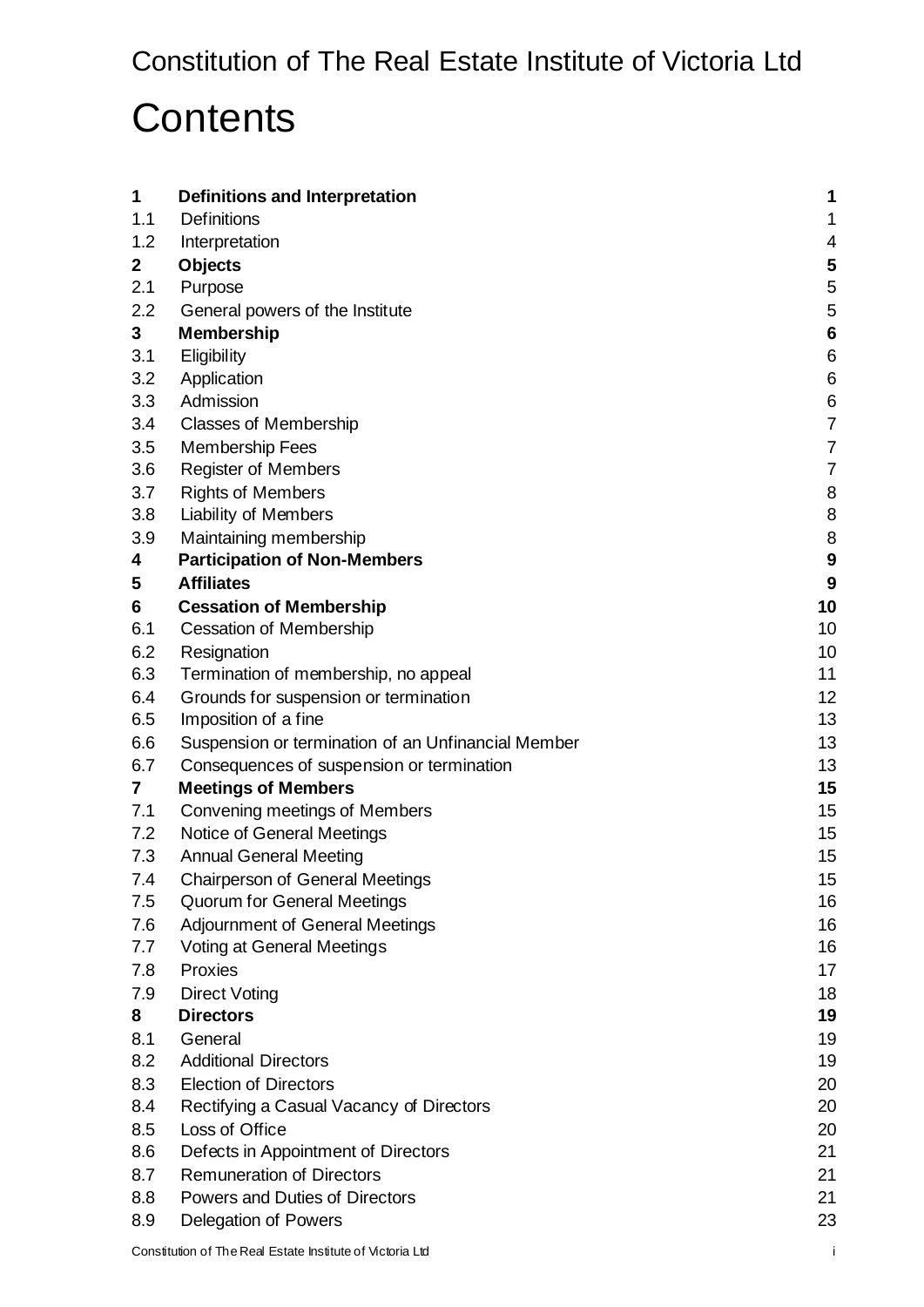| 9    | <b>Meetings of Directors</b>                         | 23 |
|------|------------------------------------------------------|----|
| 9.1  | <b>Frequency of Board Meetings</b>                   | 23 |
| 9.2  | <b>Convening Board Meetings</b>                      | 23 |
| 9.3  | Quorum for Board Meetings                            | 23 |
| 9.4  | <b>Chairperson of Board Meetings</b>                 | 24 |
| 9.5  | <b>Voting At Board Meetings</b>                      | 24 |
| 9.6  | <b>Electronic Meetings of Directors</b>              | 24 |
| 9.7  | <b>Circulating Resolutions</b>                       | 25 |
| 9.8  | <b>Directors' Conflicts of Interest</b>              | 25 |
| 10   | <b>Officers of the Institute</b>                     | 25 |
| 10.1 | <b>Election of Officers</b>                          | 25 |
| 10.2 | President                                            | 26 |
| 10.3 | <b>Senior Vice President</b>                         | 26 |
| 10.4 | <b>Vice President</b>                                | 26 |
| 10.5 | <b>Chief Executive Officer</b>                       | 26 |
| 11   | <b>Divisions</b>                                     | 26 |
| 11.1 | General                                              | 26 |
|      | 11.2 Functions and powers                            | 27 |
| 11.3 | <b>Division Committee</b>                            | 27 |
| 11.4 | Meetings                                             | 28 |
| 12   | <b>Chapters</b>                                      | 29 |
| 12.1 | General                                              | 29 |
| 12.2 | <b>Functions and Powers</b>                          | 29 |
| 12.3 | <b>Chapter Committees</b>                            | 29 |
| 13   | <b>Past Presidents' Council</b>                      | 32 |
| 14   | <b>Members' Council</b>                              | 32 |
| 14.1 | <b>Structure</b>                                     | 32 |
| 14.2 | Functions and powers                                 | 33 |
| 14.3 | <b>Meetings and Elections</b>                        | 33 |
| 15   | <b>Elections</b>                                     | 34 |
|      | 15.1 General                                         | 34 |
| 15.2 | Nominations                                          | 34 |
| 15.3 | <b>Ballot papers</b>                                 | 35 |
| 15.4 | Voting                                               | 36 |
| 15.5 | Counting of votes                                    | 37 |
|      | 15.6 Absentee Voting                                 | 38 |
| 15.7 | <b>Scrutineers</b>                                   | 38 |
| 16   | <b>Insurance and Indemnity of Applicable Persons</b> | 39 |
| 16.1 | <b>Applicable Persons</b>                            | 39 |
| 16.2 | Insurance                                            | 39 |
| 16.3 | Indemnity                                            | 39 |
| 16.4 | Loan to an Applicable Person                         | 40 |
| 17   | <b>Administration</b>                                | 41 |
| 17.1 | <b>Minutes</b>                                       | 41 |
| 17.2 | Inspection of Records                                | 41 |
| 17.3 | <b>Execution of Documents</b>                        | 41 |
| 17.4 | <b>Amendment of Constitution</b>                     | 42 |
| 17.5 | Administration                                       | 42 |
| 17.6 | <b>Notices</b>                                       | 42 |
| 18   | <b>Financial Matters</b>                             | 43 |
|      |                                                      |    |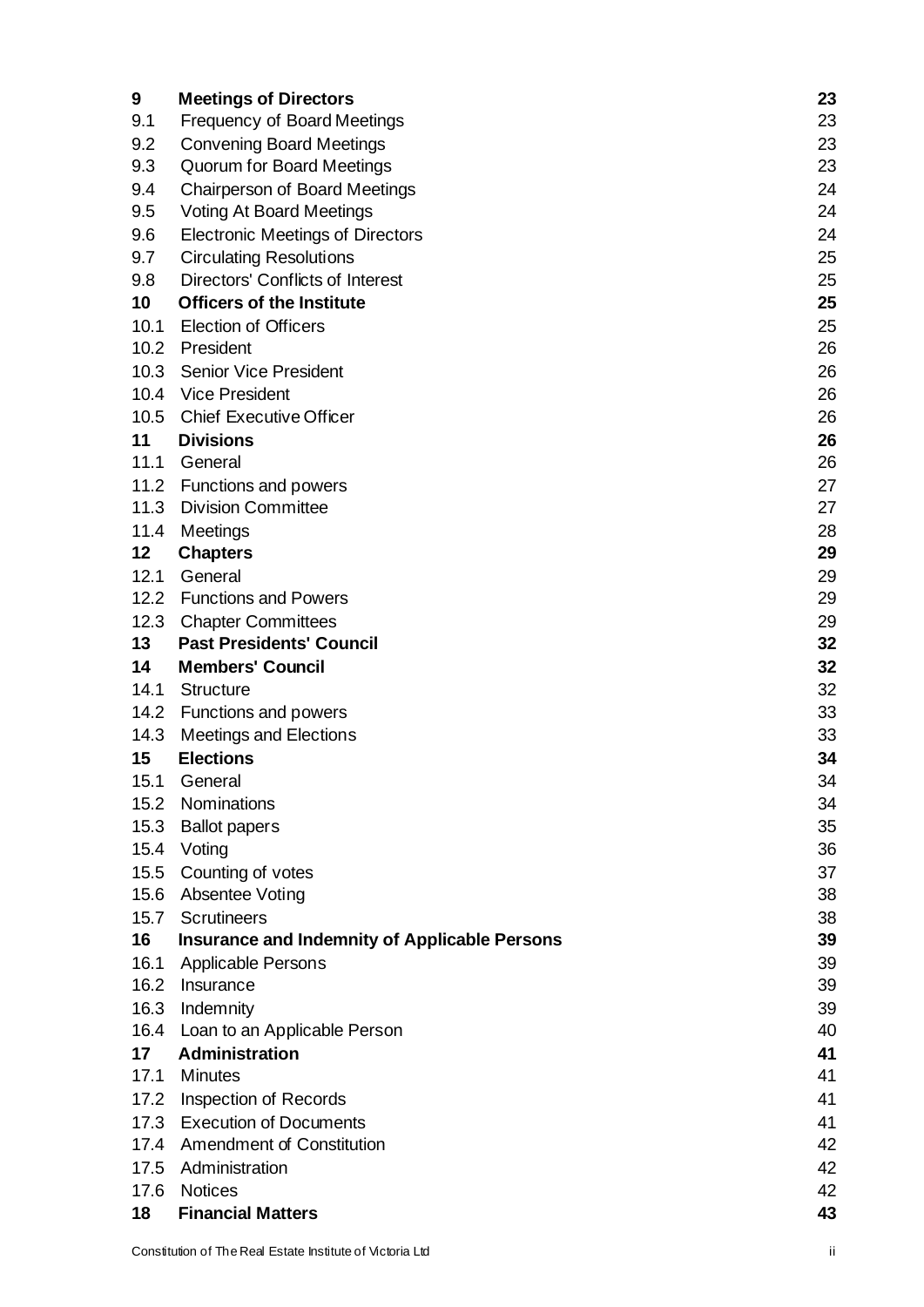| 18.1                             | Application of Income and Property     | 43 |  |
|----------------------------------|----------------------------------------|----|--|
| 18.2                             | Dividends and Reserves                 | 43 |  |
| 18.3                             | <b>Accounts and Reports</b>            | 43 |  |
| 18.4                             | Audit                                  | 44 |  |
| 19                               | <b>Winding Up</b>                      | 44 |  |
| 19.1                             | Procedure                              | 44 |  |
| 19.2                             | Contribution of Members on Winding Up  | 44 |  |
| 19.3                             | Distribution of Property on Winding Up | 44 |  |
| 20                               | <b>Transitional Provisions</b>         | 45 |  |
| 20.1                             | General                                | 45 |  |
| 20.2                             | <b>Divisions</b>                       | 46 |  |
| 20.3                             | Chapters                               | 46 |  |
| 20.4                             | <b>Members Council</b>                 | 46 |  |
| 20.5                             | Membership                             | 46 |  |
| 20.6                             | <b>Board of Directors</b>              | 46 |  |
| 48<br>Schedule 1 - form of proxy |                                        |    |  |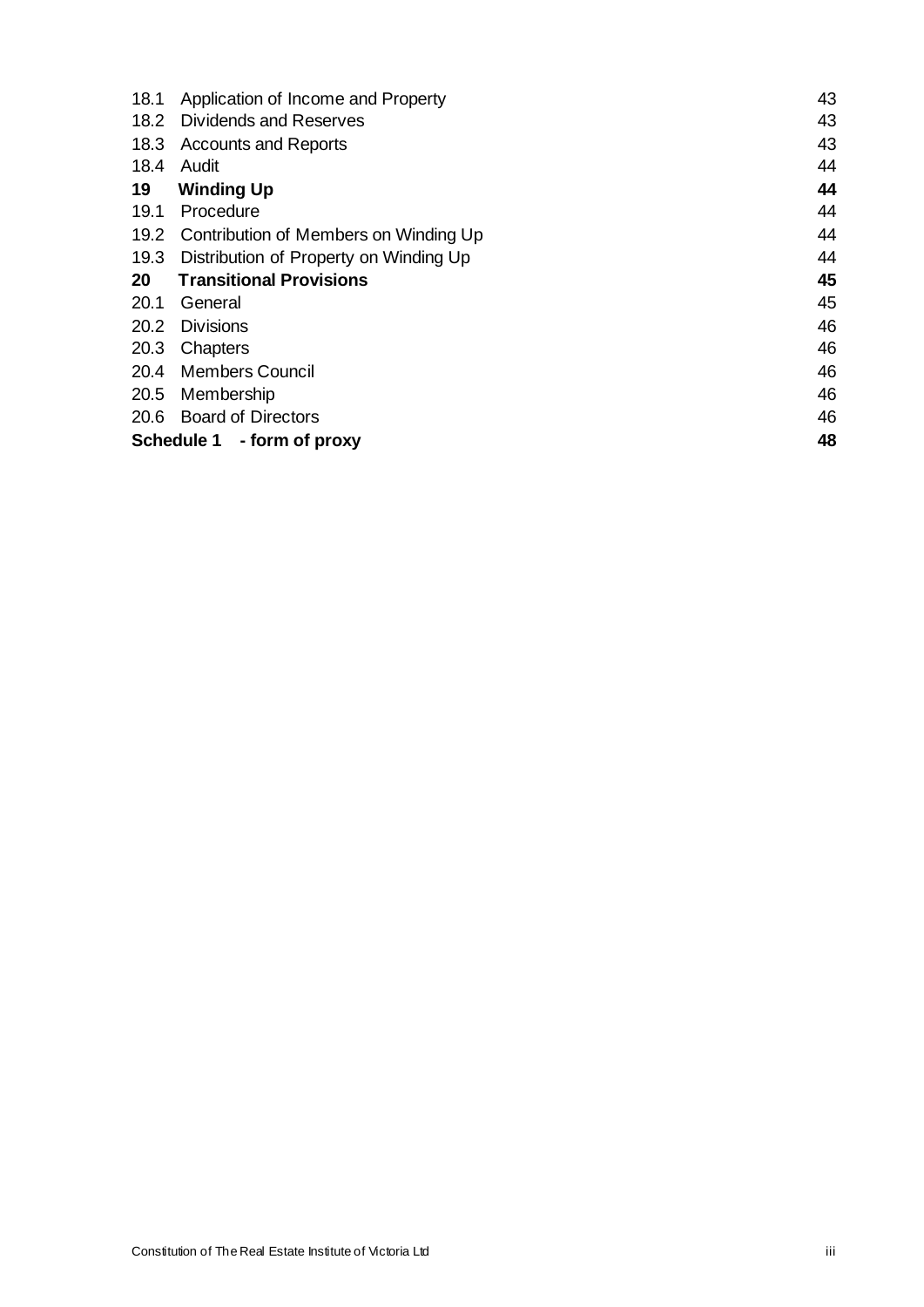# Constitution of The Real Estate Institute of Victoria Ltd

# <span id="page-4-0"></span>**1 Definitions and Interpretation**

# <span id="page-4-1"></span>**1.1 Definitions**

Unless otherwise specified or unless the subject or the context otherwise requires, in this Constitution:

**Act** means the Estate Agents Act 1980 (Vic) and any regulations made thereunder.

**Affiliate** means a Person permitted by the Board to be an affiliate of the Institute pursuant to claus[e 5\(a\)](#page-12-2).

**Agent's Representative** means an agent's representative as defined in the Act.

**Annual General Meeting** means the General Meeting to be held in accordance with clause [7.3.](#page-18-5)

**Applicant** means a Person who wishes to apply for membership of the Institute.

**Application for Membership** means the form, the contents of which may be determined by the Board from time to time, which is to be used by an Applicant.

**Board** means the board of Directors for the time being of the Institute.

**By Laws** means by laws made by the Directors from time to time pursuant to claus[e 8.8\(e\)](#page-25-0).

**Chapter** means a chapter established in accordance with claus[e 12](#page-32-4).

**Chapter Member** means a member of a Chapter.

**Chapter Committee** means the committee appointed by the Board under claus[e 12.3\(a\)](#page-32-5).

**Chief Executive Officer** means the person appointed by the Board to be the chief administrative officer of the Institute for the time being, whether or not given the title of chief executive officer.

**Code of Conduct** means any code of conduct, rules and regulations made or adopted by the Board from time to time pursuant to claus[e 8.8\(e\)](#page-25-0).

**Commencement Date** means the date on which this Constitution is adopted by a General Meeting.

**Complaint** means any accusation, charge, allegation or expression of censure:

- (a) concerning:
	- (i) any matter which is provided for by the Constitution or the By Laws;
	- (ii) any breach of the By Laws, the Code of Conduct or Rules of Practice; or
- (b) which is in respect of any act or thing done or matter or conduct which:
	- (i) may be inconsistent with membership of the Institute; or
	- (ii) is or may be prejudicial or detrimental to the Institute, its Members or the real estate industry; or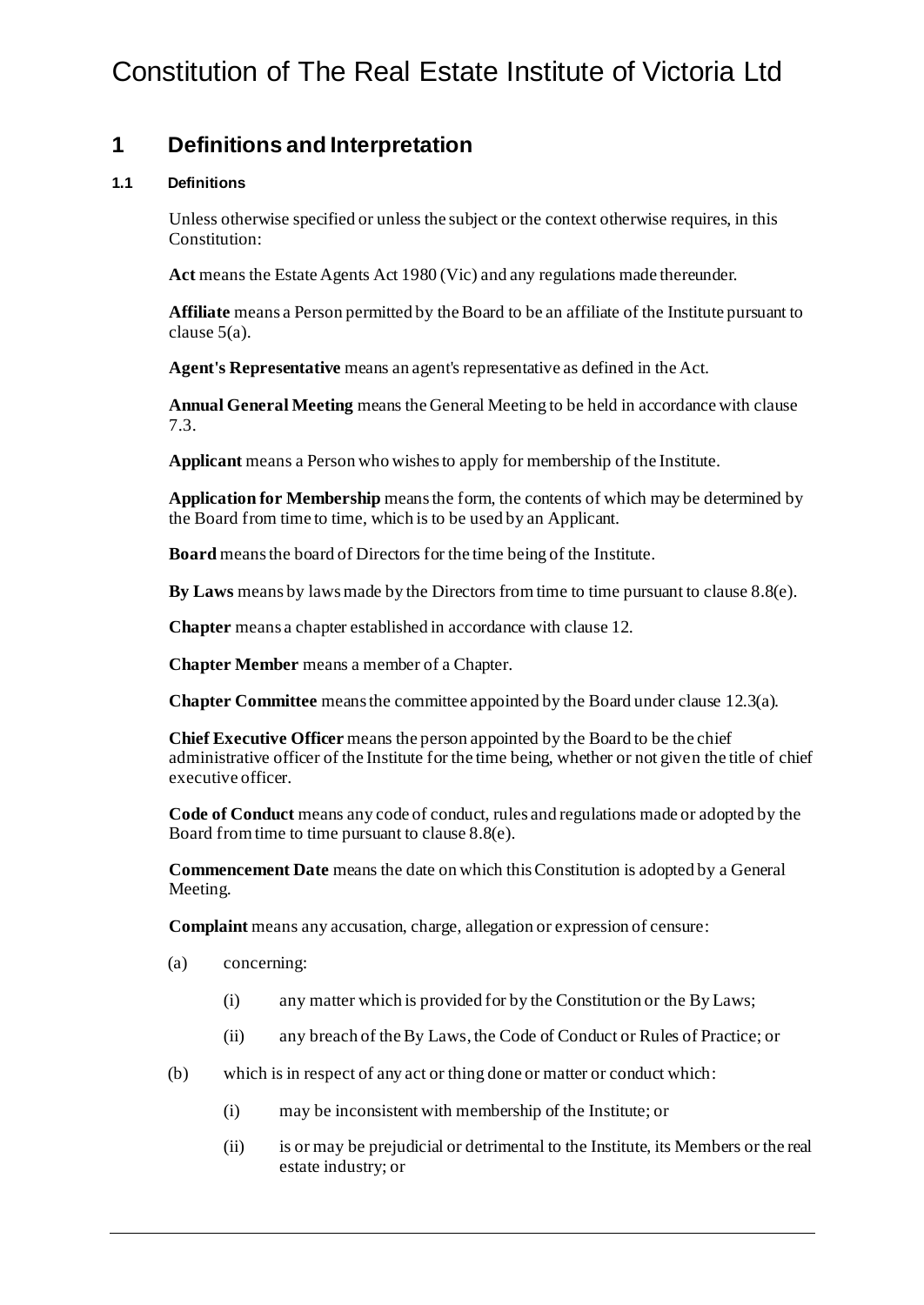(iii) is contrary to good estate agency practice.

**Connected Office Member** means an Office Member in which a Licensed Member and/or a Representative Member has an ownership interest or is a director.

**Connected Licensed Member** means a Licensed Member who has an ownership interest in, or is a director of, an Office Member.

**Connected Representative Member** means a Representative Member who has an ownership interest in, or is a director of, an Office Member.

**Corporations Act** means the Corporations Act 2001 (Commonwealth).

**CPD** means continuing professional development as required by the Board.

**Delegate** means a delegate to the Members' Council appointed or elected in accordance with this Constitution.

**Director** means a director for the time being of the Institute.

**Direct Votes** are votes cast by way of Direct Voting

**Direct Voting** refers to a process whereby Voting Members cast their votes for a resolution to be proposed at a General Meeting during a specified period prior to that meeting

**Dispute** means any difference, disagreement or dissension arising out of any question or matter which in the opinion of the Board relates to the receipt, payment, sharing, division, reimbursement, distribution or disposition of or other interest in, any remuneration whether by way of commission or otherwise or any costs, charges or expenses or any other money related thereto or with respect to any duties, obligations, rights or entitlements otherwise pertaining thereto.

**Division** means a division established in accordance with claus[e 11](#page-29-6).

**Division Member** means a member of a Division.

**Division Committee** means a committee elected in accordance with claus[e 11.3\(a\)](#page-30-2).

**Estate Agent** means an estate agent as defined in the Act.

**Financial Member** means a Member who has paid by the relevant due date the Membership Fees and all other sums owed by that Member to the Institute.

**General Meeting** means a general meeting of the Members conducted in accordance with the Corporations Act and claus[e 7](#page-18-6) of thisConstitution.

**Honorary Life Member** means a person granted honorary life membership of the Institute pursuant to the By Laws and whose membership has not been terminated.

**Institute** means the entity whose name upon the adoption of this Constitution was THE REAL ESTATE INSTITUTE OF VICTORIA LIMITED ACN 004 210 897 and shall be taken to mean the same entity by whatever name from time to time it may be called.

**Licensed Corporation** means a corporation holding an estate agent's licence under the Act.

**Licensed Member** means a Person admitted to membership of the Institute as a Licensed Member under the By Laws and whose membership has not been terminated.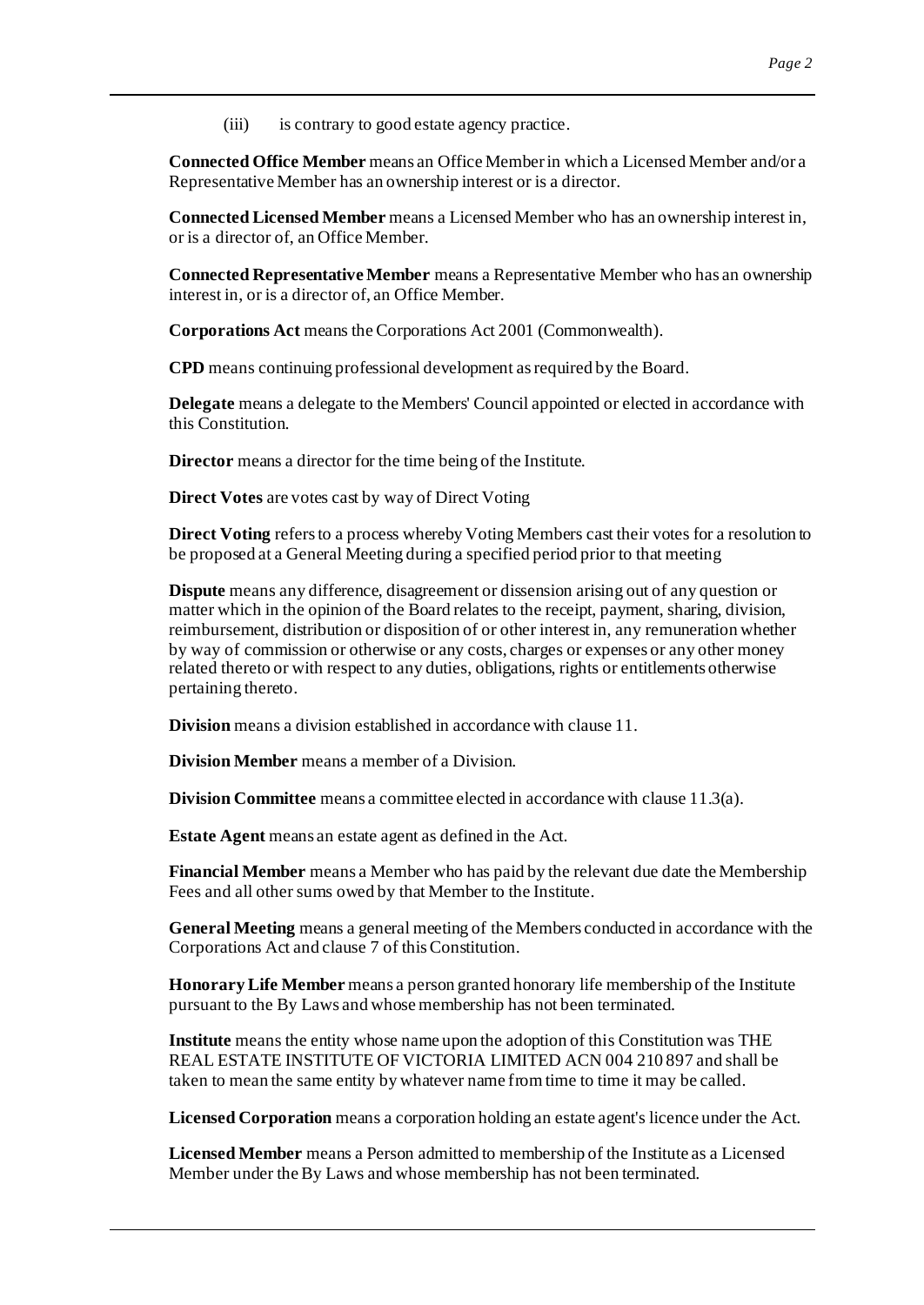**Member** means a Person whose name is entered in the Register as a member of the Institute.

**Members' Council** means the council established in accordance with claus[e 14](#page-35-3).

**Member's Guarantee** means the guarantee of an amount not exceeding \$2.00 to defray such liabilities and expenses of the Institute upon its winding up or dissolution.

**Membership Fees** means the fees payable by Members on an annual basis as determined by the Board from time to time.

**Non-Practising Member** means a person admitted as a non-practising member of the Institute pursuant to the By Laws and whose membership has not been terminated.

**Objects** means the objects for which the Institute was established as described in claus[e 2](#page-8-3).

**Office Member** means a Person admitted to membership of the Institute as an Office Member under the By Laws and whose membership has not been terminated.

**Officer** means an officer of the Institute, including the President, Senior Vice President, Vice President and Chief Executive Officer.

**Past President** means a person who was previously a President.

**Past Presidents' Council** means the council established in accordance with claus[e 13](#page-35-4).

**Person** includes:

- (a) a natural person; and
- (b) a registered company, corporation or incorporated association.

**President** means the president of the Institute for the time being elected by the Board in accordance with claus[e 10.1](#page-28-4).

**Professional Indemnity Insurance Policy** means a contract of insurance that in whole or in part indemnifies a person against civil liability, including liability for costs, arising from the conduct of a real estate agency.

**Provisional Member** means an applicant for membership referred to in claus[e 3.3\(d\)](#page-10-3) and in the By Laws.

**Register** means the register of Members.

**Related Body Corporate** has the meaning set out in section 9 of the Corporations Act.

**Representative Member** means a Member admitted to membership of the Institute as a Representative Member under the By Laws and whose membership has not been terminated.

**Returning Officer** means the Chief Executive Officer unless otherwise determined by the Board.

**Rules of Practice** means the rules of practice 2006 as amended or varied from time to time or any rules superseding or replacing those rules.

**Seal** means the common seal of the Institute (if any).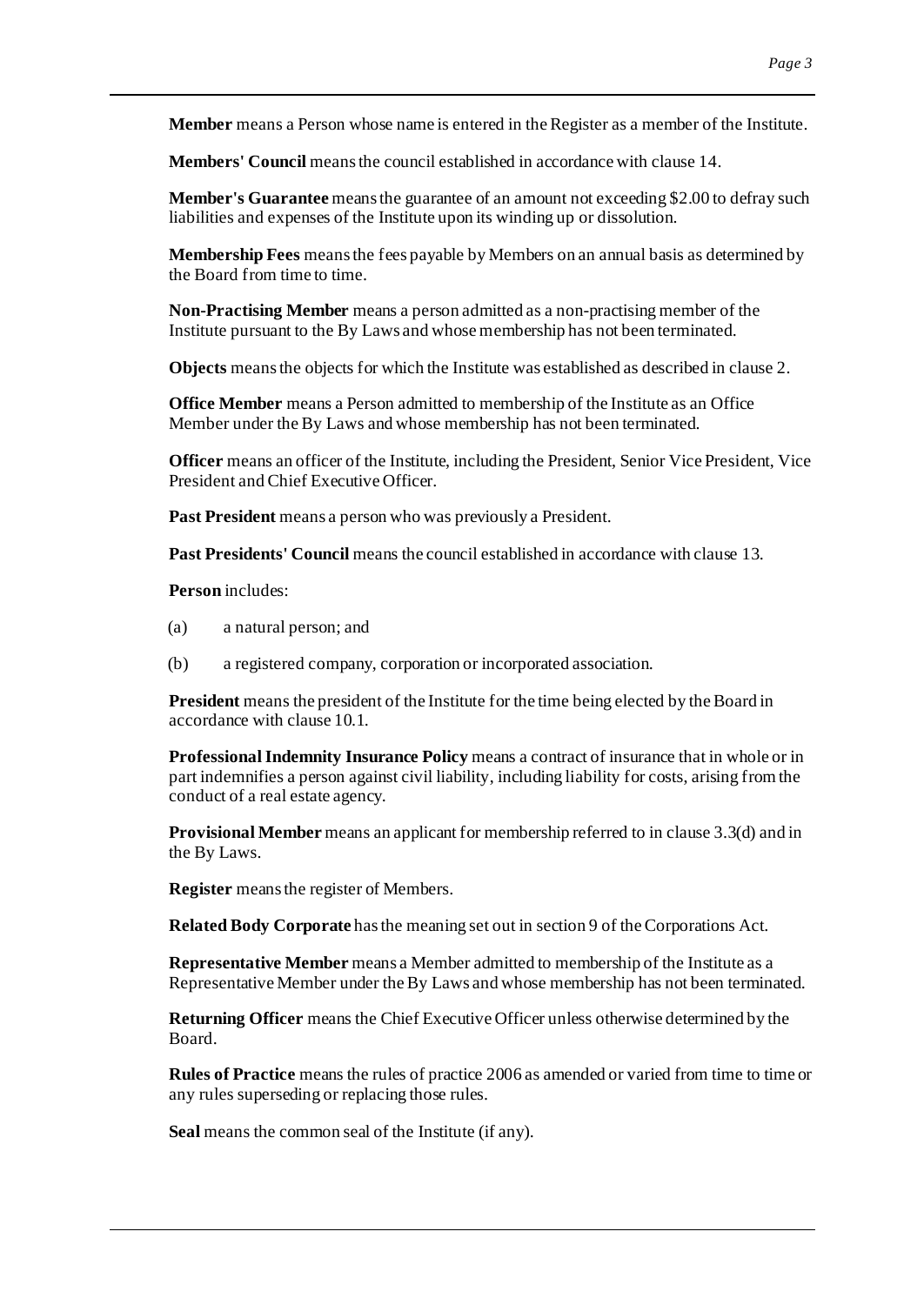**Secretary** means the secretary for the time being of the Institute, and if there are joint secretaries, any one or more of such joint secretaries.

**Senior Vice President** means the senior vice president of the Institute for the time being elected by the Board in accordance with claus[e 10.1](#page-28-4).

**Service Address** means the address nominated by a Member for the purpose of receiving notices from the Institute.

**Special Resolution** has the meaning given to in section 9 of the Corporations Act.

**Student Member** means a person admitted as a Student Member of the Institute pursuant to the By Laws and whose membership has not been terminated.

**Transitional Member** means a Person deemed to be a Transitional Member pursuant to the By Laws.

**Unfinancial Member** means a Member who is in default of a financial obligation (including the payment by the due date of Membership Fees) to the Institute.

**Vice President** means the vice president of the Institute for the time being elected by the Board in accordance with claus[e 10.1](#page-28-4).

**Voting Member** means a Member who:

- (a) has been granted membership of a class of membership which confers an entitlement to vote at a general meeting; and
- (b) is not an Unfinancial Member.

**Virtual meeting technology** means any technology that allows a person to participate in a meeting without being physically present at the meeting

**Zone** means the metropolitan, regional or other geographical zone to which Divisions are allocated by the Board.

# <span id="page-7-0"></span>**1.2 Interpretation**

Unless otherwise specified or unless the subject or the context otherwise requires:

- (a) all words and expressions defined in the Act or in the Corporations Actshall have the respective meanings assigned to them in the Act or in the Corporations Act as the case may be, provided that in the event that any word or expression is defined in both the Act and the Corporations Act, the definition contained in the Corporations Act shall prevail;
- (b) words importing the singular number include the plural and vice versa;
- (c) a reference to one gender includes the other;
- (d) headings have been inserted for guidance only and do not and shall not be deemed to form part of this Constitution;
- (e) a reference to legislation includes an amendment or successive enactment thereof, or replacement;
- (f) a reference to a clause is a reference to a clause of this Constitution;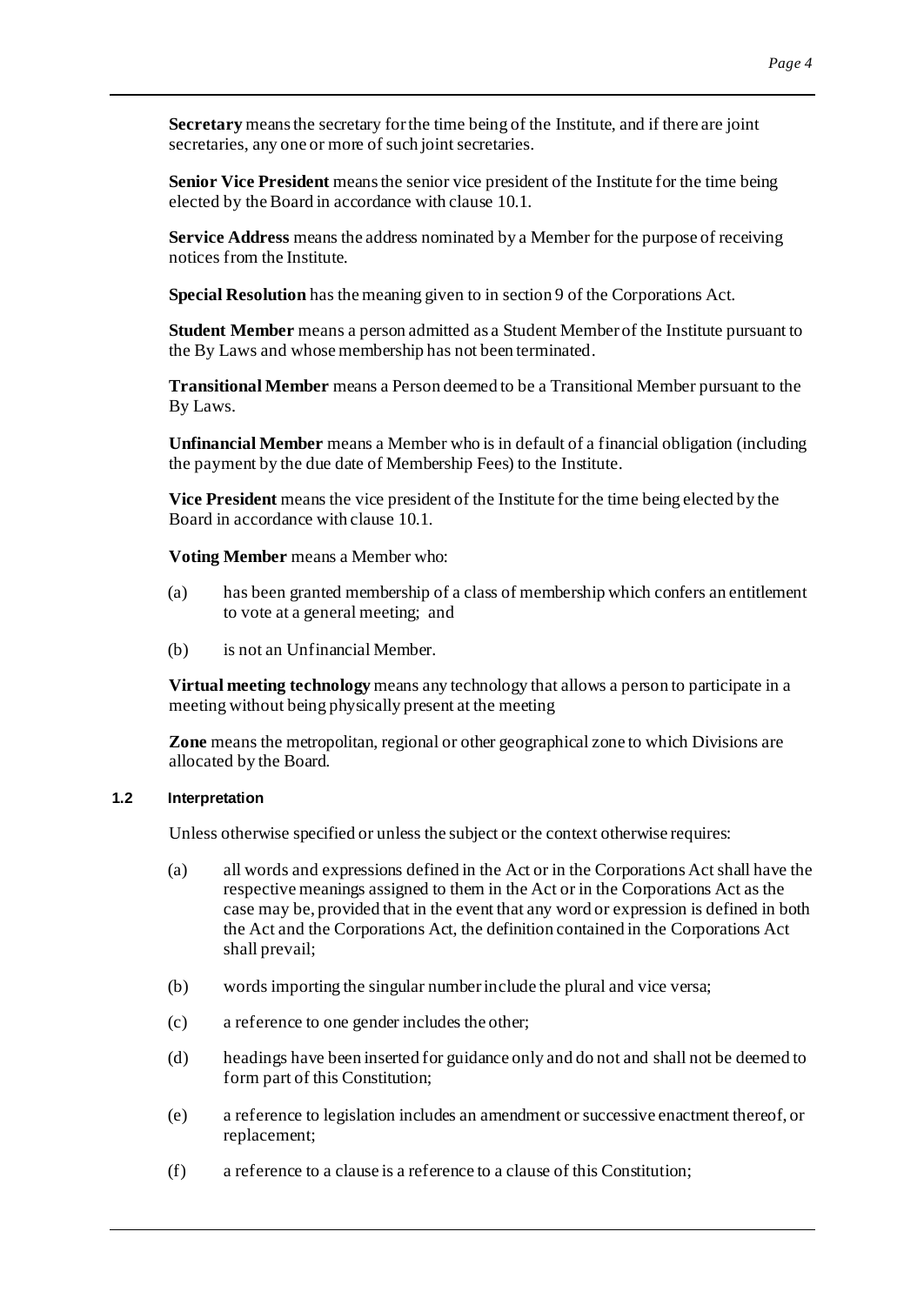- (g) a reference to an agreement or document, including this Constitution, is to the agreement or document that exists from time to time;
- (h) where an expression is defined, another part of speech or grammatical form of that expression has a corresponding meaning;
- (i) a power, authority, duty or discretion means the power, authority, duty or discretion exercised from time to time;
- (j) a power in this Constitution to do any act or thing includes a power to amend or revoke that act or thing;

and if any doubt arises as to the proper meaning of this Constitution, the interpretation of the Board is, subject to law, conclusive and must be recorded in the minutes of the General Meeting or Annual General Meeting at which the interpretation is made.

# <span id="page-8-3"></span><span id="page-8-0"></span>**2 Objects**

# <span id="page-8-4"></span><span id="page-8-1"></span>**2.1 Purpose**

- (a) The Institute is a not-for-profit entity with the purpose of:
	- (i) leading and representing the real estate industry;
	- (ii) advancing the professionalism of Members; and
	- (iii) promoting the advancement of education and learning in the field of real estate services.
- (b) The Institute shall:
	- (i) promote the interests of Members to Government and the community; and
	- (ii) provide education and information to the public and Members regarding matters of property and the effective management of real estate as well as the benefits of home ownership, property and business management.

# <span id="page-8-2"></span>**2.2 General powers of the Institute**

Without limiting the generality of the foregoing, the Board shall have the power to do the following:

- (a) through education, to promote excellence and integrity in Members, to improve their knowledge and skill with respect to their duties and responsibilities so as to promote higher standards of real estate services for the public;
- (b) to equip and educate Members and the public via lectures, seminars, events and meetings calculated to advance directly or indirectly the cause of education in real estate services;
- (c) to promote and facilitate professional standards in real estate practice to assist Members and the public in the conduct and experience of real estate practice;
- (d) to foster good relations between Members of the Institute, other Estate Agents and members of the general public and to improve the standing of Members within the Community;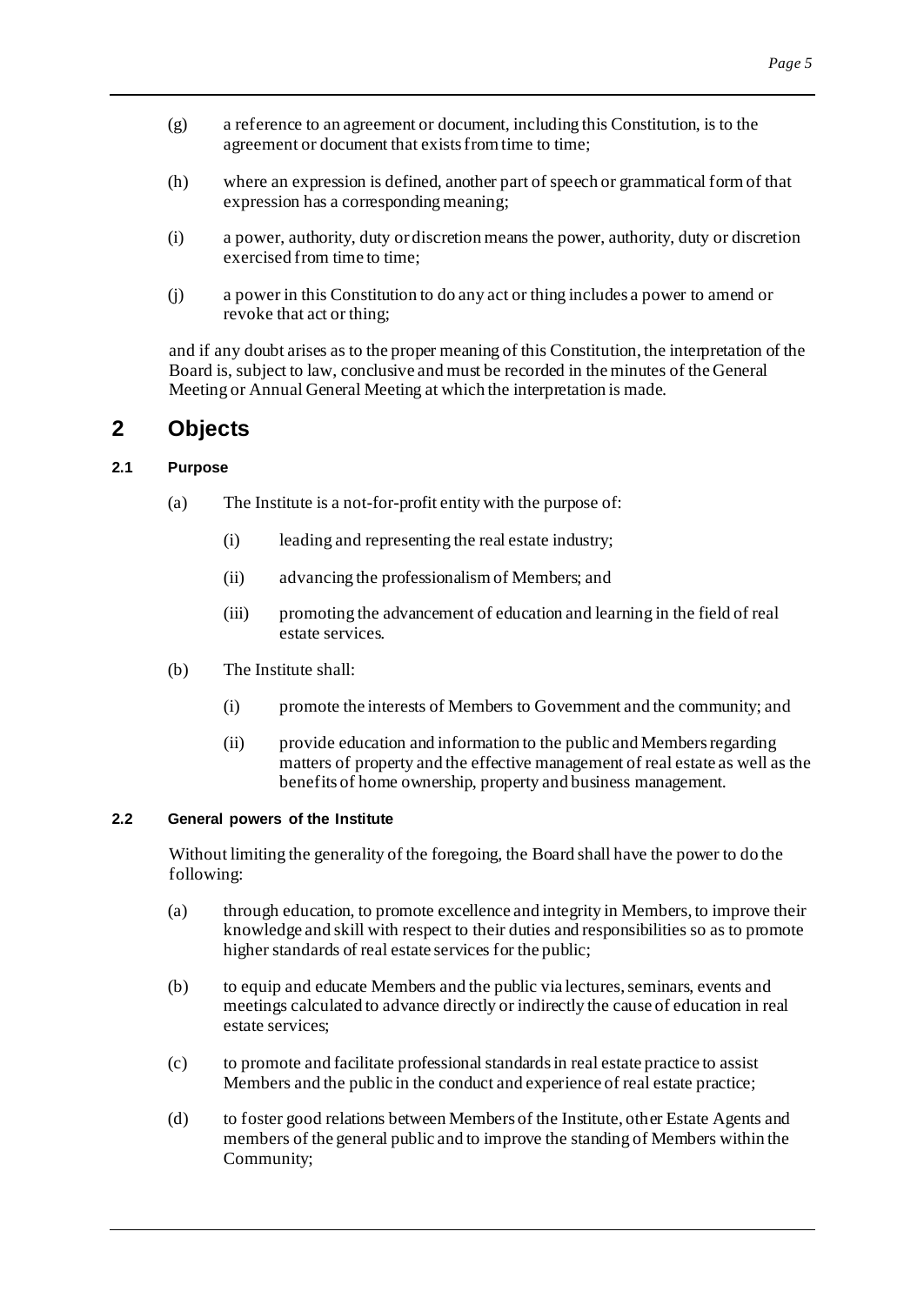- (e) to promote the interests of Members and the property sector on property related issues to Government and the community;
- (f) to promote the benefits of home ownership, property and business investment;
- (g) to promote the benefits of Institute membership;
- (h) to provide for the internal working and management of the Institute by means of Divisions, Chapters or otherwise;
- (i) to suspend, remove from membership or discipline Members of the Institute in the manner provided for by this Constitution;
- (j) to borrow or raise or secure the payment of money in such manner as the Institute thinks fit;
- (k) to enter into commercial enterprises and arrangements by itself (including through any subsidiaries the Institute establishes) and with others; and
- (1) for the purpose of carrying out the objects in claus[e 2.1](#page-8-4) but not otherwise, and subject to this Constitution, the Institute has power to do anything permitted by the Corporations Act.

# <span id="page-9-0"></span>**3 Membership**

# <span id="page-9-1"></span>**3.1 Eligibility**

Any natural person or corporation committed to the objects of the Institute may become a Member of the Institute provided all eligibility requirements and other membership qualifications as set out in the By Laws or elsewhere have been met.

#### <span id="page-9-2"></span>**3.2 Application**

Any Person may apply for membership of the Institute by submitting to the Secretary:

- (a) an Application for Membership;
- (b) an agreement in writing to provide a Member's Guarantee;
- (c) an agreement in writing to be bound by the Constitution of the Institute; and
- (d) payment of the entrance fee and the annual subscription for the first year, where relevant.

# <span id="page-9-3"></span>**3.3 Admission**

- (a) The criteria for admission to the categories of membership in clauses [3.4\(b\)\(i\)](#page-10-4) to [3.4\(b\)\(iii\)](#page-10-5) an[d 3.4\(b\)\(vi\)](#page-10-6) and the procedures for processing such applications for membership shall be as determined by the Board and contained in the By Laws.
- (b) The Institute may grant a Member status set out in clauses  $3.4(b)(iv)$  and  $3.4(b)(v)$ . The granting shall be as determined by the Board and contained in the By Laws .
- (c) A Member whose category of membership as set out in clauses  $3.4(b)(i)$  to  $3.4(b)(iii)$ an[d 3.4\(b\)\(vi\)](#page-10-6) changes, must reapply for membership within 14 days of the change in the category to which the applicant now belongs. During the 14 day period, the Member shall be a Transitional Member.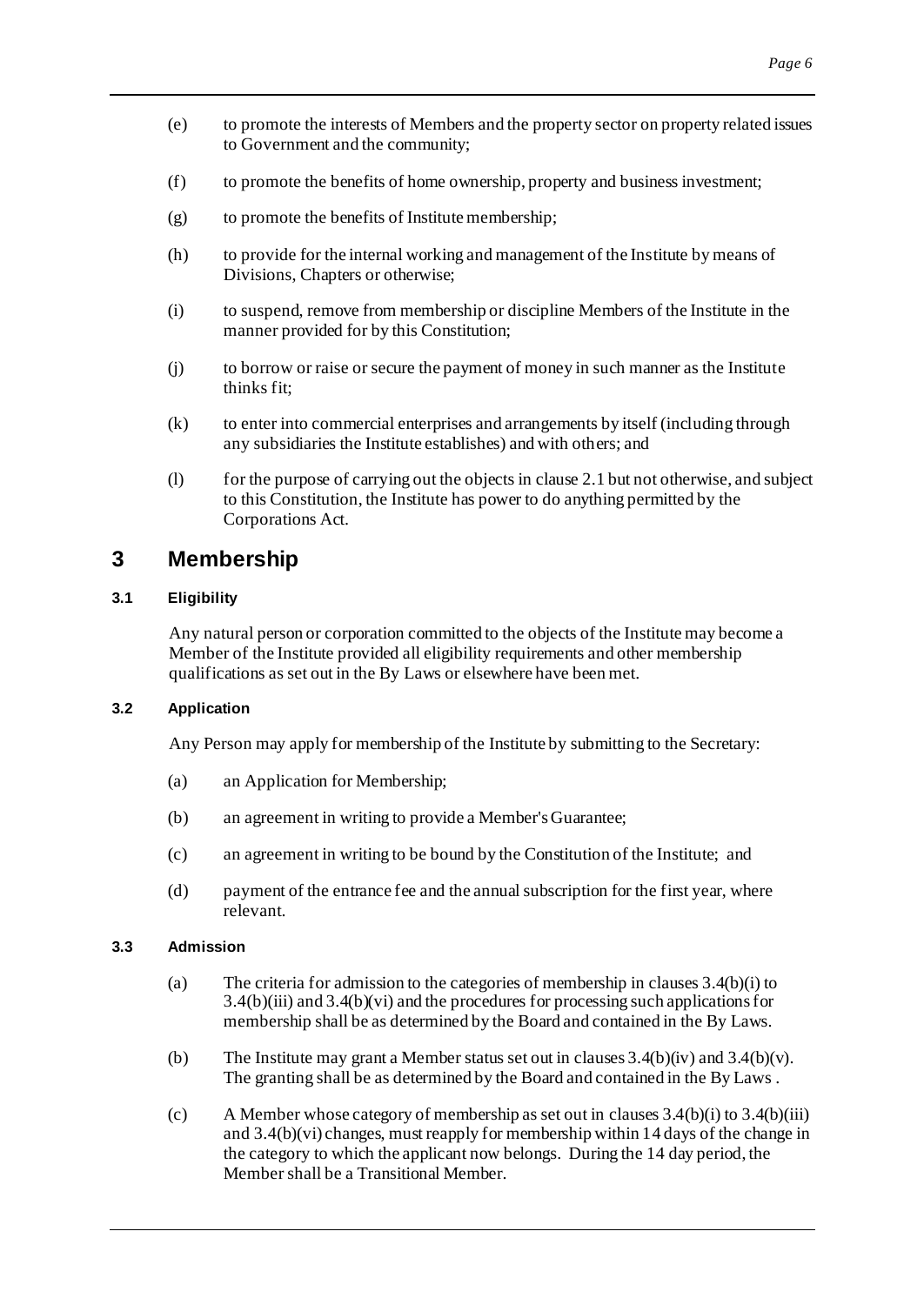<span id="page-10-3"></span>(d) An applicant for membership who has applied for membership and has satisfied the provisional requirements for membership of the Institute as set out in the By Laws shall be a Provisional Member until such time the Board approves or rejects admission to membership of the Institute.

# <span id="page-10-0"></span>**3.4 Classes of Membership**

- (a) The Board may create different classes of membership and may confer on each such newly created class of membership such rights, privileges or benefits as the Board sees fit.
- <span id="page-10-5"></span><span id="page-10-4"></span>(b) As at the date that this Constitution is adopted, the classes of membership of the Institute are as follows:
	- (i) Office Members;
	- (ii) Licensed Members;
	- (iii) Representative Members;
	- (iv) Honorary Life Members;
	- (v) Non-Practising Members; and
	- (vi) Student Members;

<span id="page-10-8"></span><span id="page-10-7"></span>and the rights, privileges and benefits of each such class are as set out in this Constitution and the By Laws.

<span id="page-10-6"></span>(c) Where different classes of membership have been created, the Board may, on accepting an Applicant's Application for Membership, admit an Applicant to a class of membership which appears appropriate to the Board.

# <span id="page-10-1"></span>**3.5 Membership Fees**

The Board shall determine:

- (a) the quantum; and
- (b) the due date for payment,

of the entrance fees, the annual subscription and any other amount which an Applicant or a Member is required to pay to be admitted or remain as a Financial Member.

# <span id="page-10-2"></span>**3.6 Register of Members**

- (a) The Chief Executive Officer shall cause to be maintained an up to date Register of Members, which shall include information required by the Corporations Act and any additional information required by the Board from time to time pursuant to the By Laws.
- (b) The Service Address of a Member in the Register will be the address nominated by the Member for the purpose of receiving notices from the Institute and may be:
	- (i) a residential address;
	- (ii) a postal address;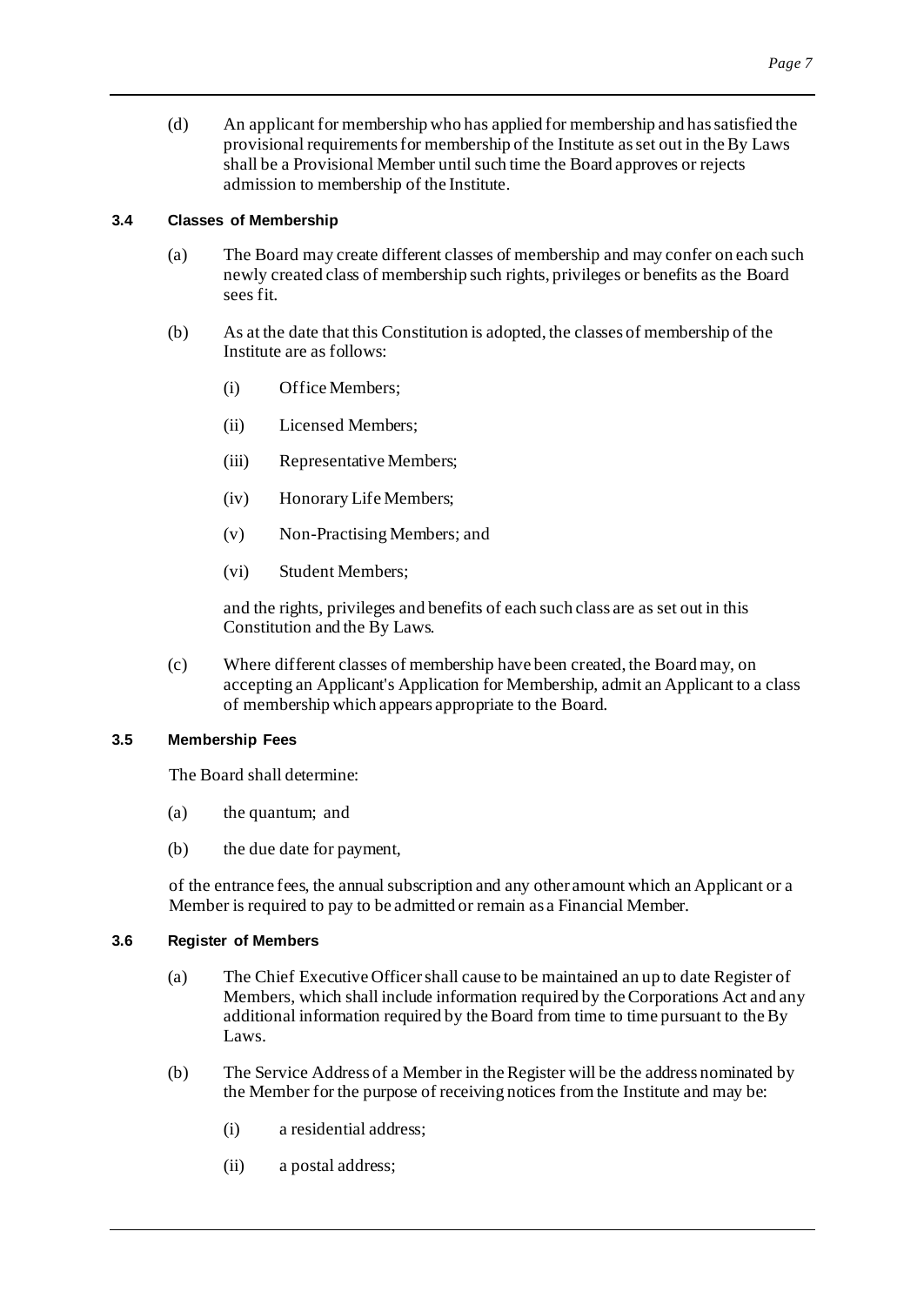- (iii) a business address;
- (iv) a facsimile number;
- (v) an email address.
- (c) The Institute shall use its best endeavours to use the Service Address nominated by each Member for the purpose of delivering notices.
- (d) Each Member must notify the Chief Executive Officer within 14 days of any change of name or Service Address of the Member and each such change shall be recorded in the Register.

### <span id="page-11-3"></span><span id="page-11-0"></span>**3.7 Rights of Members**

- (a) In respect of any resolution put before a General Meeting or a meeting of any chapter, division or committee of the Institute, or any election:
	- (i) each Licensed Member who is a Financial Member shall have three votes; and
	- (ii) each Representative Member who is a Financial Member shall have one vote;

and no other Member shall have any entitlement to vote.

- (b) All Financial Members shall have the right to receive notices of, and attend, General Meetings.
- (c) The rights of any Member will not be transferable.

#### <span id="page-11-1"></span>**3.8 Liability of Members**

The liability of a Member is limited to the extent of the Member's Guarantee. This liability shall continue for the duration of the membership of a Member and for a period of 12 months following the cessation of membership of a Member.

#### <span id="page-11-2"></span>**3.9 Maintaining membership**

- (a) A Person admitted to membership shall remain a Member so long as:
	- (i) the Member continues to satisfy the conditions of admission to membership;
	- (ii) the membership is not terminated in accordance with this Constitution or the By Laws; and
	- (iii) the Member undertakes the minimum educational training requirements (as determined by the Board or a Committee established by the Board) aimed at facilitating professional standards in real estate practice to assist Members in the conduct of real estate practice, as determined from time to time by the Board.
- (b) The Board may at any time require a Member to supply to the Chief Executive Officer within 14 days any information or documents to ascertain whether the Member continues to comply with the requirements for membership of the Institute prescribed by the Constitution or By Laws, including documents which evidence that the Member is covered by a current Professional Indemnity Insurance Policy.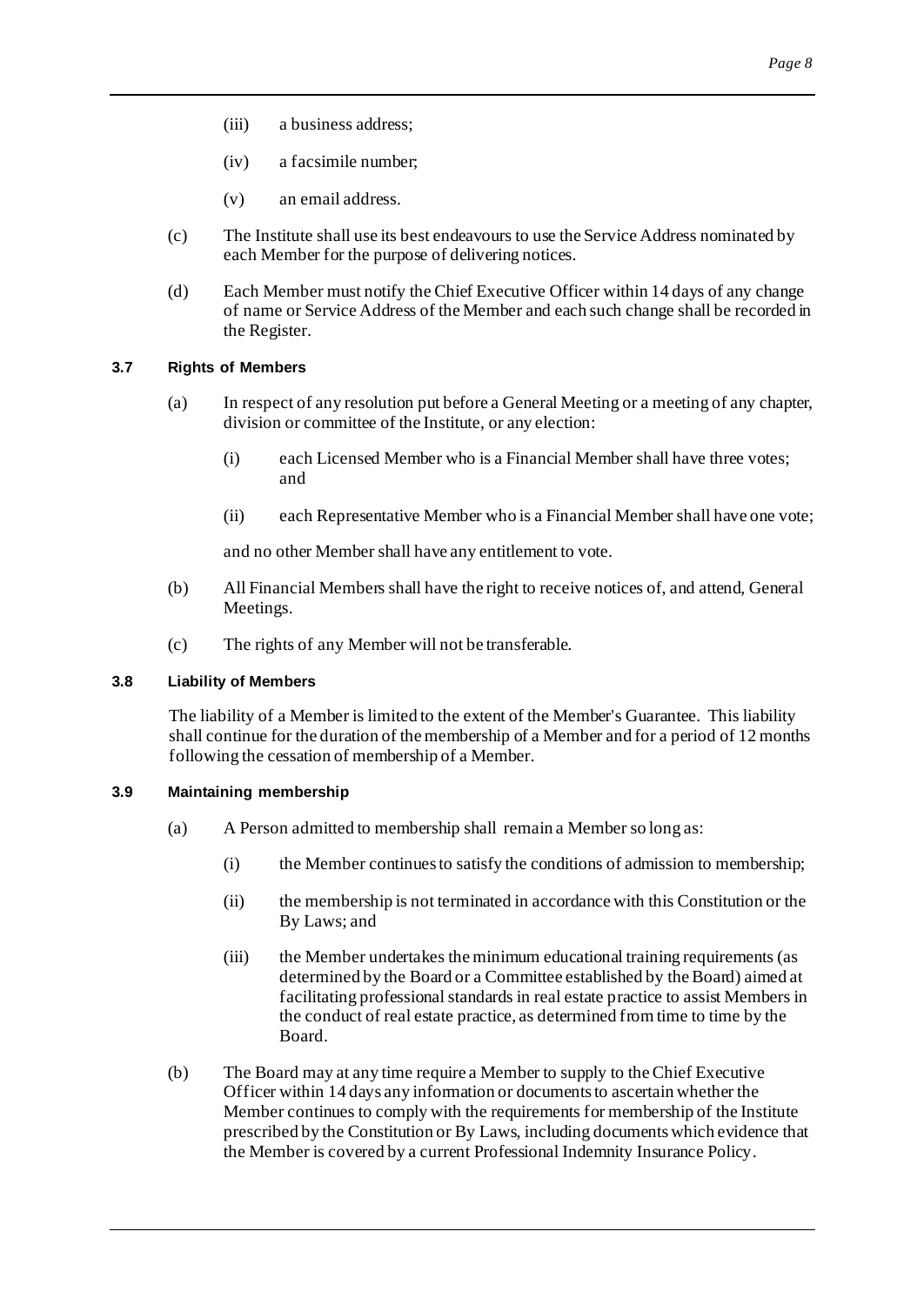- (c) Subject to the provisions of claus[e 3.9\(d\)](#page-12-3), any rights or privileges of membership shall immediately cease in respect of a Member if the payment of any money owing to the Institute by that Member is in arrears.
- <span id="page-12-3"></span>(d) A Member shall pay interest on any money due and owing to the Institute from the day appointed for payment to the date of actual payment, both inclusive. Interest shall be calculated at a rate of 4% higher than the rate for the time being fixed under Section 2 of the Penalty Interest Rates Act 1983 (Vic) or any legislation in substitution or amendment thereof and shall be charged on a daily basis until payment has been made in full. However, the Board shall be at liberty to waive payment of that interest wholly or in part or may accept payment of the same by instalments.

# <span id="page-12-0"></span>**4 Participation of Non-Members**

- <span id="page-12-5"></span>(a) The Board may permit any Estate Agent, who is not otherwise eligible for membership of the Institute or in respect of whose Application for Membership has not been accepted by the Board, to participate in the activities of the Institute in such limited manner and for such period and upon such conditions as may be prescribed from time to time by the Board, provided that such Person, until granted membership of the Institute, shall not be:
	- (i) deemed to be a Member and any designation or title by which, at the discretion of the Board, such Person may be known shall not be and shall not be deemed to be a classification of membership of the Institute;
	- (ii) entitled or permitted:
		- (A) to vote at any General Meeting or Annual General Meeting or at any meeting of a Division or Chapter;
		- (B) to vote in any election conducted under this Constitution;
		- (C) to hold any office in the Institute;
		- (D) to serve on any committee, section, group or council of the Institute;
		- (E) to have any interest in the assets of the Institute; or
		- (F) exercise any rights of membership of the Institute, other than those expressly permitted by the Board to be exercised by such Person.
- (b) The Board may from time to time determine:
	- (i) the criteria for permitting the participation of non-Members; and
	- (ii) the procedures for processing applications for such participation.

# <span id="page-12-2"></span><span id="page-12-1"></span>**5 Affiliates**

- (a) The Board may permit any Person not eligible for Membership of the Institute, to be admitted as an Affiliate on such terms and conditions as the Board considers appropriate.
- <span id="page-12-4"></span>(b) An Affiliate is not:
	- (i) a Member;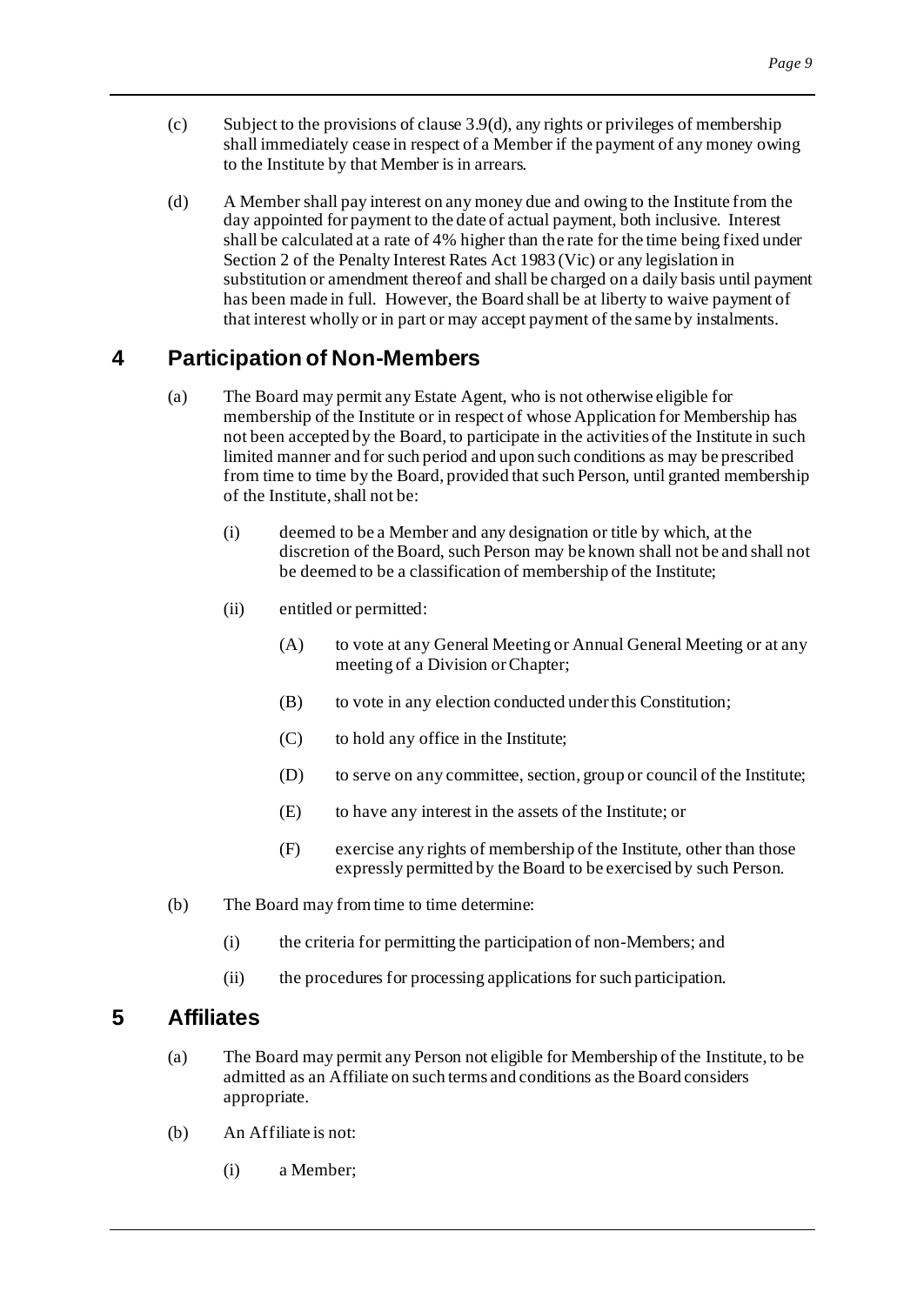- (ii) entitled or permitted:
	- (A) to vote at any General Meeting or Annual General Meeting or at any meeting of a Division or Chapter;
	- (B) to vote in any election conducted under this Constitution;
	- (C) to hold any office in the Institute;
	- (D) subject to clauses  $11.1(e)$ ,  $12.1(c)$  and  $12.3(a)(ii)$ , to serve on any committee, section, group or council of the Institute;
	- (E) to have any interest in the assets of the Institute; or
	- (F) exercise any rights of membership of the Institute, other than those expressly permitted by the Board to be exercised by such persons.
- (c) Subject to claus[e 5\(b\)](#page-12-4), an Affiliate is bound by the Constitution as if the Affiliate was a Member.
- (d) The Board may from time to time determine:
	- (i) different classes of Affiliates;
	- (ii) the criteria for admission to Affiliate categories; and
	- (iii) the procedures for processing applications for Affiliate.

# <span id="page-13-0"></span>**6 Cessationof Membership**

# <span id="page-13-5"></span><span id="page-13-1"></span>**6.1 Cessation of Membership**

Membership of the Institute will cease upon:

- (a) subject to claus[e 6.2](#page-13-3), the Chief Executive Officer receiving from a Member a letter of resignation;
- (b) a Member being suspended or having its membership of the Institute terminated in accordance with this Constitution; or
- (c) the death of a Member.

# <span id="page-13-3"></span><span id="page-13-2"></span>**6.2 Resignation**

- (a) A Member may, subject to the provisions of claus[e 6.2\(b\)](#page-13-4), by notice in writing addressed to the Chief Executive Officer, resign their membership with immediate effect or with effect from a particular date, not being more than six months after the service of the notice on the Chief Executive Officer.
- <span id="page-13-4"></span>(b) If at the time a Member gives notice of resignation, that Member is the subject of any complaint or dispute under the By Laws, then the resignation shall be deemed not to take effect until;
	- (i) such time as the complaint or dispute has been determined in accordance with the By Laws;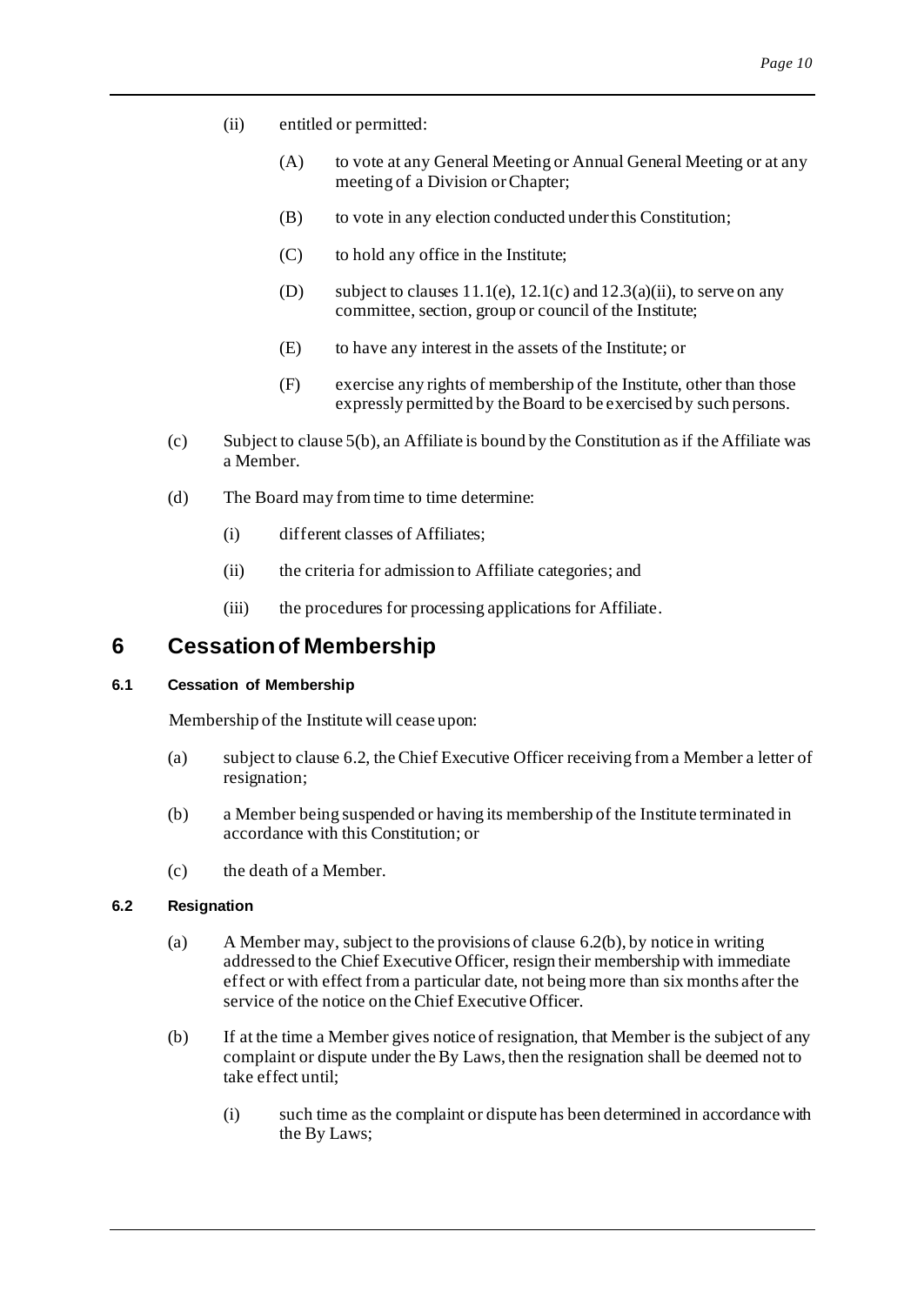- (ii) in accordance with applicable law, the resigning Member has submitted to the jurisdiction of a tribunal or court and the resigning Member has complied with any order, direction, award or other determination made; and
- (iii) the resigning Member has paid to the Institute all money owing to the Institute.
- (c) During the period set out in claus[e 6.2\(b\)](#page-13-4), such Member shall not be entitled to exercise any of the rights and privileges of membership.

#### <span id="page-14-2"></span><span id="page-14-0"></span>**6.3 Termination of membership, no appeal**

Upon the Board becoming aware of the happening of one the following events or circumstances, the Board shall, by notice in writing, terminate with immediate effect the membership of any Member who:

- (a) being an Estate Agent, ceases to hold an Estate Agent's licence;
- (b) being an Estate Agent, ceases to carry on business as an Estate Agent;
- (c) becomes a represented person within the meaning of the Guardianship and Administration Board Act 1986 (Vic);
- (d) being a natural person
	- (i) authorises a registered trustee or solicitor to call a meeting of his or her creditors or proposes or enters into a deed of assignment or deed of arrangement or a composition with any of his or her creditors;
	- (ii) has a person holding a security interest in such Member's assets enter into possession of or take control of any of those assets or take any steps to enter into possession of or take control of any of those assets;
	- (iii) is a director of a Licensed Corporation which has its membership terminated in accordance with claus[e 6.3\(e\)](#page-14-1);
- <span id="page-14-1"></span>(e) being a Licensed Corporation:
	- (i) the Member becomes an externally-administered body corporate under the *Corporations Act 2001*;
	- (ii) steps are taken by any person towards making the Member an externallyadministered body corporate (but not where the steps taken consist of making an application to a court and the application is withdrawn or dismissed within 14 days);
	- (iii) a controller (as defined in section 9 of the Corporations Act) is appointed of any of the property of the Member or any steps are taken for the appointment of such a person (but not where the steps taken are reversed or abandoned within 14 days);
	- (iv) the Member is taken to have failed to comply with a statutory demand within the meaning of section 459F of the Corporations Act;
- (f) during the period of membership, whether within Australia or elsewhere, has been convicted of a criminal offence or had proven against them a criminal offence punishable by imprisonment of three months or more;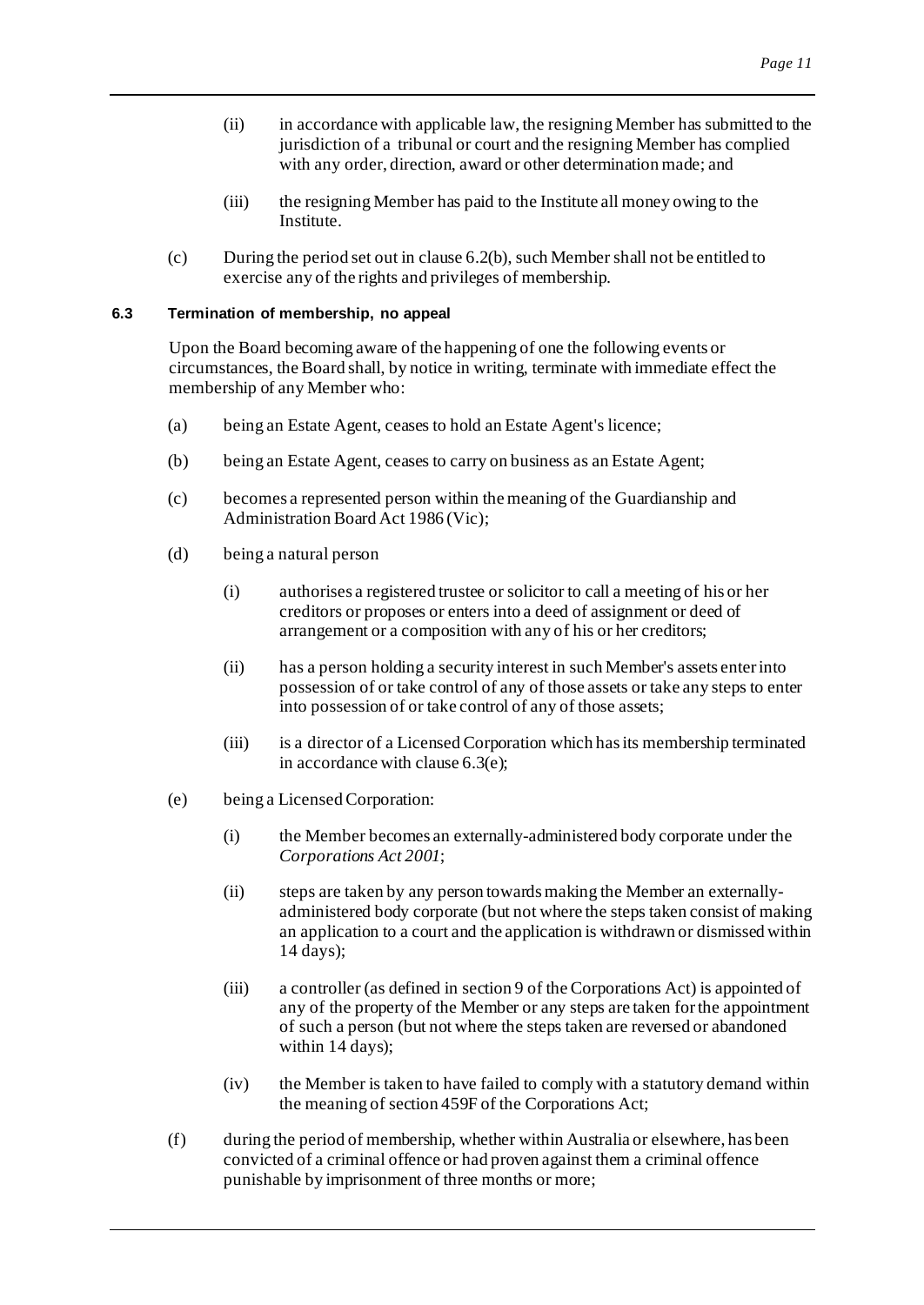- (g) during the period of membership, has been convicted of a prescribed offence or had proven against them a prescribed offence pursuant to the provisions of the Act or of the Corporations Act;
- (h) has had a claim allowed by a fund established by or under any Commonwealth, State or Territory law to provide compensation to claimants who have suffered loss as a result of the acts or omissions of estate agents or the officers or employees of estate agents;
- (i) has refused or neglected or otherwise failed to pay any money which they have been directed to pay by a determination made under the By Laws within a period of 60 days from the date on which the money was due for payment;
- (j) has ceased to satisfy an eligibility requirement or other membership qualification as set out in the By Laws or elsewhere and who fails to again satisfy such requirement or qualification within the period set out in a notice given by the Board requiring the Member to do so.

# <span id="page-15-1"></span><span id="page-15-0"></span>**6.4 Grounds for suspension or termination**

Upon the Board becoming aware of the happening of one the following events or circumstances, the Board may, at its discretion, by notice in writing suspend or terminate the membership of any Member who:

- (a) is in partnership with an Estate Agent whose Estate Agent's licence has within the preceding six months been surrendered or cancelled;
- (b) is a director of a Licensed Corporation whose Estate Agent's licence has within the preceding six months been surrendered or cancelled;
- (c) is a director of a Licensed Corporation where the licence of any other director of such Licensed Corporation has been surrendered or cancelled;
- (d) being a natural person, enters into any composition, compromise, arrangement, administration or assignment for the benefit of creditors or commits an act of bankruptcy;
- (e) being a Licensed Corporation, becomes insolvent or makes any composition, compromise, arrangement, merger, amalgamation, reconstruction or assignment for the benefit of its creditors;
- (f) in the opinion of the Board, is no longer a fit and proper person to be a Member;
- (g) has had a complaint in connection with any deficiency in the trust account of such Member proven by the relevant governmental authority, court or tribunal;
- (h) engages in or supports or encourages another in conduct which may be detrimental or prejudicial to the reputation, image, interests, or welfare of the Institute or its Members, the real estate industry, or the public;
- (i) fails otherwise to comply with the provisions of this Constitution or the By Laws;

and such suspension or termination shall take immediate effect or from a date to be determined by the Board, as the case may be.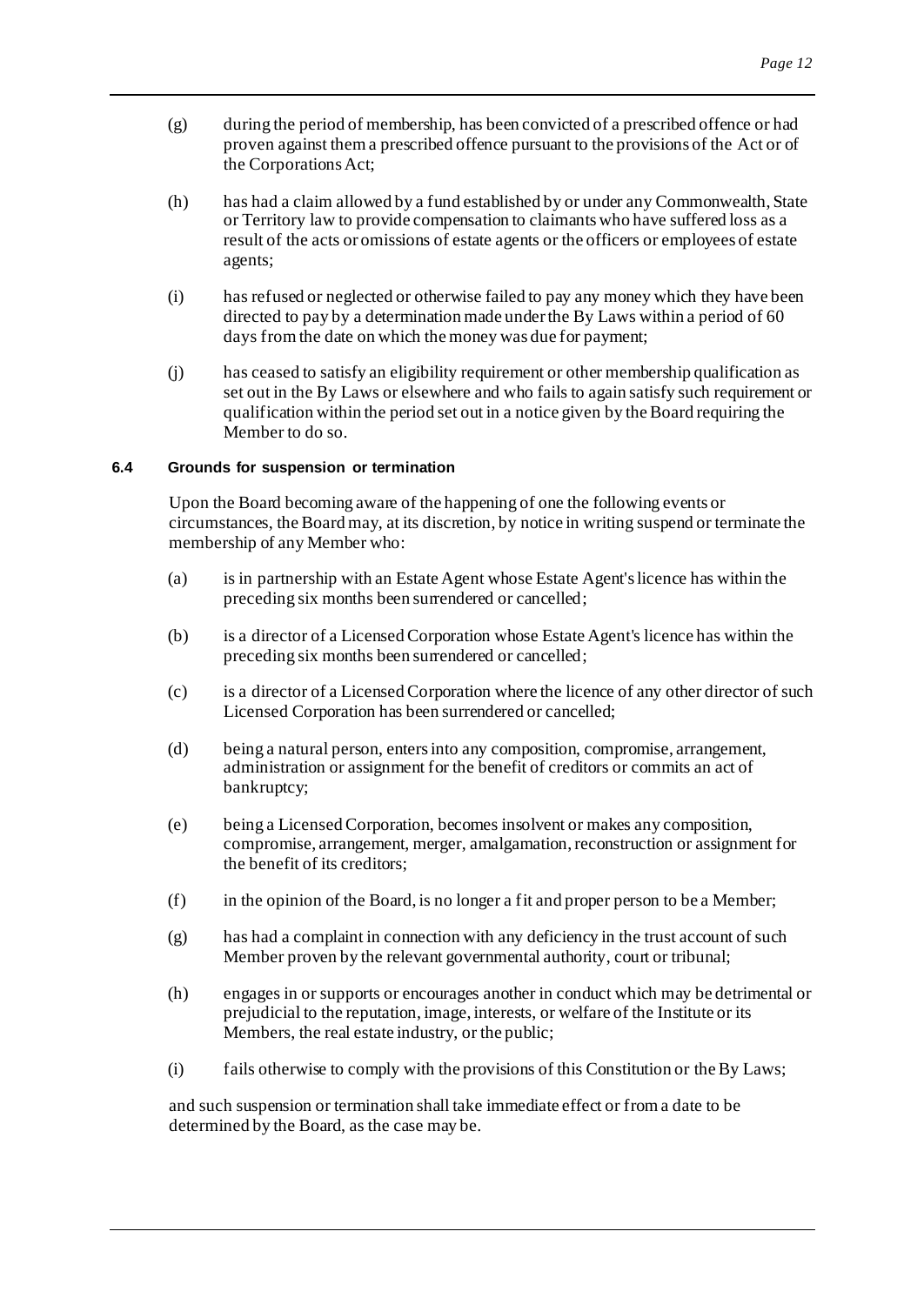#### <span id="page-16-0"></span>**6.5 Imposition of a fine**

The Board may, at its discretion, in addition to or instead of suspending or terminating the membership of any Member pursuant to claus[e 6.1](#page-13-5)[, 6.3](#page-14-2) o[r 6.4](#page-15-1), by notice in writing also impose a fine not exceeding \$10,000 on any Member who:

- (a) has refused or neglected or otherwise failed to submit to the Board any information or declaration that may be required by the Board or has refused or neglected or otherwise failed to notify the Chief Executive Officer of any information that is required to be notified in accordance with the By Laws;
- (b) has failed to comply with a reasonable request of the Chief Executive Officer with respect to any Complaint or Dispute made or procedure initiated in respect of the Member; or
- (c) has failed to comply with any of the provisions of the Constitution, the By Laws, the Code of Conduct or Rules of Practice.

# <span id="page-16-1"></span>**6.6 Suspension or termination of an Unfinancial Member**

If a Member is an Unfinancial Member for more than:

- <span id="page-16-3"></span>(a) two continuous months the membership shall be suspended at the expiration of the second month; and
- (b) three continuous months, the membership shall be terminated and the Register noted accordingly.

# <span id="page-16-4"></span><span id="page-16-2"></span>**6.7 Consequences of suspension or termination**

- (a) A Member whose membership of the Institute is terminated will be liable for all moneys due by that Member to the Institute in addition to any sum not exceeding the Member's Guarantee for which the Member is liable under claus[e 19.2](#page-47-5) of this Constitution.
- (b) A Member whose membership is terminated will not make any claim, monetary or otherwise, on the Institute, its funds or property except as a creditor.
- (c) Any person or corporation who for any reason ceases to be a Member shall no longer represent themselves in any manner as being a Member and loses all of the rights and privileges of membership of the Institute.
- (d) Any Member whose membership of the Institute has been terminated may at any time apply to the Board to be readmitted as a Member.
- (e) No person may be a Director following termination of that person's membership or during suspension unless such a person is subsequently readmitted as a Member.
- <span id="page-16-5"></span>(f) When the membership of an Unfinancial Member is:
	- (i) suspended under clause  $6.6(a)$ , the membership of every:
		- (A) Connected Office Member; and
		- (B) Connected Licensed Member; and
		- (C) Connected Representative Member;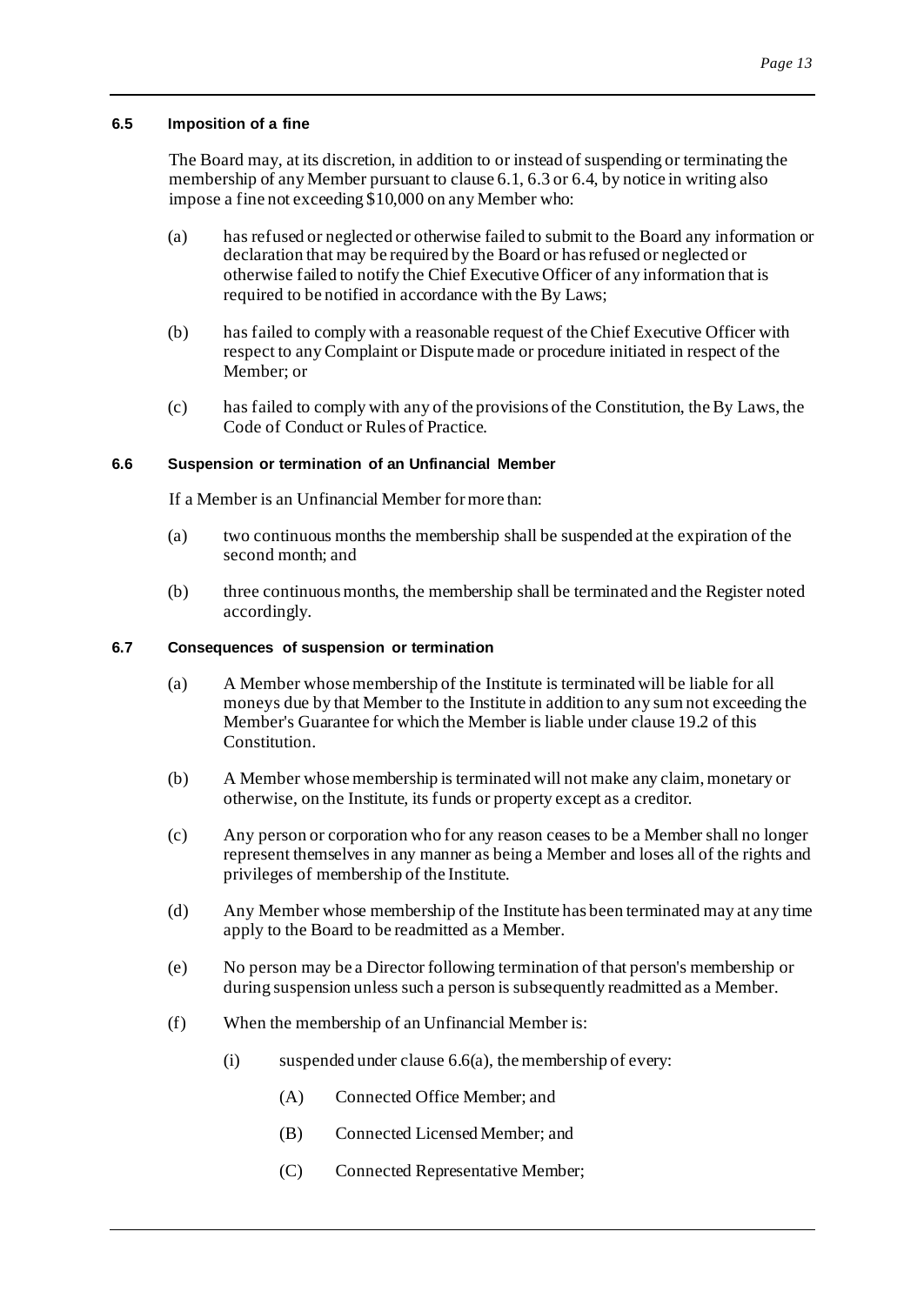of the Unfinancial Member shall also be suspended for the same duration.

- (ii) terminated under claus[e 6.6\(b\)](#page-16-4) the membership of every:
	- (A) Connected Office Member; and
	- (B) Connected Licensed Member; and
	- (C) Connected Representative Member;

of the Unfinancial Member shall also be terminated and the Member shall be so recorded in the Register.

- (g) Claus[e 6.7\(f\)](#page-16-5) does not apply when the Unfinancial Member is not:
	- (i) a Connected Licensed Member;
	- (ii) a Connected Representative Member; or
	- (iii) the officer in effective control or branch manager;

of an Office Member.

- <span id="page-17-0"></span>(h) Where the membership of a Member is:
	- (i) suspended for reasons other than being an Unfinancial Member, the Board or the Chief Executive Officer, may in their absolute discretion also suspend the membership of any or every:
		- (A) Connected Office Member;
		- (B) Connected Licensed Member; and
		- (C) Connected Representative Member;

for a period which does not exceed the period of suspension of the suspended Member; or

- (ii) terminated for reasons other than being an Unfinancial Member, the Board may in its absolute discretion also terminate or suspend the membership of any or every:
	- (A) Connected Office Member;
	- (B) Connected Licensed Member; and
	- (C) Connected Representative Member.
- (i) In clause  $6.7(h)$ :
	- (i) a Connected Licensed Member includes a Licensed Member engaged by a Connected Officer Member under a contract of services or contract for services;
	- (ii) a Connected Representative Member includes an Agent's Representative engaged by a Connected Officer Member under a contract of services or contract for services; and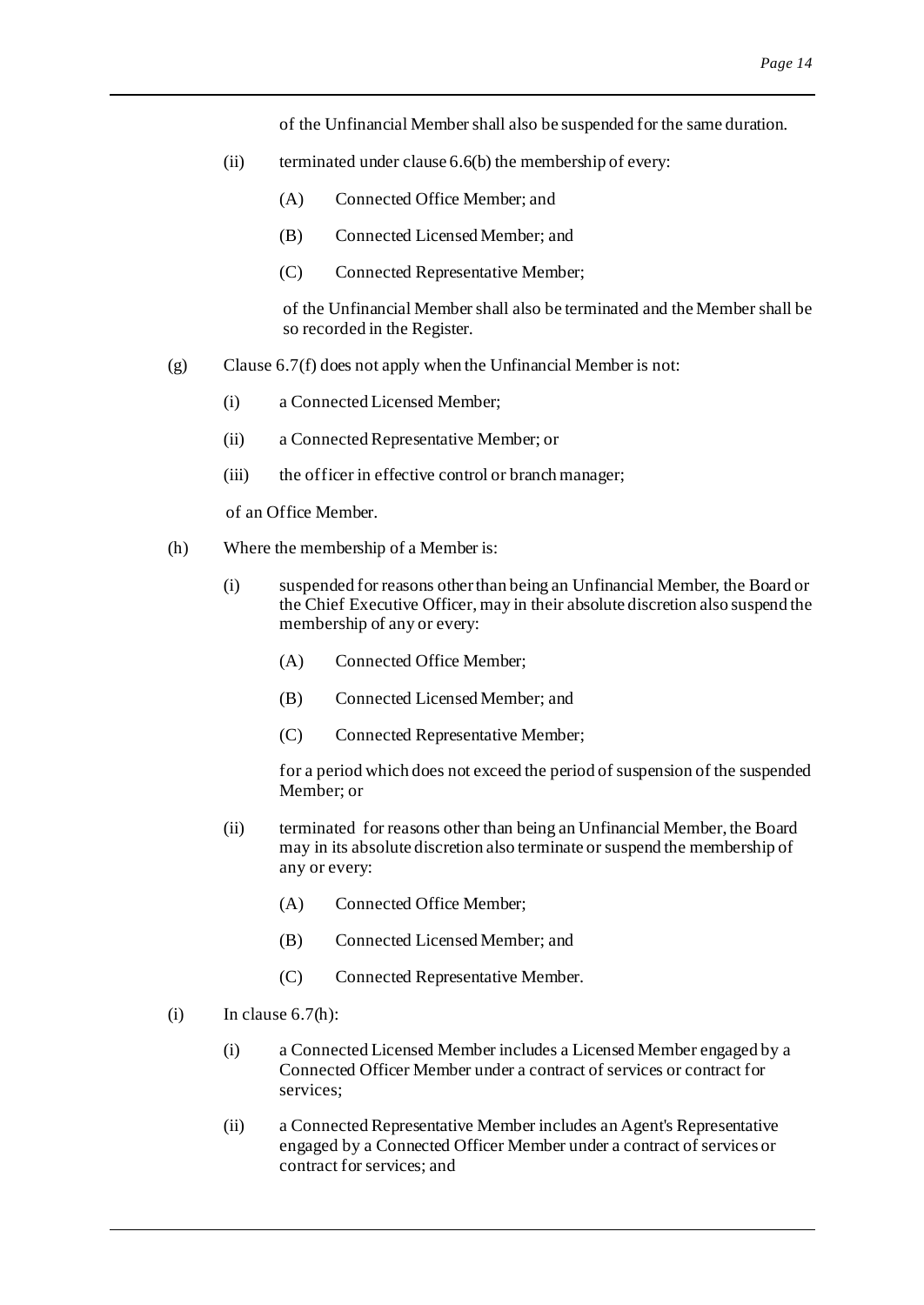(iii) a Connected Office Member includes an Officer Member that engages a Licensed Member or Representative Member under a contract of services or contract for services.

# <span id="page-18-6"></span><span id="page-18-0"></span>**7 Meetings of Members**

# <span id="page-18-1"></span>**7.1 Convening meetings of Members**

- (a) The Board may whenever it thinks fit convene a meeting of Members.
- (b) The Board must convene a meeting of Members on the request of Members in accordance with section 249D of the Corporations Act.
- (c) The Members may convene a meeting of Members in accordance with sections 249E and 249F of the Corporations Act.

# <span id="page-18-2"></span>**7.2 Notice of General Meetings**

- (a) The Institute may hold a General Meeting including an Annual General Meeting using Virtual Meeting Technology in accordance with the Corporations Act, provided the technology gives the persons entitled to attend the meeting, as a whole, a reasonable opportunity to participate without being physically present in the same place.
- (b) Subject to the provisions of the Corporations Act relating to agreements for shorter notice, at least 21 days' notice must be given of a General Meeting.
- (c) Notice of every General Meeting shall be given in the manner authorised by clause [17.6](#page-45-3) to:
	- (i) every Member and to every Director; and
	- (ii) the auditor for the time being of the Institute.

No other person is entitled to receive notice of a General Meeting.

# <span id="page-18-5"></span><span id="page-18-3"></span>**7.3 Annual General Meeting**

- (a) A General Meeting shall be held at least once in every calendar year and within the period of five months after the end of the financial year, and subject to the Corporations Act, at such time and place as may be determined by the Directors.
- (b) The business of the Annual General Meeting may include any of the following, even if not referred to on the notice of meeting:
	- (i) the consideration of the Annual Financial Report, Directors'Report and Auditor's Report;
	- (ii) the election of Directors;
	- (iii) the appointment of an auditor;
	- (iv) the fixing of the auditor's remuneration.

# <span id="page-18-4"></span>**7.4 Chairperson of General Meetings**

The chairperson of a General Meeting shall be: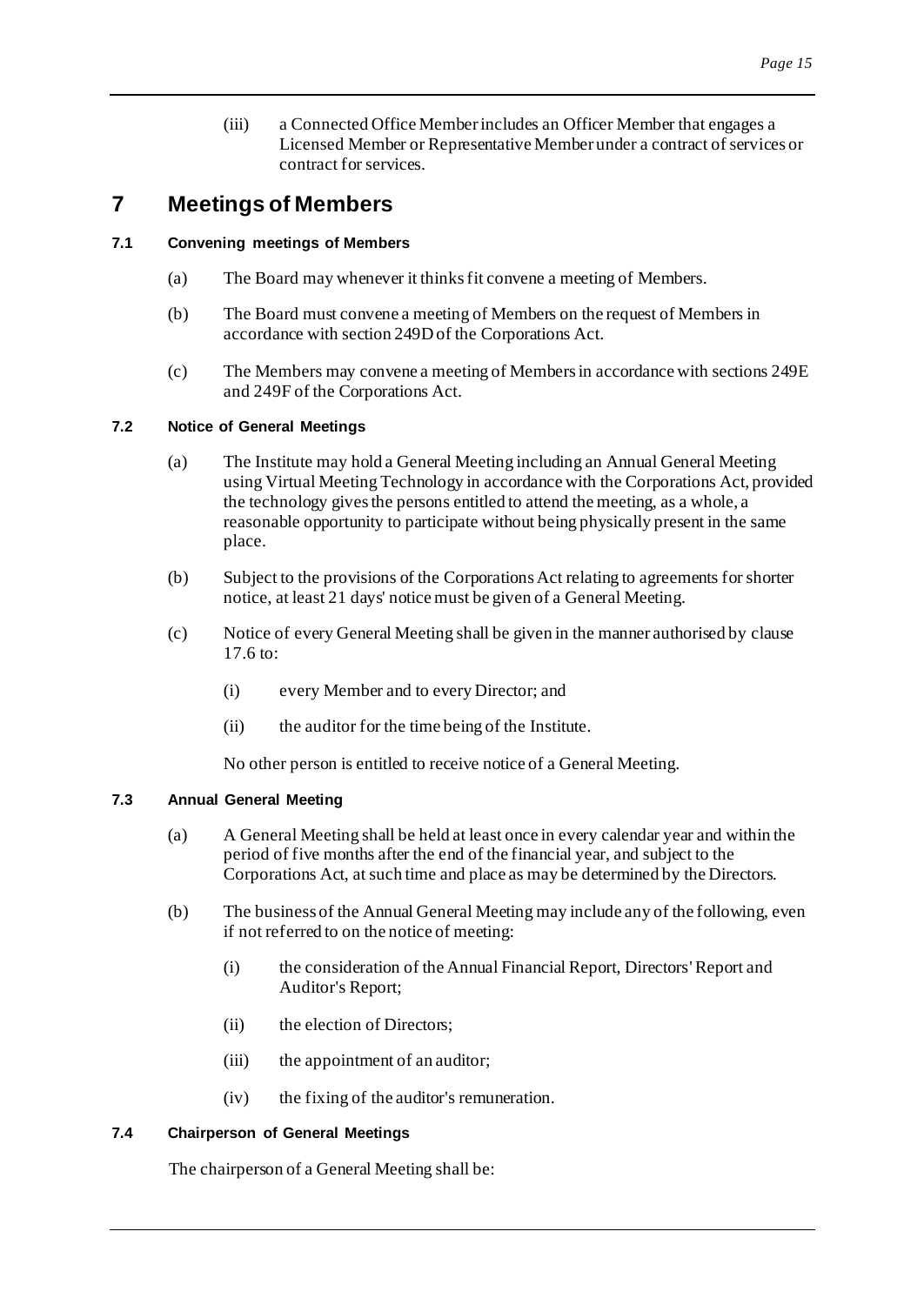- (a) the President if present at the meeting;
- (b) if the President is not present at the meeting, the Senior Vice President;
- (c) if neither the President nor the Senior Vice President is present at the meeting, the Vice President;
- (d) if none of the President, the Senior Vice President or the Vice President are present at the meeting, a Member elected by the Members present at the meeting.

# <span id="page-19-0"></span>**7.5 Quorum for General Meetings**

(a) No business shall be transacted at any General Meeting unless a quorum of 30 Voting Members is present at the commencement of business, including Voting Members participating in the General Meeting by means of Virtual Meeting Technology, by proxy or by attorney or by representative.

# <span id="page-19-1"></span>**7.6 Adjournment of General Meetings**

- (a) If a quorum is not present within half an hour from the time appointed for the meeting:
	- (i) where the meeting was convened upon the request of Members the meeting shall be dissolved; or
	- (ii) in any other case:
		- (A) the meeting stands adjourned to such day, and at such time and place, as the Directors determine or, if no determination is made by the Directors, to the same day in the next week at the same time and place; and
		- (B) if at the adjourned meeting a quorum is not present within half an hour from the time appointed for the meeting, then the meeting shall be dissolved.
- (b) The Chairman shall adjourn a General Meeting from time to time and from place to place if the Members present with a majority of votes that may be cast at that meeting agree or direct the Chairman to do so. No business shall be transacted at any adjourned meeting other than the business left unfinished at the meeting from which the adjournment took place.
- <span id="page-19-3"></span>(c) When a General Meeting is adjourned for 30 days or more, notice of the adjourned meeting shall be given as in the case of an original meeting.
- (d) Except as provided by clause  $7.6(c)$  it is not necessary to give any notice of an adjournment or of the business to be transacted at an adjourned meeting.

# <span id="page-19-2"></span>**7.7 Voting at General Meetings**

- (a) At any General Meeting a resolution put to the vote of the meeting shall be decided on a show of hands unless, before a vote is taken or before or immediately after the declaration of the result of the show of hands, a poll is demanded:
	- (i) by the Chairman;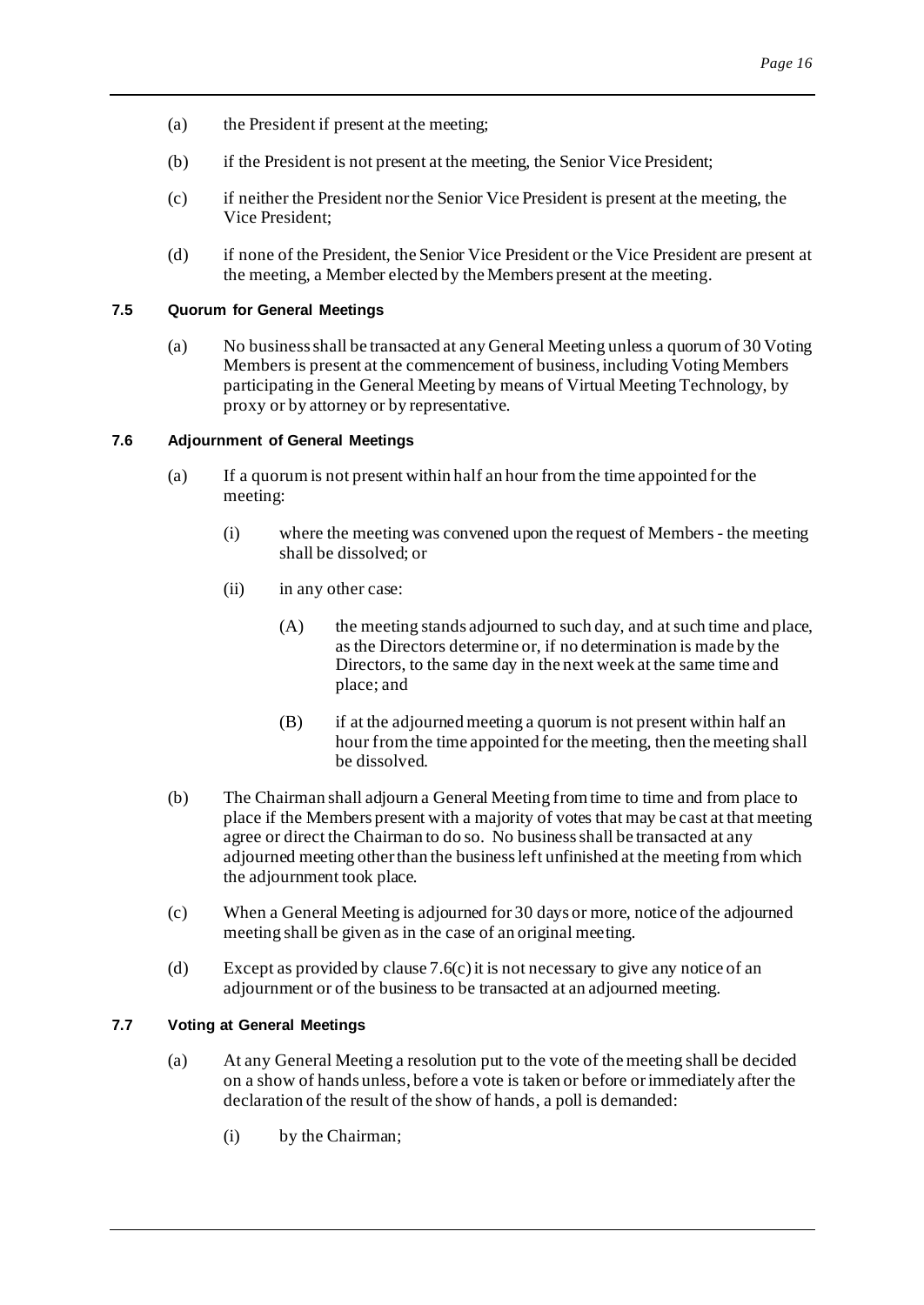- (ii) by at least three Voting Members (present in person or by proxy or attorney or representative) entitled to vote on the resolution;
- (iii) by a Voting Member or Voting Members (present in person or by proxy or attorney or representative) with at least 5% of the votes that may be cast on the resolution on a poll.
- (b) A poll demanded on the election of the Chairman or on adjournment of the General Meeting as provided in Clause 7.6(b), shall be taken immediately.
- (c) A poll demanded in accordance with Clause 7.7(a), other than on the election of the Chairman or on adjournment as provided in Clause 7.7(c), shall be at such time and place as the Chairman directs with votes cast at the meeting by secret ballot.
- (d) The result of the poll shall be the resolution of the meeting at which the poll was demanded.
- (e) In the case of an equality of votes, whether on a show of hands or on a poll, the Chairman has a casting vote in addition to any vote the Chairman may have in their capacity as a Member.
- (f) Subject to any rights or restrictions for the time being attached to any Member, at General Meetings of Members:
	- (i) each Voting Member entitled to vote may vote in person or by proxy or attorney or representative; and
	- (ii) on a show of hands every person present who is a Voting Member or a representative of a Voting Member has one vote; and
	- (iii) on a poll every Voting Member who is present in person or by proxy or attorney or representative has that number of votes set out in claus[e 3.7\(a\)](#page-11-3).
- (g) An Unfinancial Member is not entitled to vote at a General Meeting.
- <span id="page-20-1"></span>(h) An objection may be raised to the qualification of a voter only at the meeting or adjourned meeting at which the vote objected to is given or tendered. Any such objection shall be referred to the Chairman of the General Meeting, whose decision is final.
- (i) A vote not disallowed pursuant to claus[e 7.7\(h\)](#page-20-1) is valid for all purposes.

# <span id="page-20-0"></span>**7.8 Proxies**

- (a) A Member entitled to vote at a meeting may appoint another person to vote on their behalf at that meeting if the Member is unable to attend.
- (b) A proxy may only be given in favour of another person entitled to attend and vote at the meeting the Member is unable to attend.
- (c) An instrument appointing a proxy shall be in a form that is similar as the circumstances allow to the form shown in Schedule 1.
- (d) An instrument appointing a proxy shall not be treated as valid unless received by the Institute addressed to the Chief Executive Officer not less than 48 hours before the time for holding the meeting or adjourned meeting at which the person named in the instrument proposes to vote.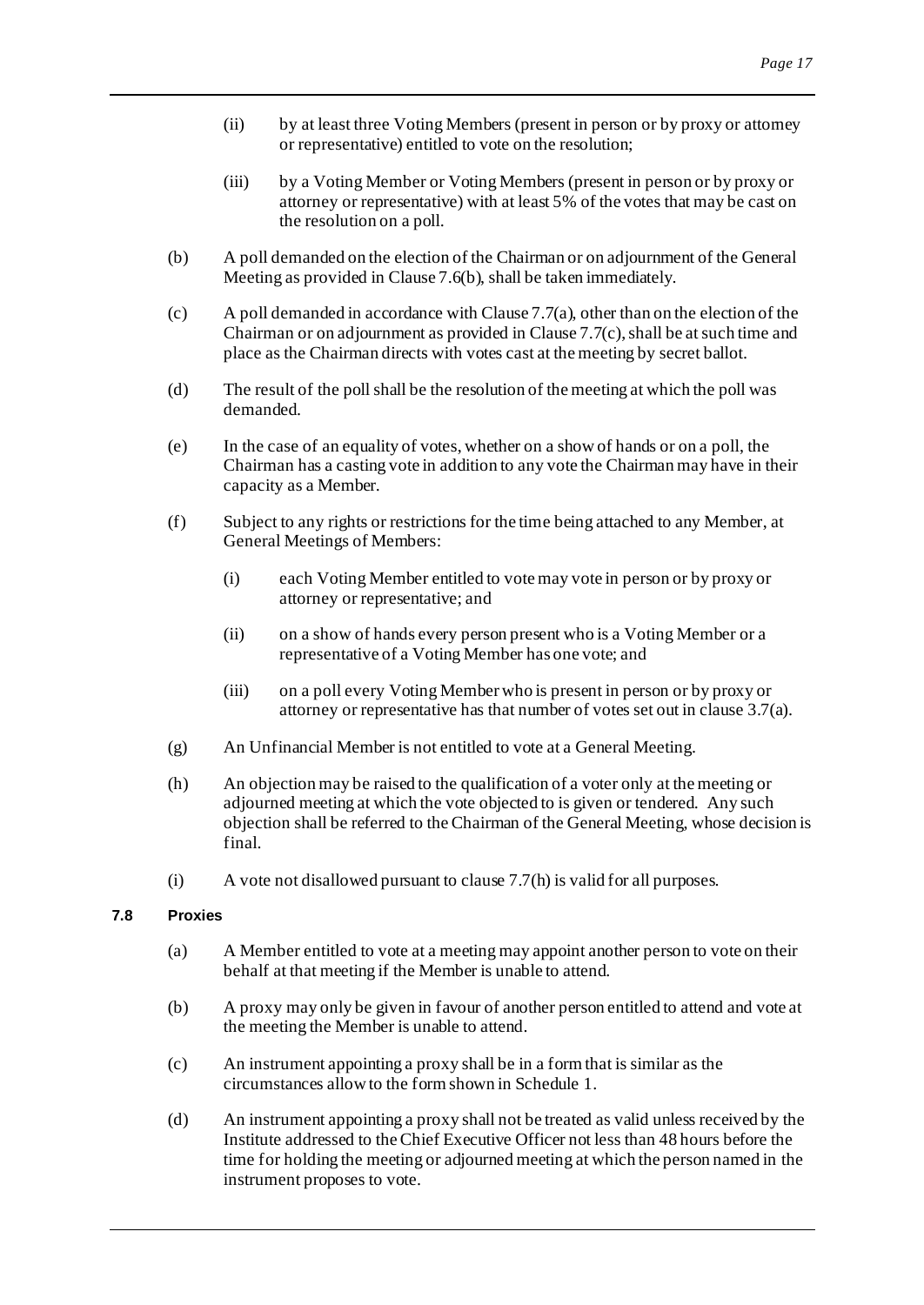- (e) A vote given in accordance with the terms of an instrument of proxy or of a power of attorney shall be valid notwithstanding:
	- (i) the previous death or the unsoundness of mind of the appointer; or
	- (ii) the revocation of the instrument (or of the authority under which the instrument was executed) of the power; or
	- (iii) the Member who has given the instrument of power ceasing to be a Member of the Institute

if no intimation in writing of:

- (A) death;
- (B) unsoundness of mind;
- (C) revocation or cessation of membership

has been received by the Institute addressed to the Chief Executive Officer before commencement of the meeting or adjourned meeting at which the instrument is used or the power is exercised.

#### <span id="page-21-0"></span>**7.9 Direct Voting**

- (a) The Board will determine from time to time if Voting Members are entitled to vote by a Direct Vote on a matter or a resolution. If the Board has determined that Voting Members are entitled to vote by a Direct Vote, then the Voting Members must do so in the manner prescribed by the Board from time to time, which, subject to any requirements of the Act, may include electronic means.
- (b) If sent by post or facsimile, the Direct Vote must be signed by the Voting Member or attorney or representative.
- (c) If sent by electronic transmission, including through an online voting system, the Direct Vote is to be taken to have been signed if it has been signed or authorised by the Voting Member in the manner approved by the Board.
- (d) The Direct Vote shall not be treated as valid unless received by the Institute not less than 48 hours before the time for holding the relevant meeting or adjourned meeting.
- (e) A Direct Vote is valid if it contains the following information:
	- (i) the Voting Member's name and address and/or any other identifying particulars approved by the Board or specified in the notice of the meeting.
	- (ii) the Voting Member's voting intention on any or all of the resolutions to be put before the meeting, for which the Board has determined Direct Votes may be cast.
- (f) An objection may be raised to the validity of a Direct Vote only at the meeting or adjourned meeting at which the resolution the subject of the Direct Vote has been proposed. Any such objection shall be referred to the Chair of the General Meeting, whose decision is final.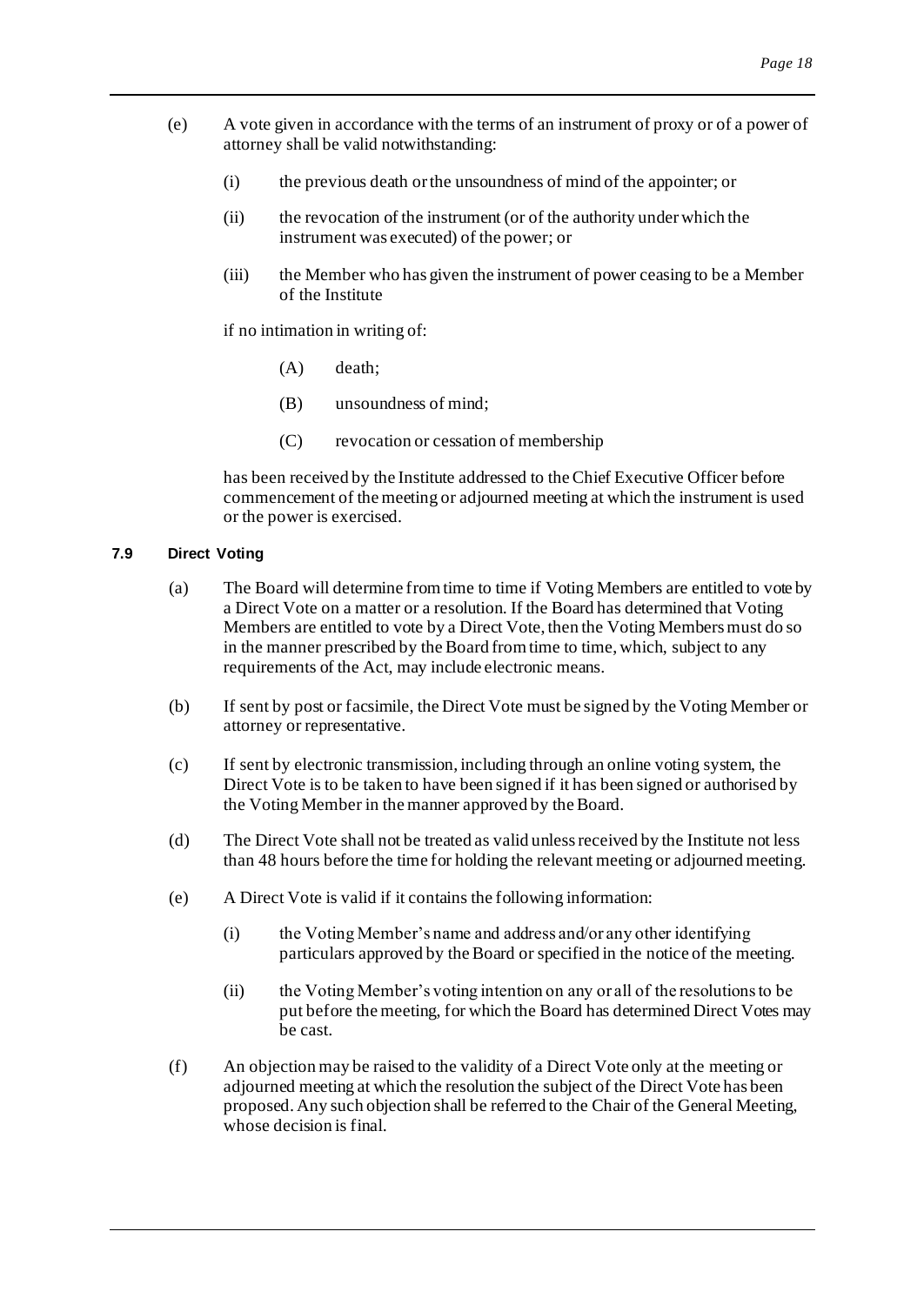- (g) A Voting Member who has cast a Direct Vote is entitled to attend the General Meeting. The Member's attendance cancels the Direct Vote unless the Voting Member instructs the Institute otherwise.
- (h) If a vote is taken at a General Meeting on a resolution on which a Direct Vote was cast, the Chair of the meeting must
	- (i) on a vote by show of hands, include in the count each Voting Member who has submitted a Direct Vote for or against the resolution in accordance with their Direct Vote; and
	- (ii) on a poll, include in the count all the Direct Votes cast for or against the resolution.

# <span id="page-22-0"></span>**8 Directors**

# <span id="page-22-1"></span>**8.1 General**

- (a) Subject to claus[e 8.2](#page-22-3), the Board shall consist of 10 Directors:
	- (i) eight of whom shall be elected by and from the Members allocated to Divisions in the metropolitan Zone/s; and
	- (ii) two of whom shall be elected by and from the Members allocated to Divisions outside of the metropolitan Zone/s.
- <span id="page-22-4"></span>(b) A Member may only nominate or be nominated for and be elected as a Director if the Member:
	- (i) is a Licensed Member;
	- (ii) has held an estate agents licence for the preceding five years;
	- (iii) has been a Member for the preceding five years; and
	- (iv) has complied with CPD requirements as a Member.
- (c) A Member may not nominate or be nominated for and elected as a Director if the Member has had a Complaint proven against:
	- (i) the Member; or
	- (ii) another person or another Member when the conduct of the Member nominating or being nominated as Director, has given rise to the Complaint;

in accordance with the By Laws or by a court, tribunal or any governmental body or authority within the preceding five years.

# <span id="page-22-3"></span><span id="page-22-2"></span>**8.2 Additional Directors**

- (a) The Board shall have power to appoint, from time to time and for such period as it deems appropriate:
	- (i) two additional Directors, who may or may not be Members; and
	- (ii) in the event that none of the 10 elected Directors is the Institute's representative on the Board of the Real Estate Institute of Australia Ltd, one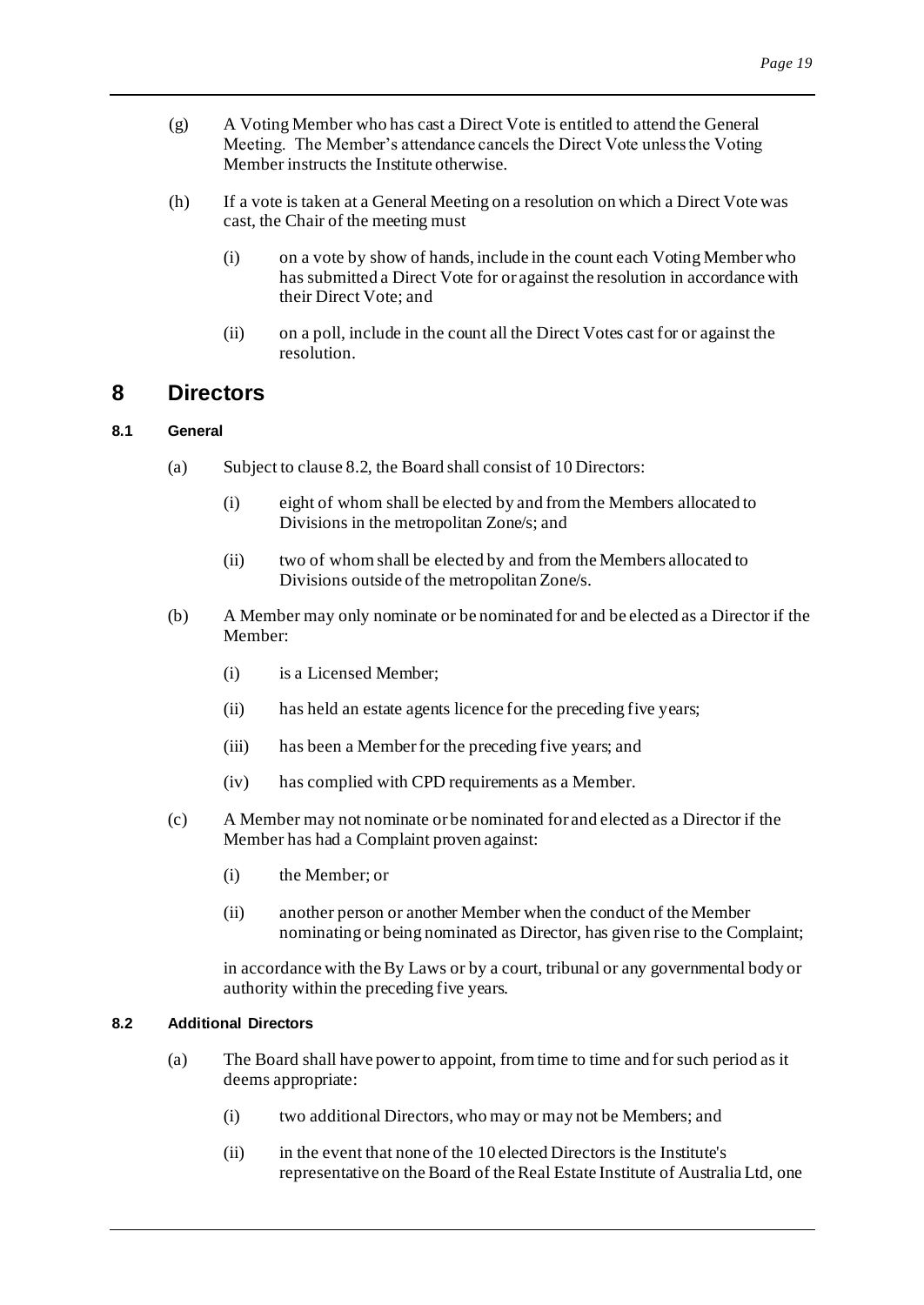Director who shall be the Institute's representative on the Board of the Real Estate Institute of Australia Ltd.

(b) The Institute may from time to time by resolution passed at a General Meeting appoint a person to be a Director.

# <span id="page-23-7"></span><span id="page-23-0"></span>**8.3 Election of Directors**

- (a) Elections for the Directors are conducted annually.
- <span id="page-23-8"></span><span id="page-23-3"></span>(b) Subject to claus[e 20.6](#page-49-5):
	- (i) a Director may only be elected to and hold office for nine consecutive years;
	- (ii) Directors hold office for three years and take office on 1 October in the year of their election and the term expires on 30 September of the third year;
	- (iii) upon the expiration of the term of office referred to in claus[e 8.3\(b\)\(ii\)](#page-23-3), the Director shall be eligible for re-election for a maximum of another two continuous terms.

# <span id="page-23-1"></span>**8.4 Rectifying a Casual Vacancy of Directors**

- (a) Subject to claus[e 8.4\(b\)](#page-23-4), in the event of a casual vacancy the Board shall appoint a Member from the appropriate Zone who meets the criteria set out in claus[e 8.1\(b\)](#page-22-4) for the remainder of the Director's unexpired term.
- <span id="page-23-4"></span>(b) In the event of a vacancy in the office of Director, the remaining Directors may act but, if the number of remaining Directors is not sufficient to constitute a quorum at a meeting of Directors, they may act only for the purpose of increasing the number of Directors to a number sufficient to constitute such a quorum or of convening a General Meeting for that purpose.

#### <span id="page-23-2"></span>**8.5 Loss of Office**

- <span id="page-23-6"></span><span id="page-23-5"></span>(a) In addition to the circumstances in which the office of a Director becomes vacant by virtue of the Corporations Act, but subject to claus[e 8.5\(b\)](#page-24-3), the office of a Director becomes vacant if the Director:
	- (i) dies or becomes of unsound mind or a person whose person or estate is liable to be dealt with in any way under the law relating to mental health;
	- (ii) resigns from office by notice in writing to the Institute;
	- (iii) is absent without the consent of the Directors from two consecutive meetings of the Directors;
	- (iv) is directly or indirectly interested in any contract or proposed contract with the Institute and fails to declare the nature of that interest as required by claus[e 9.8](#page-28-5);
	- (v) is suspended as a Member or has his/her membership terminated in accordance with clause[s 6.3](#page-14-2) o[r 6.4](#page-15-1);
	- (vi) is no longer a Licensed Member.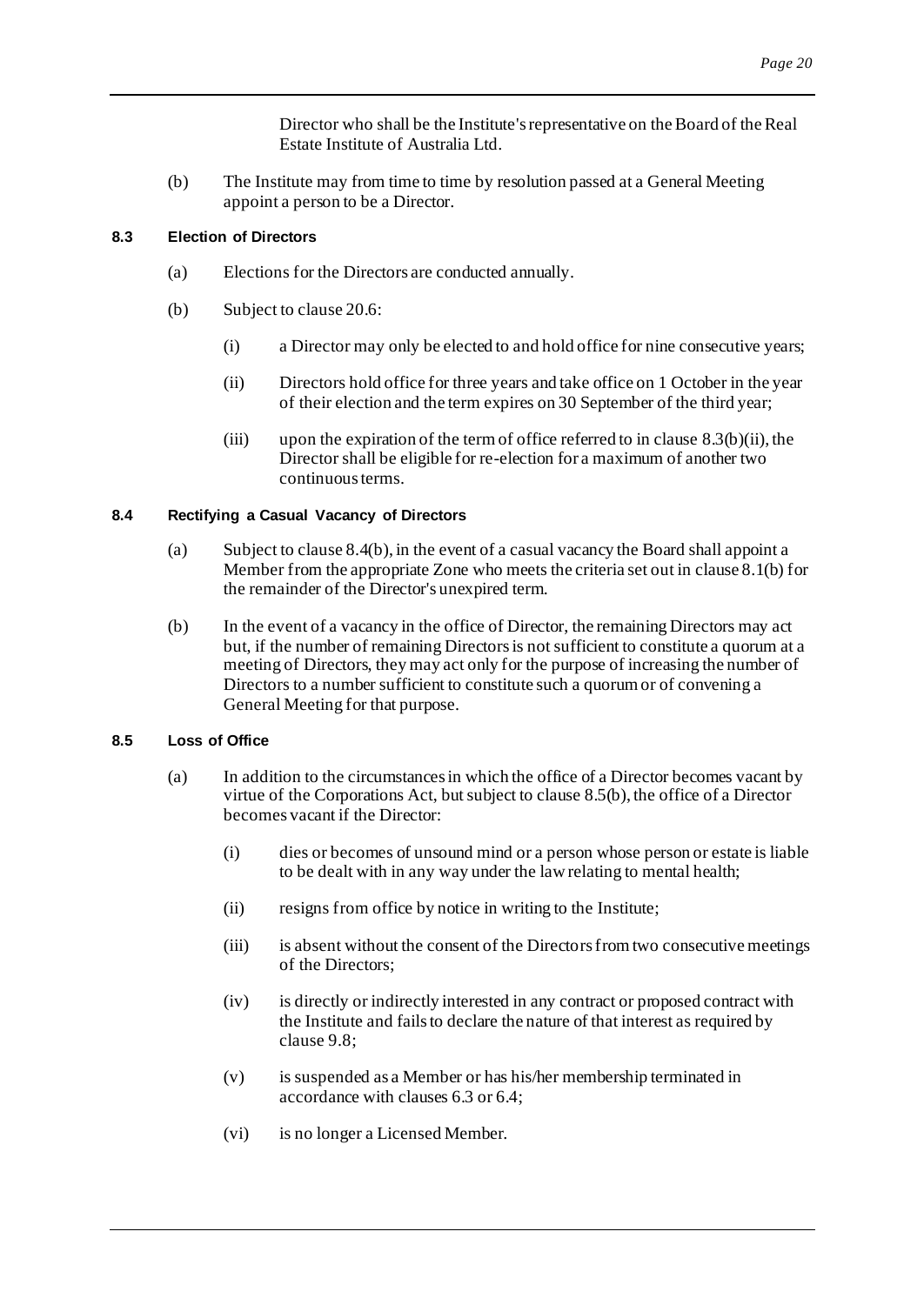(b) Clause[s 8.5\(a\)\(v\)](#page-23-5) an[d8.5\(a\)\(vi\)](#page-23-6) do not apply to an additional Director appointed under claus[e 8.2](#page-22-3).

# <span id="page-24-3"></span><span id="page-24-0"></span>**8.6 Defects in Appointment of Directors**

All acts done by any meeting of the Directors or of a committee of Directors or by any person acting as a Director are, notwithstanding that it is afterwards discovered that there was some defect in the appointment of a person to be a Director or a member of the committee, or to act as, a Director, or that a person so appointed was disqualified, as valid as if the person had been duly appointed and was qualified to be a Director or to be a member of the committee.

# <span id="page-24-5"></span><span id="page-24-1"></span>**8.7 Remuneration of Directors**

A Director shall be entitled to receive:

- (a) such travelling, accommodation, fees, allowances and other expenses associated with Institute business as may be determined by the Board from time to time;
- (b) payment for any service rendered to the Institute in a professional or technical capacity where the provision of that service has the prior approval of the Board and the amount payable is approved by a resolution of the Board and is on reasonable commercial terms;
- (c) payment as an employee of the Institute where the terms of employment have been approved by resolution of the Board.

# <span id="page-24-4"></span><span id="page-24-2"></span>**8.8 Powers and Duties of Directors**

- (a) The Board shall manage the business of the Institute and may exercise all powers and do all such acts and things as the Institute may by law or by the Constitution exercise and do.
- (b) Without limiting the generality of claus[e 8.8\(a\)](#page-24-4), the Board:
	- (i) may exercise all the powers of the Institute to borrow money and to mortgage or charge its undertaking and property or any part thereof and to issue securities as security for any debt, liability, or obligation of the Institute or of any business in which the Institute has an interest;
	- (ii) may from time to time establish any committee, division, chapter, section or group of Members and may at any time disband any committee, division, chapter, section or group which it had previously established and may introduce, alter or amend any rules or regulations governing the procedures of such committee, division, chapter, section or group.
	- (iii) shall obtain the advice of appropriately qualified or experienced people as and when the Directors consider it necessary, and may invite any such person to attend and participate in discussions at meetings of the Directors but not to vote at such meetings;
	- (iv) shall appoint the Institute's representative to the board of directors of the Real Estate Institute of Australia Ltd;
	- (v) shall determine from time to time the categories of accreditation and CPD, including the requirements applicable to each category;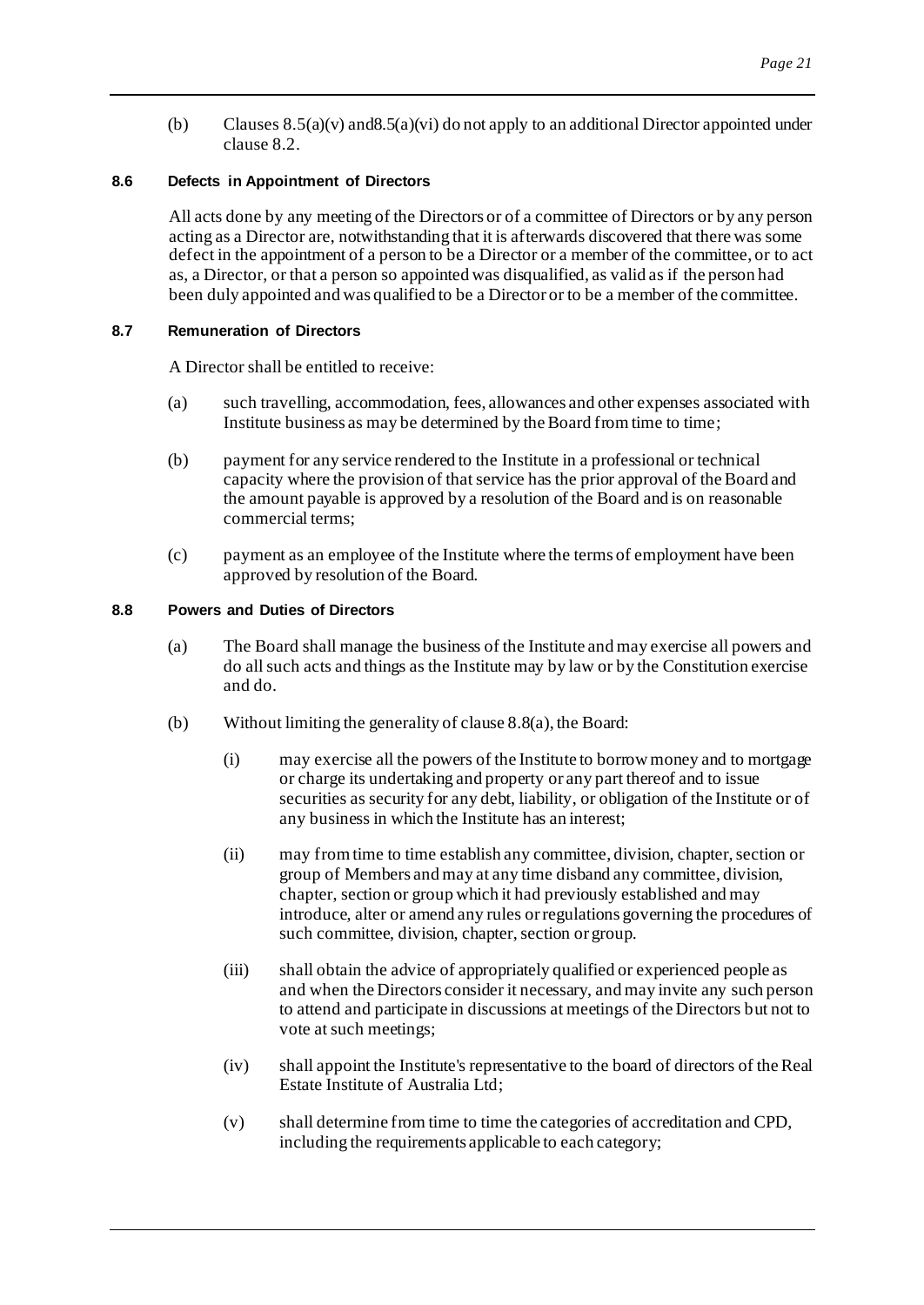- (vi) shall have the power to make By Laws concerning membership application and qualification for membership of the Institute and any other matter which the Board believes suitable for including in such By Laws; and
- (vii) shall, through the By Laws, establish procedures for dealing with Complaints and Disputes.
- (c) All cheques, promissory notes, drafts, bills of exchange and other negotiable instruments, all electronic transfers of funds and payments, and all receipts for money paid to the Institute shall be signed, drawn, accepted, endorsed or otherwise executed or authorised, as the case may be, by the Chief Executive Officer or in such other manner as the Board may from time to time determine.
- (d) The Board shall from time to time appoint a Chief Executive Officer who shall be an employee of the Institute. The Chief Executive Officer shall be the chief administrative officer of the Institute and shall be subject to the direction and control of the Board or such office holders as agreed to by the Board. The Board may from time to time remove or dismiss the Chief Executive Officer from office and appoint another or others in their place. The Chief Executive Officer shall receive such remuneration as the Board may determine and shall have the powers and duties conferred from time to time by the Board.
- <span id="page-25-0"></span>(e) Subject to the Corporations Act and this Constitution, the Board shall have the power from time to time to make, adopt and vary By Laws, codes of conduct, practice notes, regulations and rules for the observance of all Members, Divisions or Chapters and otherwise in connection with the affairs of the Institute. Copies of such By Laws, codes of conduct, regulations and rules and all amendments thereto shall be made available to the Chairperson of each Division and Chapter by the Chief Executive Officer.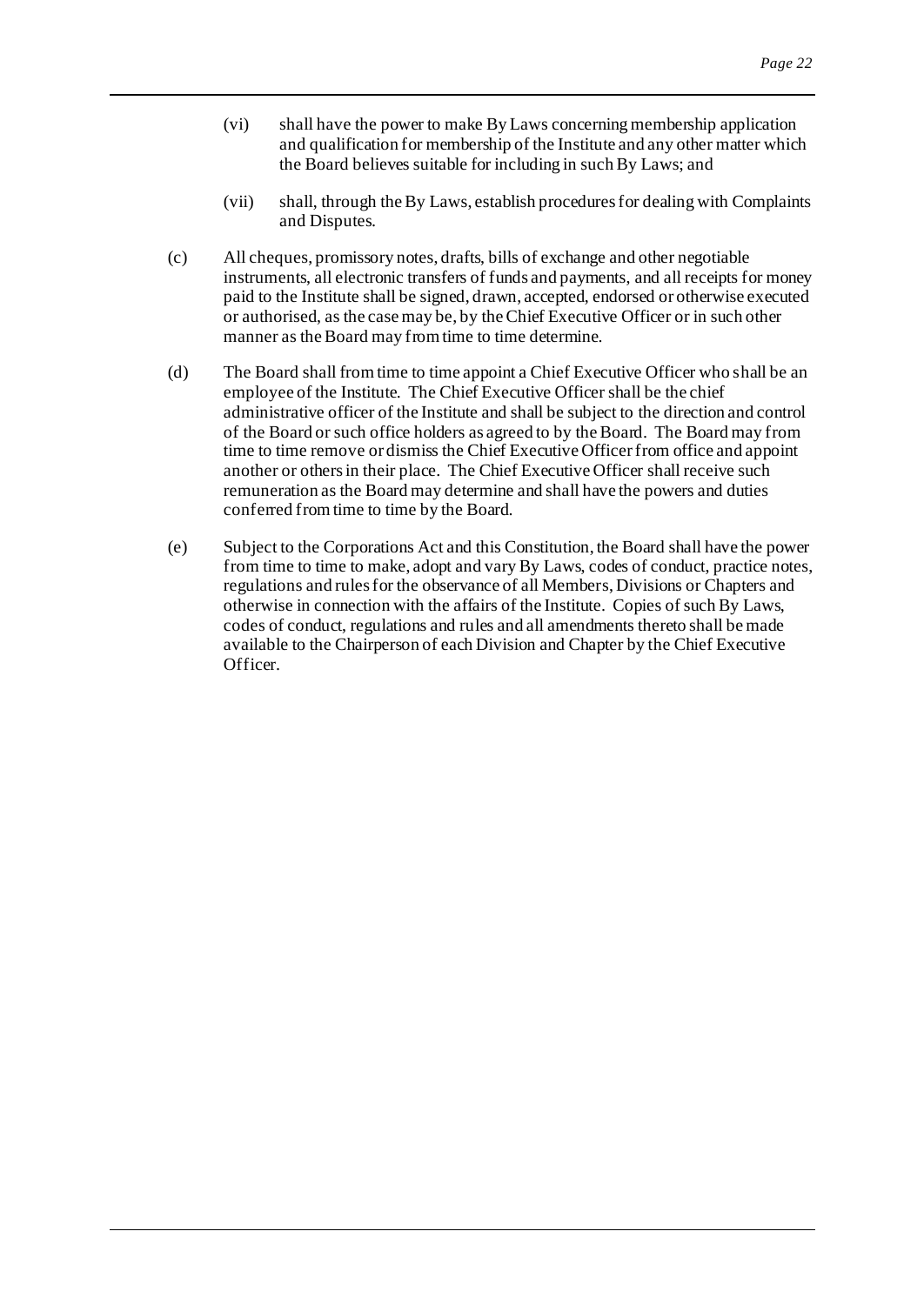- (f) The Directors may, by power of attorney, appoint any person or persons (either by name or by reference to position or office held) to be the attorney or attorneys of the Institute for such purposes, with such powers, authorities and discretions (being powers, authorities and discretions vested in or exercisable by the Directors), for such period and subject to such conditions as they think fit.
- (g) Any such power of attorney may contain such provisions for the protection and convenience of persons dealing with the attorney as the Directors think fit and may also authorise the attorney to delegate all or any of the powers, authorities and discretions vested in him.

# <span id="page-26-0"></span>**8.9 Delegation of Powers**

- (a) The Directors may delegate any of their powers to a committee or committees consisting of such of their number as they think fit.
- (b) A committee to which any powers have been so delegated shall exercise the powers delegated in accordance with any directions of the Directors and a power so exercised shall be deemed to have been exercised by the Directors.
- (c) The Board shall appoint the Chairperson of each such committee.
- (d) Where such a meeting is held and the person appointed is not present within 10 minutes after the time appointed for the holding of the meeting or is unwilling to act for all or part of the meeting, those members of the Committee present shall elect one of their number to be Chairman of the meeting or part of it.
- (e) A committee may meet and adjourn as it thinks proper.
- (f) Questions arising at a meeting of a committee shall be determined by a majority of votes of the members present and voting.
- (g) In the case of an equality of votes, the Chairperson shall not have a casting vote in addition to any vote the Chairperson may have in the capacity as a committee member.

# <span id="page-26-1"></span>**9 Meetings of Directors**

# <span id="page-26-5"></span><span id="page-26-2"></span>**9.1 Frequency of Board Meetings**

The Board shall meet for the dispatch of business, adjourn, make rules for the conduct of meetings and of debate and otherwise regulate their meetings as they think fit, provided that such meetings shall take place at the office of the Institute unless otherwise determined by the Board. The meetings shall be held at least six times each year, one of which shall be held in October of each year.

# <span id="page-26-3"></span>**9.2 Convening Board Meetings**

The Chief Executive Officer shall, upon the request of the President or upon the written request of three Directors stating reasons, summon a meeting of the Board. At least seven days' notice in writing of every Board meeting shall be given to each Director.

# <span id="page-26-4"></span>**9.3 Quorum for Board Meetings**

At a meeting of the Directors, the number of Directors whose presence is necessary to constitute a quorum is such number as is from time to time determined by the Directors and, unless so determined, is 50% of those Directors then appointed.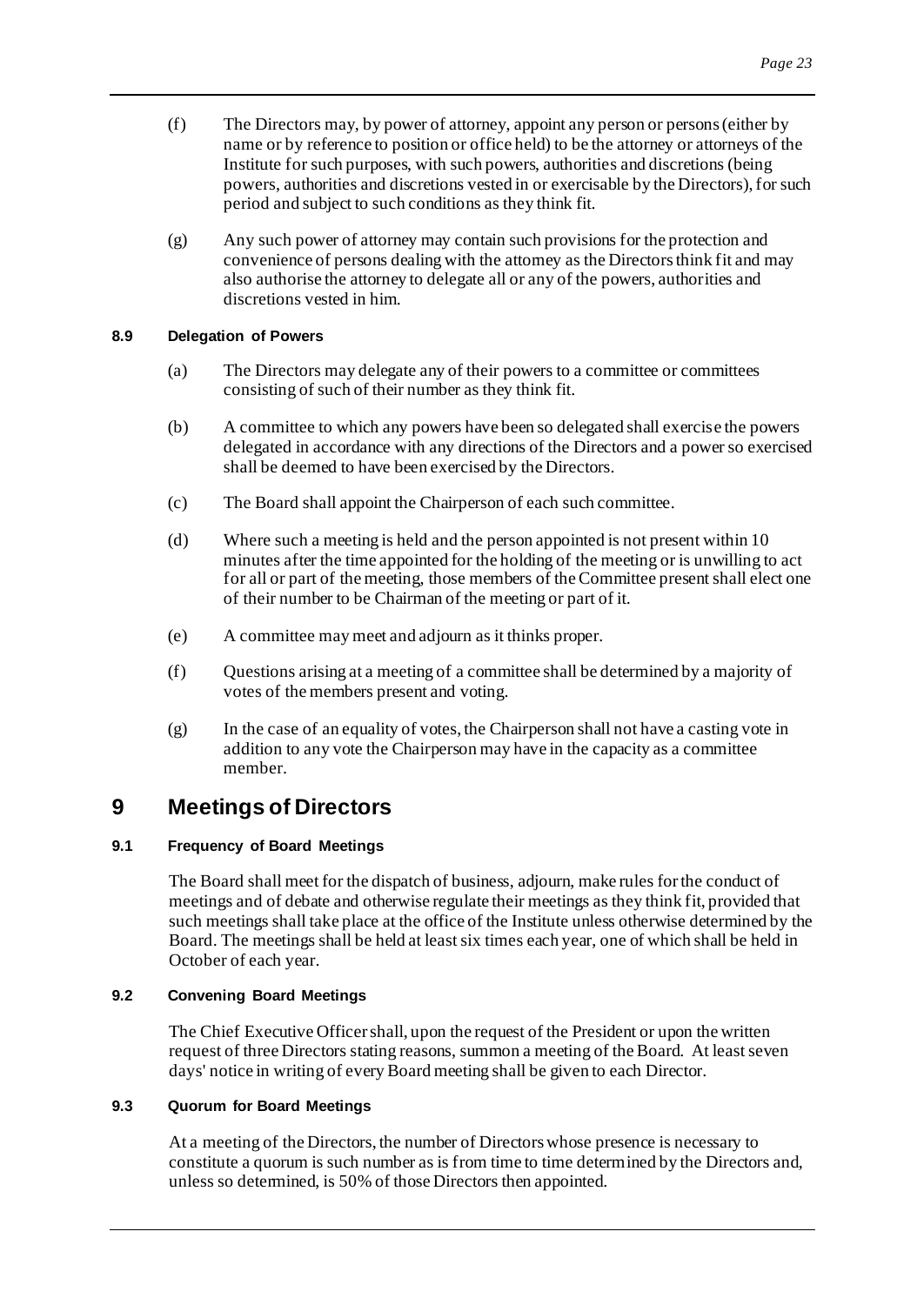# <span id="page-27-0"></span>**9.4 Chairperson of Board Meetings**

The President of the Institute shall act as Chairperson of all meetings of the Board. In the absence of the President, the Senior Vice President shall preside at such meetings. In the absence of both the President and Senior Vice President, the Vice President shall preside as Chairperson. In the absence of all of the President, the Senior Vice President and the Vice President the Directors present may choose one of their number to be Chairperson of the meeting.

# <span id="page-27-1"></span>**9.5 Voting At Board Meetings**

- (a) Subject to this Constitution, questions arising at a meeting of the Board shall be decided by a majority of votes of Directors personally present at the meeting and voting and any such decision shall for all purposes be deemed a decision of the Directors. A Director may not vote by proxy.
- (b) Each Director shall have a single vote.
- (c) In a case of an equality of votes, the Chairman of the meeting shall have a casting vote in addition to any vote the Chairman may have in the capacity as a Director.

# <span id="page-27-2"></span>**9.6 Electronic Meetings of Directors**

- (a) Without limiting the generality of claus[e 9.1](#page-26-5), a meeting of Directors may be called or held using any technology consented to by all the Directors. A consent of a Director for the purposes of this clause may be a standing one. A Director may only withdraw his consent within a reasonable time before a meeting of Directors.
- (b) For the purposes of this Constitution, the contemporaneous linking together by an instantaneous communication device of a number of Directors not less than the quorum, whether or not any one or more of the Directors is out of Australia, shall be deemed to constitute a meeting of the Directors and all the provisions of this Constitution as to meetings of the Directors shall apply to any such meeting held by an instantaneous communication device so long as the following conditions are met:
	- (i) all the Directors for the time being entitled to receive notice of the meeting of Directors shall be entitled to notice of a meeting held by an instantaneous communication device and to be linked by an instantaneous communication device for the purpose of such meeting. Notice of any such meeting shall be given on the instantaneous communication device or in any other manner permitted by this Constitution; and
	- (ii) each of the Directors taking part in the meeting by an instantaneous communication device must be able to hear each other of the Directors taking part at the commencement of the meeting.
- (c) A Director may not leave a meeting held by an instantaneous communication device by disconnecting his instantaneous communication device unless he has previously expressly notified the Chairman of the meeting of his intention to leave the meeting and a Director shall be conclusively presumed to have been present and to have formed part of the quorum at all times during such a meeting until such notified time of his leaving the meeting.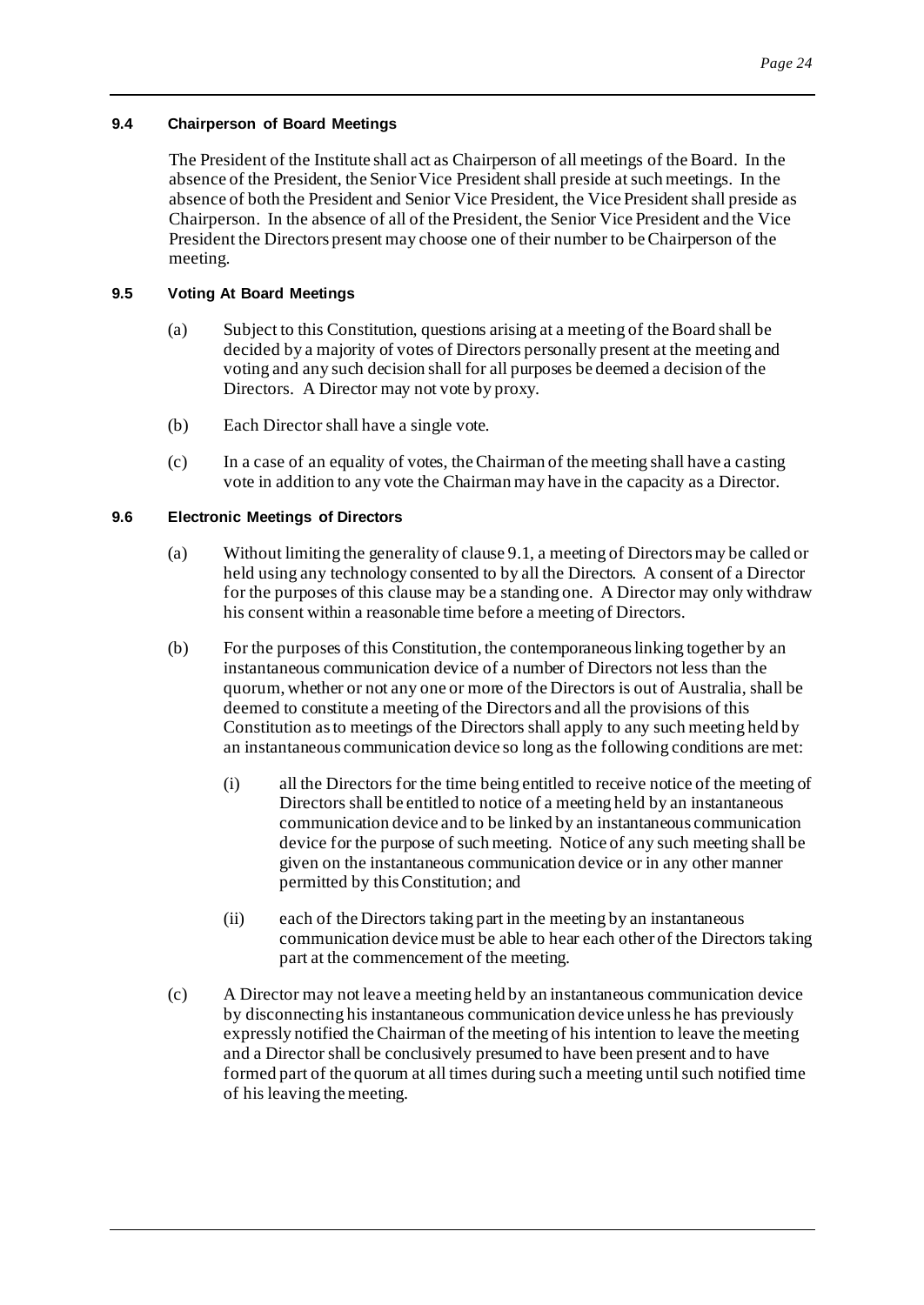- (d) Minutes of the proceedings at meetings held by an instantaneous communication device shall be sufficient evidence of such proceeding and of the observance of all necessary formalities if certified as a correct minute by the Chairperson of the meeting.
- (e) For the purpose of this clause "instantaneous communication device" shall include telephone, television, computer or any other audio and/or visual device which permits instantaneous communication.

# <span id="page-28-6"></span><span id="page-28-0"></span>**9.7 Circulating Resolutions**

- (a) If all the Directors entitled to vote on a resolution have signed a document containing a statement that they are in favour of a resolution of the Directors in terms set out in the document, a resolution in those terms shall be deemed to have been passed at a meeting of the Directors held on the day on which the document was signed and at the time at which the document was last signed by a Director or, if the Directors signed the document on different days, on the day on which, and at the time at which, the document was last signed by a Director.
- (b) For the purposes of claus[e 9.7\(a\)](#page-28-6), two or more separate documents containing statements in identical terms each of which is signed by one or more Directors shall together be deemed to constitute one document containing a statement in those terms signed by those Directors on the respective days on which they signed the separate document.

# <span id="page-28-5"></span><span id="page-28-1"></span>**9.8 Directors' Conflicts of Interest**

- (a) Subject to the Corporations Act, no Director shall be disqualified by his office from contracting or entering into any arrangement with the Institute either as vendor, purchaser, or otherwise, nor shall any such contract or arrangement or any contract or arrangement entered into by or on behalf of the Institute in which any Director shall be in any way interested be avoided, nor shall any Director so contracting or being so interested be liable to account to the Institute for any profit realised by any such contract or agreement, by reason of such Director holding that office or of the fiduciary relation thereby established, but every Director shall observe the provisions of Section 191 of the Corporations Act relating to the disclosure of the interest of Directors in contracts or proposed contracts with the Institute or of any office or property held by Directors which might create duties or interests in conflict with their duties or interests as Directors as if the Institute were a proprietary company.
- (b) Subject to the Corporations Act, a Director shall not as a Director vote in respect of any contract or arrangement in which such Director is interested or be present at a meeting of Directors where such contract or arrangement is being considered.

# <span id="page-28-2"></span>**10 Officers of the Institute**

# <span id="page-28-4"></span><span id="page-28-3"></span>**10.1 Election of Officers**

- (a) The Board shall at its first meeting on or after 1 October every year elect:
	- (i) President;
	- (ii) Senior Vice President; and
	- (iii) Vice President.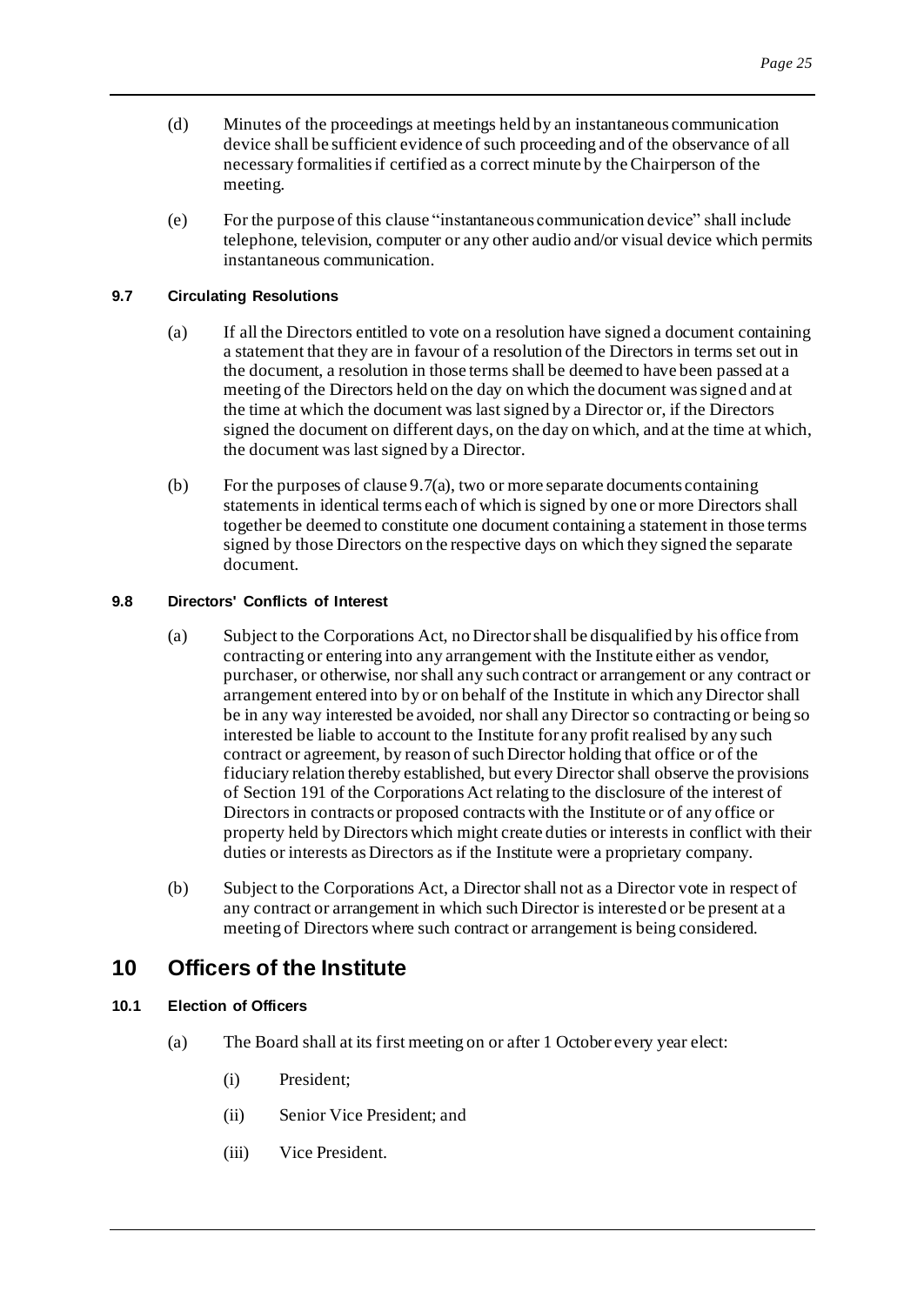- (b) The Officers of the Institute shall hold office until the first general meeting of the Board after 30 September in that year.
- (c) The President of the Institute may only hold the office of President for two consecutive terms.

### <span id="page-29-0"></span>**10.2 President**

- (a) In addition to the duties set out elsewhere in this Constitution, the President:
	- (i) is the official spokesperson for the Institute;
	- (ii) officiates at all major Institute functions;
	- (iii) leads the Institute in contact with its Members and stakeholders;
	- (iv) provides leadership and guidance to the Chief Executive Officer on strategic and management issues associated with implementing the business plans and budgets approved by the Board; and
	- (v) signs all documents requiring the President's signature.
- (b) Notwithstanding claus[e 8.7](#page-24-5), the President is entitled to an allowance and expenses for the conduct of official duties as the Board may determine from time to time.

#### <span id="page-29-7"></span><span id="page-29-1"></span>**10.3 Senior Vice President**

In addition to the duties set out elsewhere in this Constitution, the Senior Vice President shall perform the duties of the President, when the President is unable, for any reason, to perform the duties of the President under this Constitution.

### <span id="page-29-2"></span>**10.4 Vice President**

In addition to the duties set out elsewhere in this Constitution, the Vice President shall perform the duties of the Senior Vice President, when the Senior Vice President is unable, for any reason, to perform the duties of the Senior Vice President under this Constitution.

#### <span id="page-29-3"></span>**10.5 Chief Executive Officer**

In addition to the duties specified elsewhere in this Constitution, the Chief Executive Officer shall maintain a record of:

- (a) all elections and appointments by and to the Board;
- (b) the names of the Directors present at all meetings of the Institute (in person or by proxy); and
- (c) proceedings at all General Meetings and Annual General Meetings of the Institute and at all meetings of the Board.

# <span id="page-29-6"></span><span id="page-29-4"></span>**11 Divisions**

# <span id="page-29-5"></span>**11.1 General**

- (a) The Board shall determine from time to time the number and name of divisions. The Divisions shall be based on geographic boundaries.
- (b) Divisions shall be allocated by the Board to the Metropolitan Zone or Regional Zone.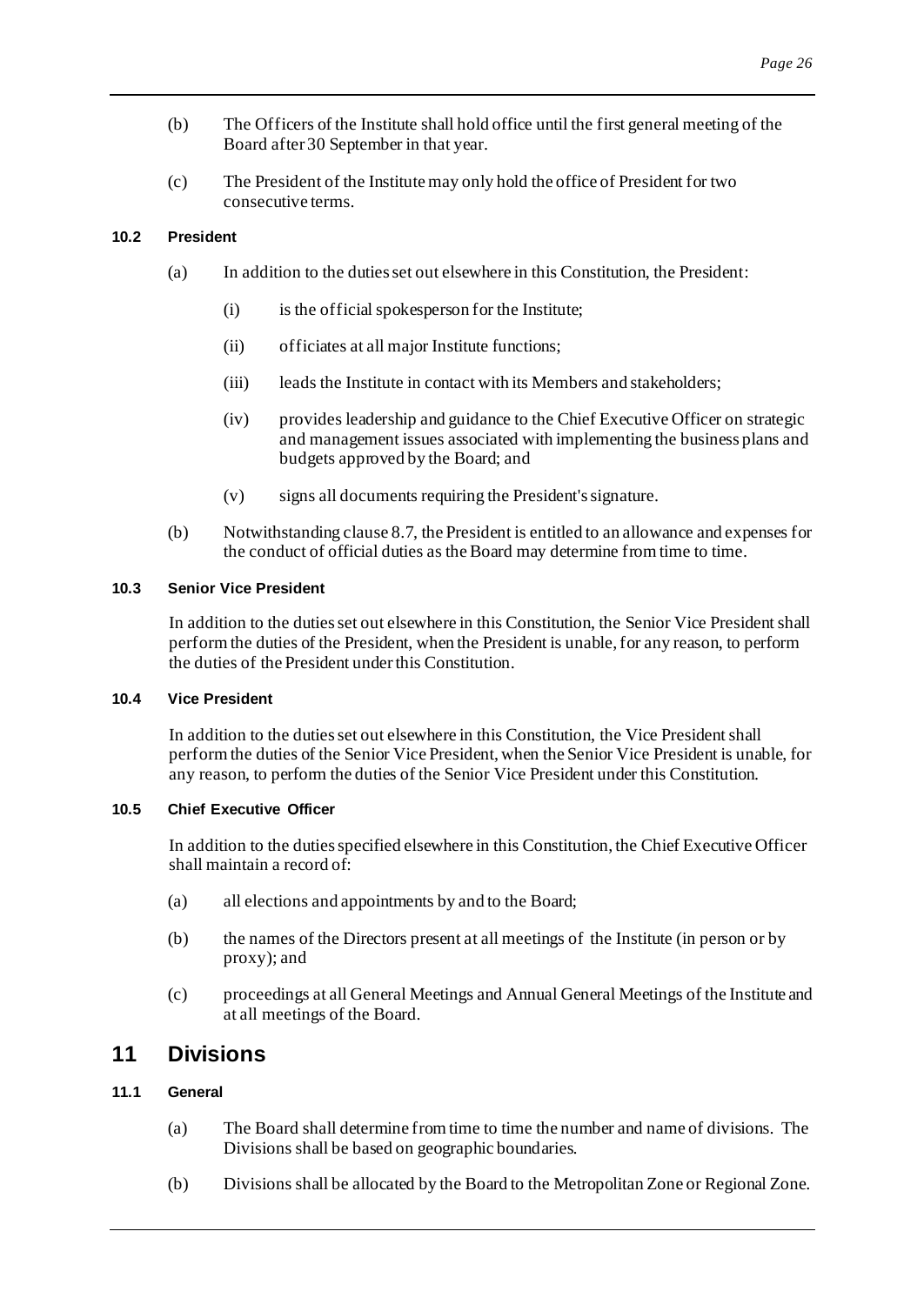- (c) The geographic area covered by the Metropolitan Zone or Regional Zone shall be determined from time to time by the Board.
- <span id="page-30-4"></span>(d) Each Member (other than Office Members and Non-Practising Members) shall be allocated to one Division by the Institute in accordance with the following provisions:
	- (i) Licensed Members and Honorary Life Members who carry on business from one office only shall be members of the Division for the area within which that office is situated;
	- (ii) Licensed Members and Honorary Life Members who carry on business from more than one office shall be members of the Division for the area within which their principal office is situated;
	- (iii) Representative Members shall be members of the Division for the area within which the office in which they are principally employed is situated.
- <span id="page-30-3"></span>(e) At the request of an Affiliate, the Board may permit the Affiliate to be a member of one Division. The Board may withdraw its permission by written notice to the Affiliate at any time.
- $(f)$  Notwithstanding claus[e 11.1\(d\)](#page-30-4) the Board may, at the request of a Member, permit that Member to be a member of a Division other than the Division determined in accordance with the above provisions.
- (g) Members who carry on business whether in partnership or as Directors of a Licensed Corporation or otherwise from offices situated in the area of more than one Division, may attend meetings and take part in the activities of each such Division but shall only be entitled to vote at meetings, and exercise any other rights of membership, of the Division of which they are a member.

# <span id="page-30-0"></span>**11.2 Functions and powers**

- (a) Each Division and Division Committee shall have such functions, powers and duties as shall be determined by the Board from time to time.
- (b) A Division is not a committee of management and cannot therefore determine the policy or manage the affairs of the Institute.

### <span id="page-30-5"></span><span id="page-30-2"></span><span id="page-30-1"></span>**11.3 Division Committee**

- (a) Division Members shall elect the Division Committee, which shall consist of:
	- (i) a Chairperson (who must be a Licensed Member);
	- (ii) a Vice Chairperson;
	- (iii) two Members' Council Delegates (who must be Licensed Members); and
	- (iv) up to four additional Division Members to ensure a Committee of not more than eight members;

all of whom shall hold office for a period of two years from 1 January until 31 December in the following year, but shall be eligible for re-election.

(b) A Member may only be elected as a member of a Division Committee if the Member: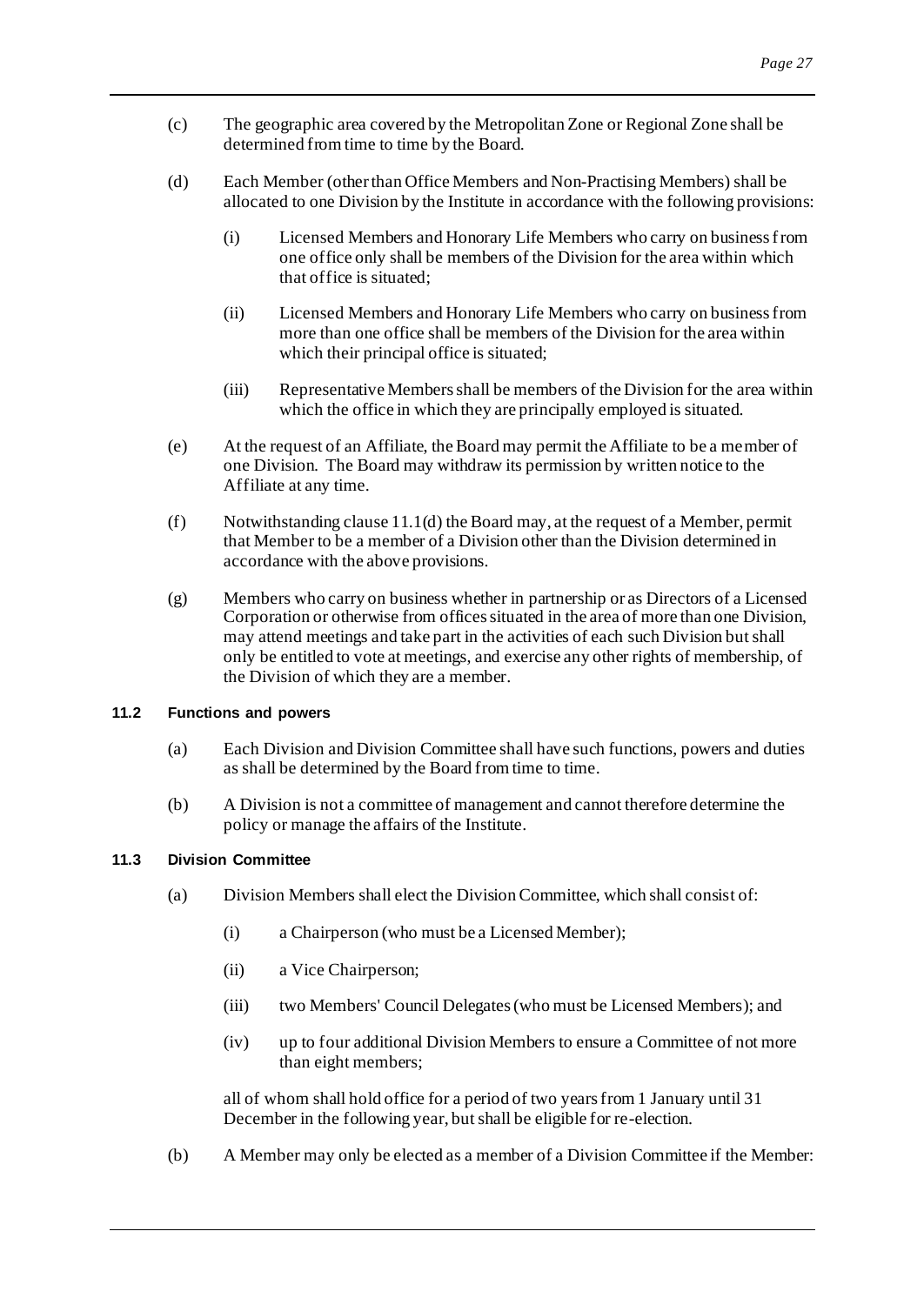- (i) is a member of the relevant Division;
- (ii) is either a Licensed Member or Representative Member;
- (iii) is a Financial Member;
- (iv) has at least three years' experience and has current active involvement in the geographic area covered by the Division; and
- (v) has complied with CPD requirements.
- (c) Elections for Division Committees are held every two years.
- (d) Subject to claus[e 20.2\(b\)](#page-49-6), members of Division Committees may serve a maximum of four consecutive two year terms.

#### <span id="page-31-0"></span>**11.4 Meetings**

- (a) At its first meeting after the commencement of each two year term, the Division Committee shall appoint a Chairperson.
- (b) A Division Committee may, whenever it thinks fit, request the Institute, through the Chief Executive Officer, to convene a meeting of the Division and/or a meeting of the Division Committee, and the Institute, through the Chief Executive Officer, shall organise such meeting.
- (c) If the Division Committee has been requested in writing by five or more Division Members to convene a meeting, the Division Committee will request the Institute, through the Chief Executive Officer, to convene a meeting of the Division and the Institute through the Chief Executive Officer will convene such meeting. Each such request shall contain a statement of the reasons for requesting the meeting.
- (d) The Chief Executive Officer shall give:
	- (i) at least 21 days' notice for all meetings of Divisions; and
	- (ii) for meetings of a Division Committee, such notice as is determined by the Committee.
- (e) The Chairperson of each Division shall preside at all meetings at which they are present. In the absence of the Division Chairperson from a meeting, the Division Vice Chairperson shall preside. In the absence of the Division Chairperson and Division Vice Chairperson, those Division Members present at the meeting shall elect their own Chairperson provided that such Chairperson shall be a Division Member.
- (f) The quorum necessary for the transaction of the business at any meeting of the Division Committee shall be a majority of members of the Division Committee or as otherwise determined by the Board from time to time.
- (g) The quorum necessary for the transaction of the business at any meeting of a Division shall be 10 Division Members or 20% of the Division Members (whichever is less) or as otherwise determined by the Board from time to time.
- (h) For the purpose of determining if a quorum is present, a person attending as a proxy is deemed to be a Division Member in respect of each proxy held.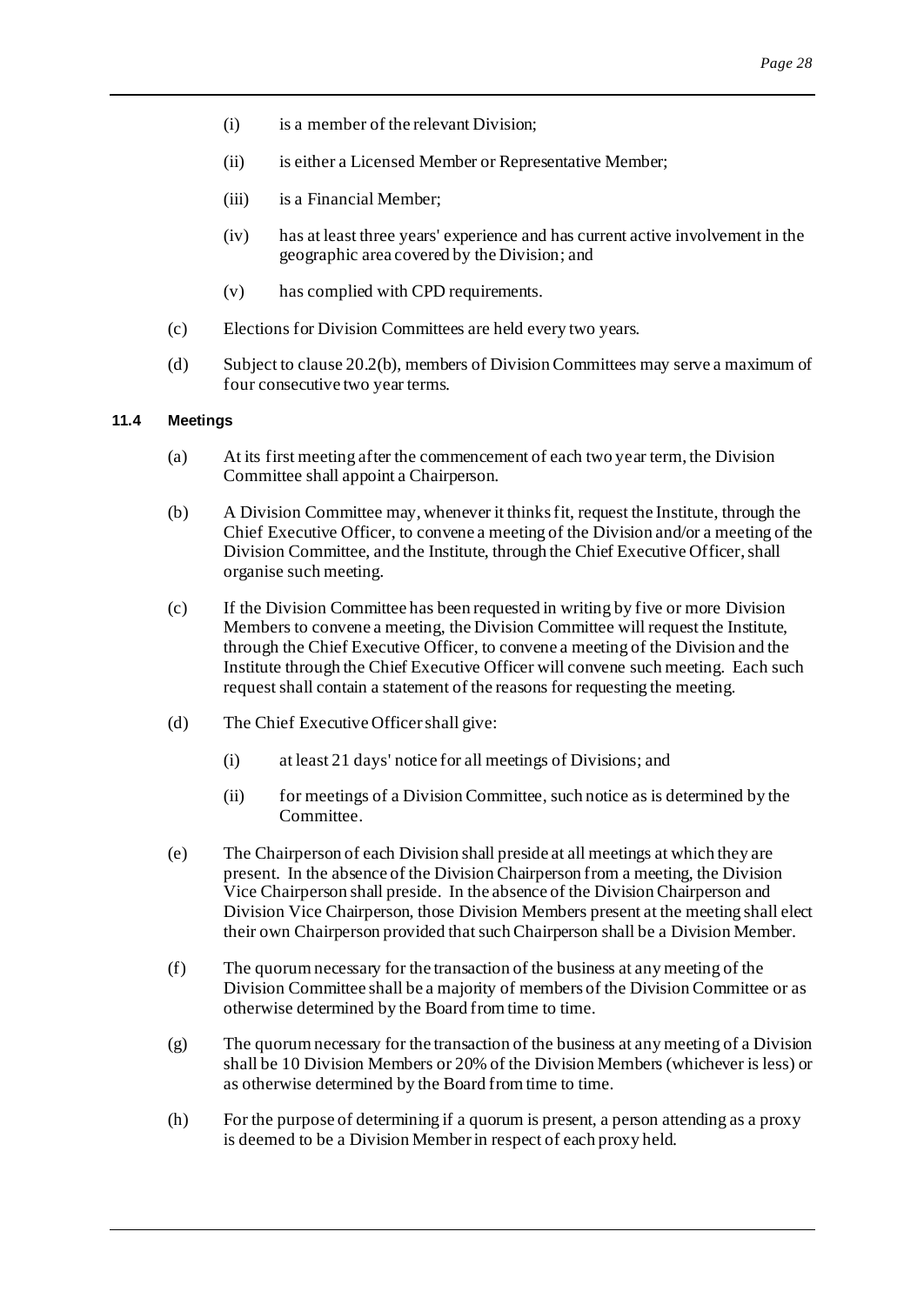- (i) If a quorum is not present within 30 minutes after the time appointed for a meeting, it stands adjourned to the same day, time and place the next week.
- (j) If at the adjourned meeting a quorum is not present, the number of Division Members present constitutes a quorum.
- (k) Any question arising at any meeting of a Division or Division Committee shall be decided by a majority of votes in accordance with Division Members' or committee members' voting entitlements provided for in claus[e 3.7\(a\)](#page-11-3) (and a member of a Division who has no voting entitlements under claus[e 3.7\(a\)](#page-11-3) shall have no entitlement to vote at any meeting of the Division) and such a decision shall for all purposes be deemed to be a decision of the Division or Division Committee. In the case of an equality of votes, the Chairperson shall not have a casting vote.
- (l) Any member of a Division Committee whose membership of the Committee is suspended or terminated or who resigns from a Division Committee or who ceases to be a Division Member or Member of the Institute or who is absent from three consecutive meetings of a Division Committee without the permission of the Division Committee or without reasonable cause, shall cease to be a member of the Division Committee and the Division Committee shall forthwith fill such vacancy by appointing to the Division Committee another Division Member, who shall hold office until the term expires but shall be eligible for re-election.
- (m) The Chief Executive Officer and the President of the Institute may attend any meeting of the Division Committee but shall not have any voting rights.
- (n) Claus[e 15](#page-37-3) applies to meetings and elections under claus[e 11.3](#page-30-5).
- (o) The Division Committee may forward a recommendation to the Members' Council.

# <span id="page-32-4"></span><span id="page-32-0"></span>**12 Chapters**

# <span id="page-32-1"></span>**12.1 General**

- (a) The Board shall determine from time to time the number and name of chapters based on areas of special interest.
- (b) A Member may be a member of one or more Chapters, but may only nominate for and be a member of one Chapter Committee concurrently.
- <span id="page-32-6"></span>(c) At the request of an Affiliate, the Board may permit the Affiliate to be member of one or more Chapters, which membership shall be subject to the restrictions in clause [4\(a\)\(ii\).](#page-12-5) The Board may withdraw its permission by written notice to the Affiliate at any time

# <span id="page-32-2"></span>**12.2 Functions and Powers**

- (a) Each Chapter shall have such functions, powers and duties as shall be determined from time to time by the Board.
- (b) A Chapter is not a committee of management and cannot therefore determine the policy or manage the affairs of the Institute.

# <span id="page-32-5"></span><span id="page-32-3"></span>**12.3 Chapter Committees**

(a) Each Chapter shall have a Chapter Committee. The Board shall call for expressions of interest from Chapter Members. The Chapter Committee shall consist of: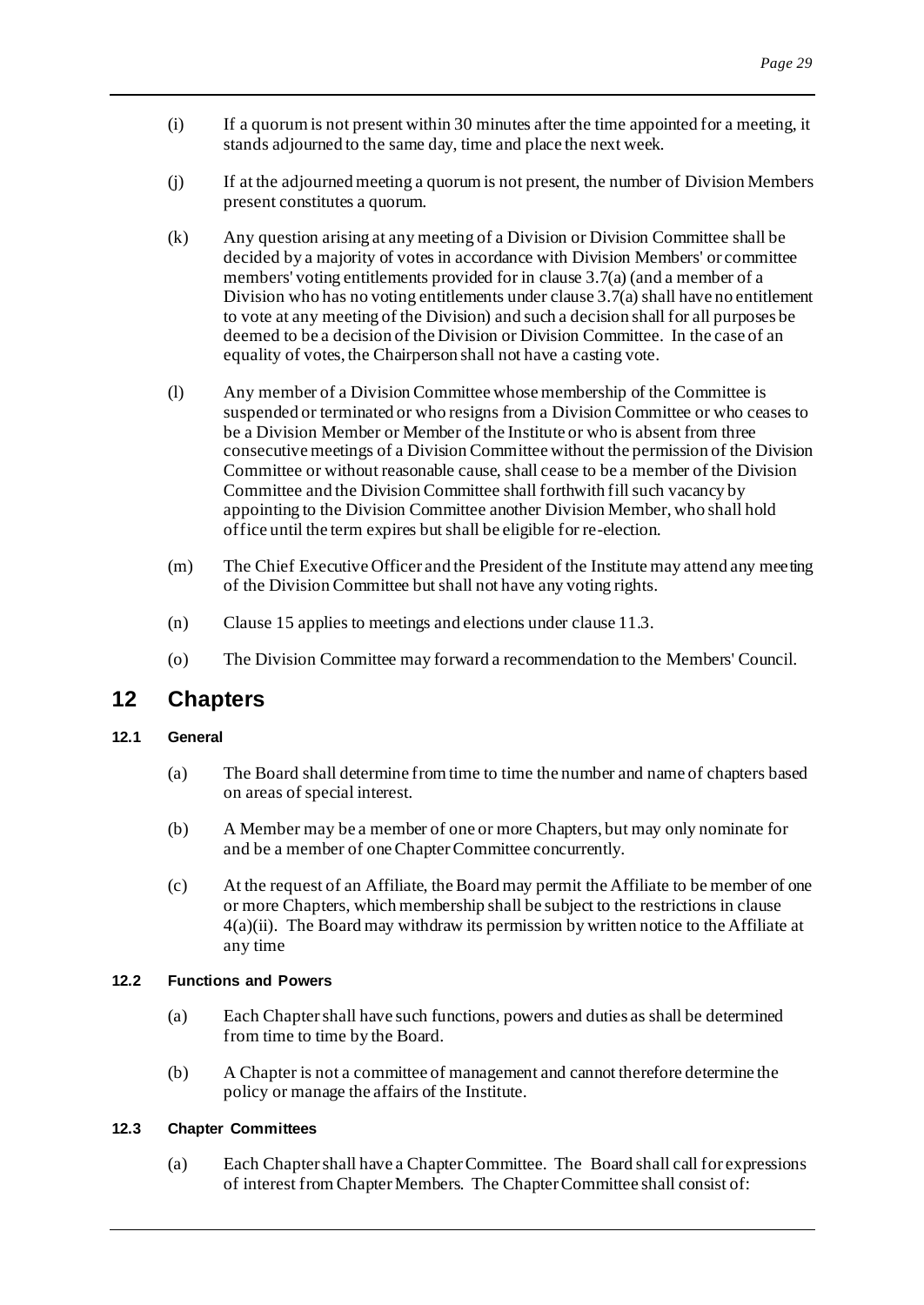- <span id="page-33-4"></span>(i) not more than eight Members appointed by the Board all of whom shall hold office for a period of two years from 1 January until 31 December in the following year, but shall be eligible for re-appointment; and
- (ii) any other person (including an Affiliate) nominated by the Chapter Committee, and approved and appointed by the Board, who shall hold office for a term approved by the Board.
- <span id="page-33-1"></span><span id="page-33-0"></span>(b) A Member may only be appointed as a member of a Chapter Committee if the Member:
	- (i) is a member of the Chapter to which the Board is considering the appointment;
	- (ii) is either a Licensed Member or Representative Member;
	- (iii) is a Financial Member;
	- (iv) has at least three years' experience and current active involvement (as determined by the Board) in the special interest represented by the Chapter; and
	- (v) has complied with CPD requirements.
- (c) If a member of a Chapter Committee being a Member, during the term of his/her appointment, stops satisfying all the requirements set out in claus[e 12.3\(b\)](#page-33-1) the member shall cease to be a member of the Chapter Committee, and the Board shall appoint another person for the unexpired term of the appointment.
- (d) The Chief Executive Officer shall from time to time appoint for each Chapter Committee, a person, whether it be a Chapter Member or an employee of the Institute, to be secretary of the Chapter Secretary. The Chapter Secretary shall perform all administrative duties for the Chapter Committee including taking notes of each meeting of the Chapter Committee. The Chapter Secretary shall not be a member of the Chapter Committee to which he/she is appointed.
- <span id="page-33-3"></span>(e) The Chapter Committee shall meet in January, March, May, July, September and November each year or such other or additional times as determined by the Board.
- <span id="page-33-2"></span>(f) At its first meeting after the commencement of a term, the Chapter Committee shall appoint a Chairperson and two Members' Council Delegates who must each.
	- (i) be a member of the relevant Chapter;
	- (ii) be a Licensed Member;
	- (iii) be a Financial Member;
	- (iv) have at least three years' experience and current active involvement (as determined by the Board) in the special interest represented by the Chapter; and
	- (v) have complied with CPD requirements.
- (g) A Member of a Chapter Committee may only be appointed as Chairperson of the Chapter Committee under claus[e 12.3\(f\)](#page-33-2) for two consecutive terms.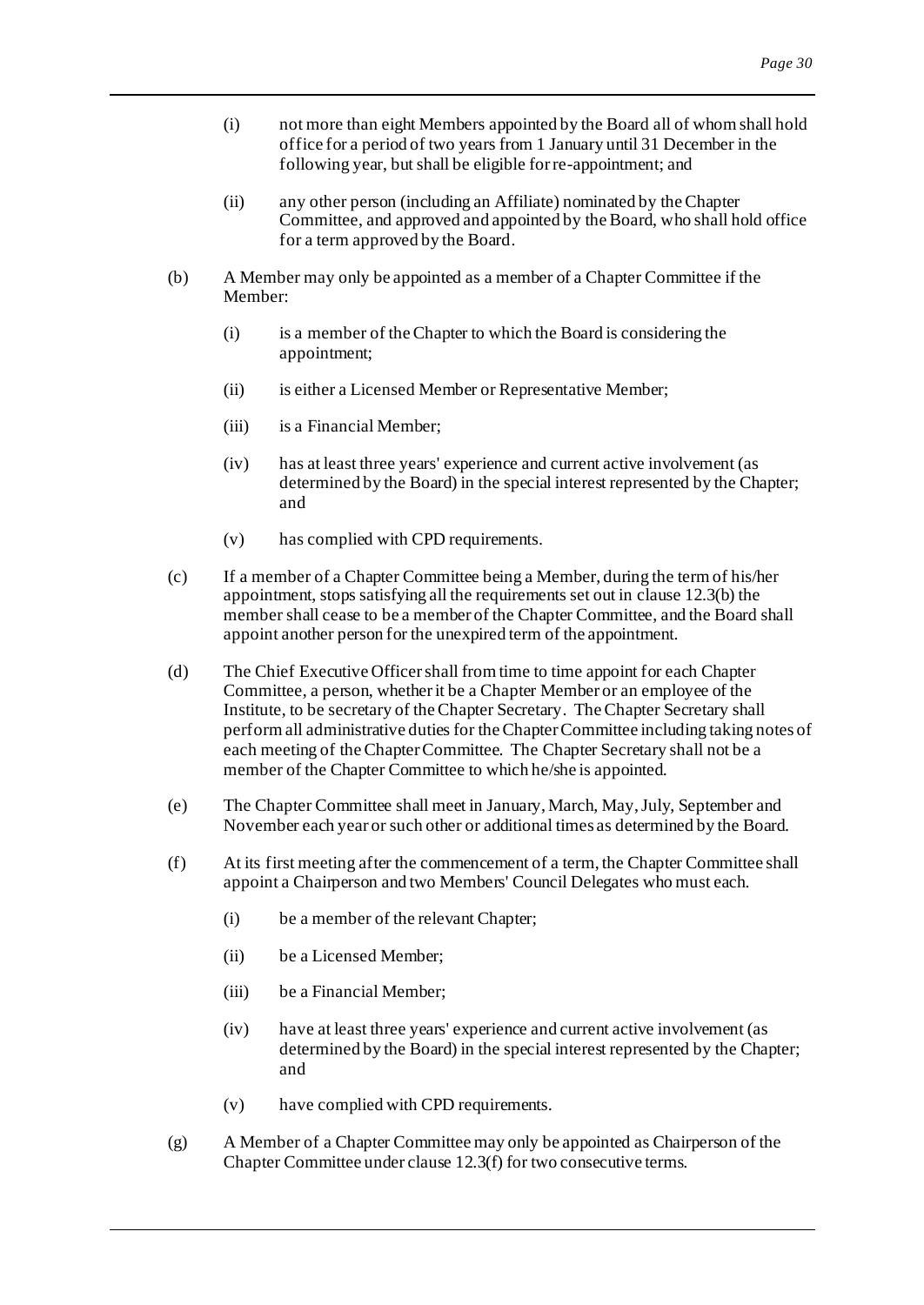- (h) If a Chapter Committee has been requested in writing by five or more Chapter Members to convene a meeting, the Chapter Committee will request the Institute, through the Chief Executive Officer, to convene a meeting of the Chapter and the Institute through the Chief Executive Officer will convene such meeting. Each such request shall contain a statement of the reasons for requesting the meeting.
- (i) At least 14 days' notice shall be given by the Institute through the Chief Executive Officer for all meetings of Chapter Members and at least seven days' notice for meetings of Chapter Committees. The notice shall include the agenda for the meeting.
- (j) The Chairperson of each Chapter shall preside at all meetings of Chapter Members and the Chapter Committee at which they are present. In the absence of the Chapter Chairperson from a meeting, those Chapter Members present shall elect their own Chairperson from the Members present.
- (k) The Chairperson shall prepare within 14 days, or such additional time as approved by the Chief Executive Officer, a written report of a Chapter Committee meeting held as provided in claus[e 12.3\(e\)](#page-33-3), for inclusion in the Board papers for the following Board meeting.
- (l) The quorum necessary for the transaction of the business at meetings of the Chapter Committee shall be majority of members of the Chapter Committee or otherwise as determined by the Board from time to time.
- (m) If a quorum is not present within 30 minutes after the time appointed for a meeting, it stands adjourned to the same day, time and place the next week.
- (n) If at the adjourned meeting a quorum is not present, the number of members of the Chapter Committee present constitutes a quorum.
- (o) Any question arising at any meeting of a Chapter or Chapter Committee shall be decided by a majority of votes in accordance with Members' voting entitlements provided for in claus[e 3.7\(a\)](#page-11-3) (and a member of a Chapter or Chapter Committee who has no voting entitlements under claus[e 3.7\(a\)](#page-11-3) shall have no entitlement to vote at any meeting of the Chapter or Chapter Committee) and such a decision shall for all purposes be deemed to be a decision of the Chapter or Chapter Committee. In the case of an equality of votes, the Chairperson shall not have a casting vote.
- (p) Any member of the Chapter Committee:
	- (i) who is a Member and whose membership of the committee is suspended or terminated or who resigns from the Chapter Committee or who ceases to be a Chapter Member or Member of the Institute; or
	- (ii) who is absent from three consecutive meetings of the Chapter Committee without the permission of the Chapter Committee or without reasonable cause,

shall cease to be a member of the Chapter Committee and, if the ceasing member was appointed pursuant to clause  $12.3(a)(i)$ , the Board shall appoint another person for the unexpired term of the appointment who meets the requirements of claus[e 12.3\(b\)](#page-33-1).

(q) The Board may, by written notice at any time, terminate the appointment of a member of a Chapter Committee appointed under clause [12.3\(a\)\(ii\)](#page-33-0).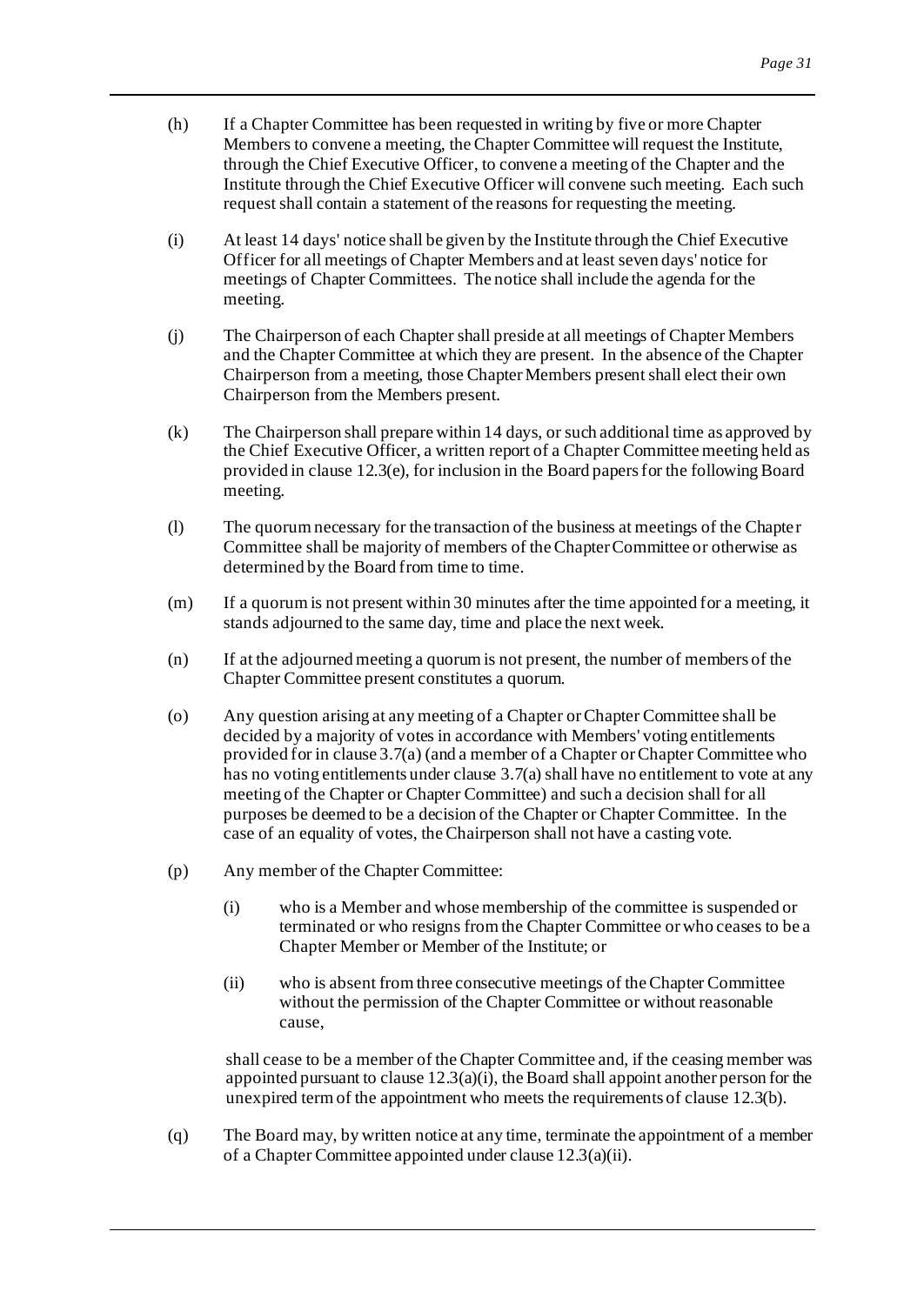- (r) The Chief Executive Officer and the President may attend any meeting of the Chapter Committee but shall not have any voting rights.
- (s) The Chapter Committee may forward a recommendation to the Chief Executive Officer of the Institute to be considered at the next meeting of the Board. The Board is not bound by such recommendation.

# <span id="page-35-4"></span><span id="page-35-0"></span>**13 Past Presidents' Council**

- (a) The Past Presidents' Council shall consist of the current President and all Past Presidents of the Institute and its antecedent bodies, The Real Estate and Stock Institute of Victoria and the Real Estate Agents' Association.
- (b) The Past Presidents' Council shall have such functions, powers and duties as shall be determined from time to time by the Board.
- (c) Unless otherwise determined by the Board, the Past Presidents' Council shall meet four times per year.
- (d) At its last meeting in each calendar year, the Past Presidents' Council shall appoint two Members' Council Delegates, who shall hold office from 1 January until 31 December in the following year and shall be eligible for reappointment.
- (e) Questions arising at meeting of the Past Presidents' Council shall be determined by a majority of votes. In the case of an equality of votes, the Chairperson shall not have the casting vote.
- (f) The quorum necessary for the transaction of business at any meeting of the Past Presidents' Council shall be 10 members of the Past Presidents' Council, or otherwise as determined by the Board from time to time.
- (g) At least fourteen days' notice of every meeting shall be given to each member of the Past Presidents Council.
- (h) The President of the Institute for the time being shall preside as Chairperson at every meeting of the Past Presidents' Council. In the absence of the President, the Past Presidents present at such meeting shall elect one of their number to be the Chairperson of the meeting.
- (i) The Past Presidents' Council is not a committee of management and cannot therefore determine the policy or manage the affairs of the Institute.

# <span id="page-35-3"></span><span id="page-35-1"></span>**14 Members' Council**

# <span id="page-35-2"></span>**14.1 Structure**

- (a) The Members' Council will comprise:
	- (i) two Delegates from each of the Division Committees;
	- (ii) two Delegates from each of the Chapter Committees;
	- (iii) two Delegates from the Past Presidents Council; and
	- (iv) all elected Directors;

all of whom must be Licensed members.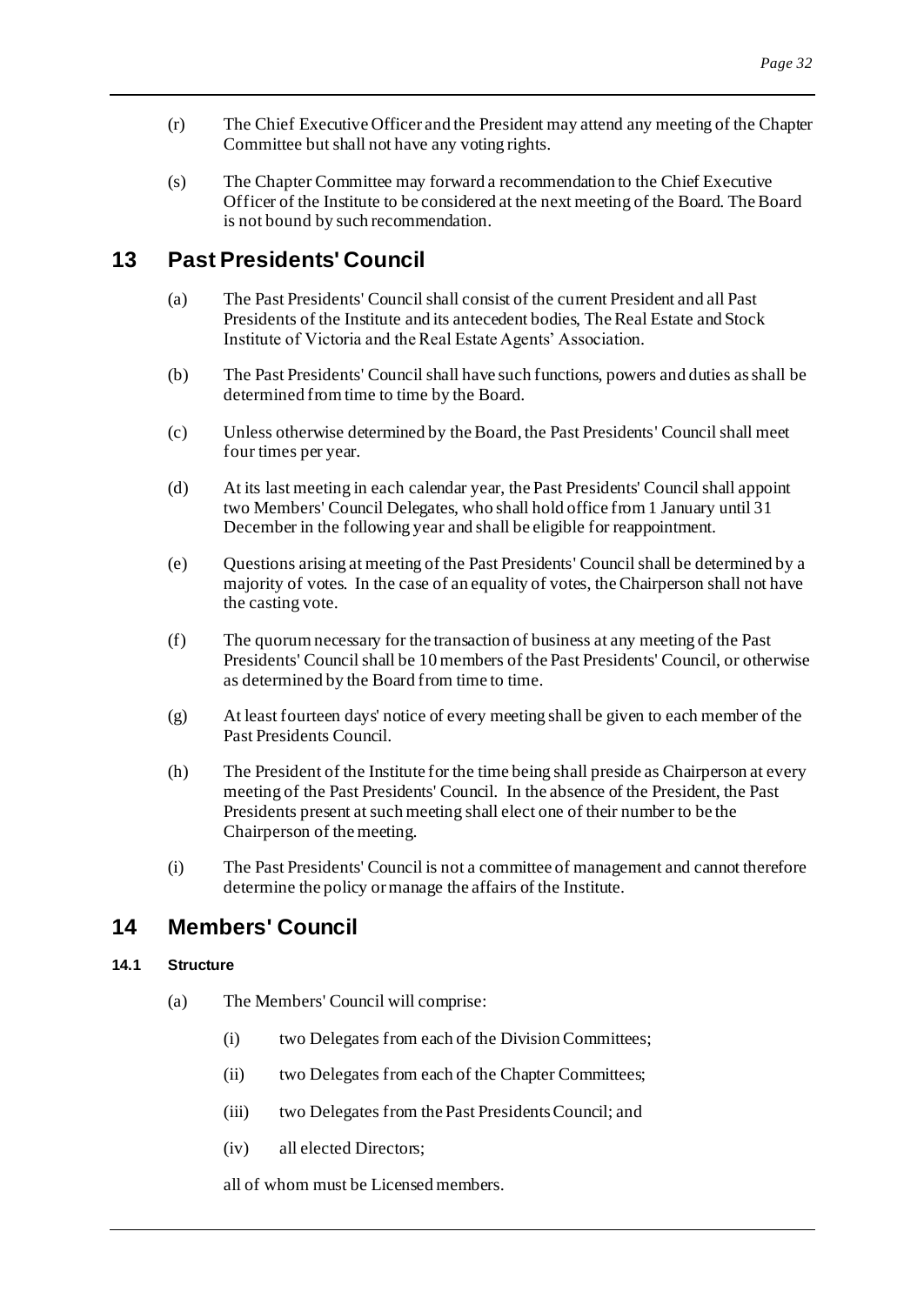(b) Subject to claus[e 20.4\(b\)](#page-49-7), Delegates may serve a maximum of five consecutive two year terms.

### <span id="page-36-0"></span>**14.2 Functions and powers**

- (a) The Members' Council shall have such functions, powers and duties as shall be determined from time to time by the Board.
- (b) The Members' Council is not a committee of management and cannot therefore determine the policy or manage the affairs of the Institute.
- (c) The Member's Council may forward a recommendation to the Chief Executive Officer of the Institute to be considered at the next meeting of the Board. The Board is not bound by such recommendation.

#### <span id="page-36-1"></span>**14.3 Meetings and Elections**

- (a) The Members' Council shall hold six meetings a year which, unless otherwise determined by the Board, shall be held in the months of February, April, June, August, October and December.
- (b) At least 14 days' notice shall be given of any meeting of the Members'Council.
- (c) The Chairperson of the Members'Council (who shall be appointed by the Board) shall preside at all meetings of the Members'Council at which they are present. In the absence of the Chairperson, a Vice-Chairperson (who shall also be appointed by the Board) shall preside at such meetings. In the absence of the Chairperson and the Vice-Chairpersons, those Delegates present at the meeting shall elect their own Chairperson from their number.
- (d) The quorum necessary for the transaction of the business at any meeting of the Members' Council shall be a majority of members of the Members' Council or as otherwise determined by the Board from time to time.
- (e) Questions arising at any meeting of the Members' Council shall be decided by a majority of votes. In the case of an equality of votes, the Chairperson shall not have a casting vote.
- (f) If a Delegate is unable to attend any meeting of the Members' Council, a substitute Delegate may attend in their place, provided that the substitute Delegate has been appointed by the relevant Division, Chapter or Past Presidents'Council as a substitute Delegate and is accepted by the Chairperson of the meeting as a substitute Delegate. A substitute Delegate shall have all the powers and rights of a Delegate and must be a Licensed Member.
- (g) Any Delegate of the Members'Council whose membership of the Members' Council is suspended or terminated, or who resigns from the Members'Council, or who ceases to be a Member of the Institute, or who is absent from two consecutive meetings of the Members' Council without reasonable cause, shall cease to be a Delegate to the Members' Council and the Board shall fill such vacancy by appointing another Delegate to the Members' Council, who shall hold office until the end of former Delegate's term of appointment.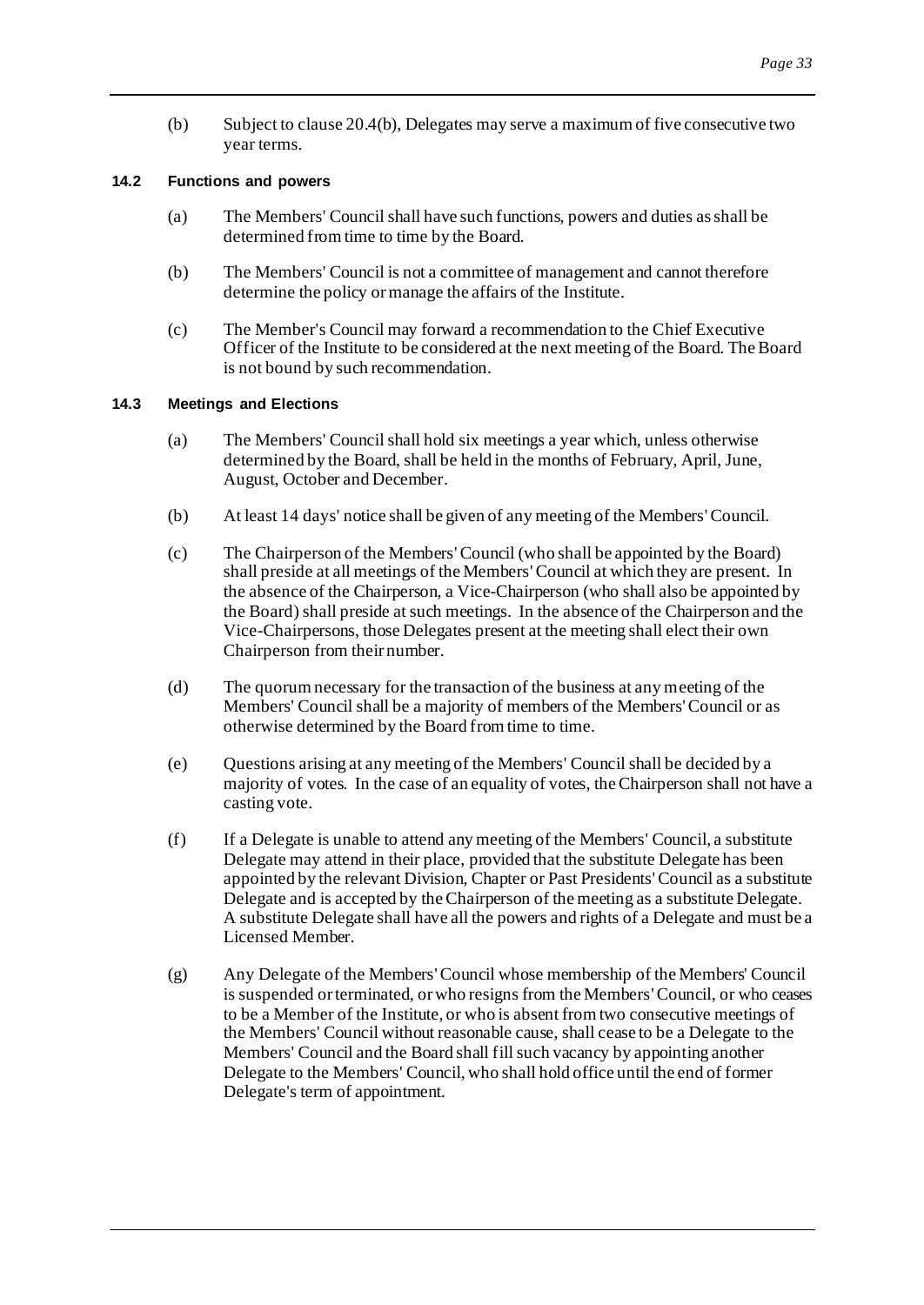# <span id="page-37-3"></span><span id="page-37-0"></span>**15 Elections**

# <span id="page-37-1"></span>**15.1 General**

- (a) Subject to clause 15.1(b), elections for:
	- (i) Division Committees under claus[e 11.3](#page-30-5); and
	- (ii) Directors under claus[e 8.3](#page-23-7);

will be conducted by secret postal ballot in accordance with this claus[e 15](#page-37-3).

- (b) The Board may, from time to time, at its discretion, determine to:
	- (i) hold any election referred to in clause 15.1(a) by electronic means; and
	- (ii) implement such procedures for the purpose of such election as it considers appropriate, having regard to the procedures for a postal ballot set out in this clause 15.
- (c) In the event that an election is conducted subsequent to the time frames specified in this Constitution for Directors, any person holding the position shall continue to hold the position, notwithstanding the expiry of the term of the position, until the next declaration of election.

# <span id="page-37-2"></span>**15.2 Nominations**

- (a) In the month of:
	- (i) October the Returning Officer must invite nominations from Members eligible to be elected to the Division Committees; and
	- (ii) June of every year the Returning Officer must invite nominations from Members eligible to be elected as Directors.
- (b) The Returning Officer shall forward by:
	- (i) Post or email to Voting Members a nomination form for Director elections; and
	- (ii) post or email to Voting Members a nomination form for Division Committees elections;

to be held.

- (c) A Member may nominate for more than one position if the positions have different names.
- (d) The nomination form shall include the following:
	- (i) the closing date for the receipt of nominations which shall not be less than 14 days nor more than 30 days after the Returning Officer posts the last of the nomination forms after which closing date nomination forms will not be accepted;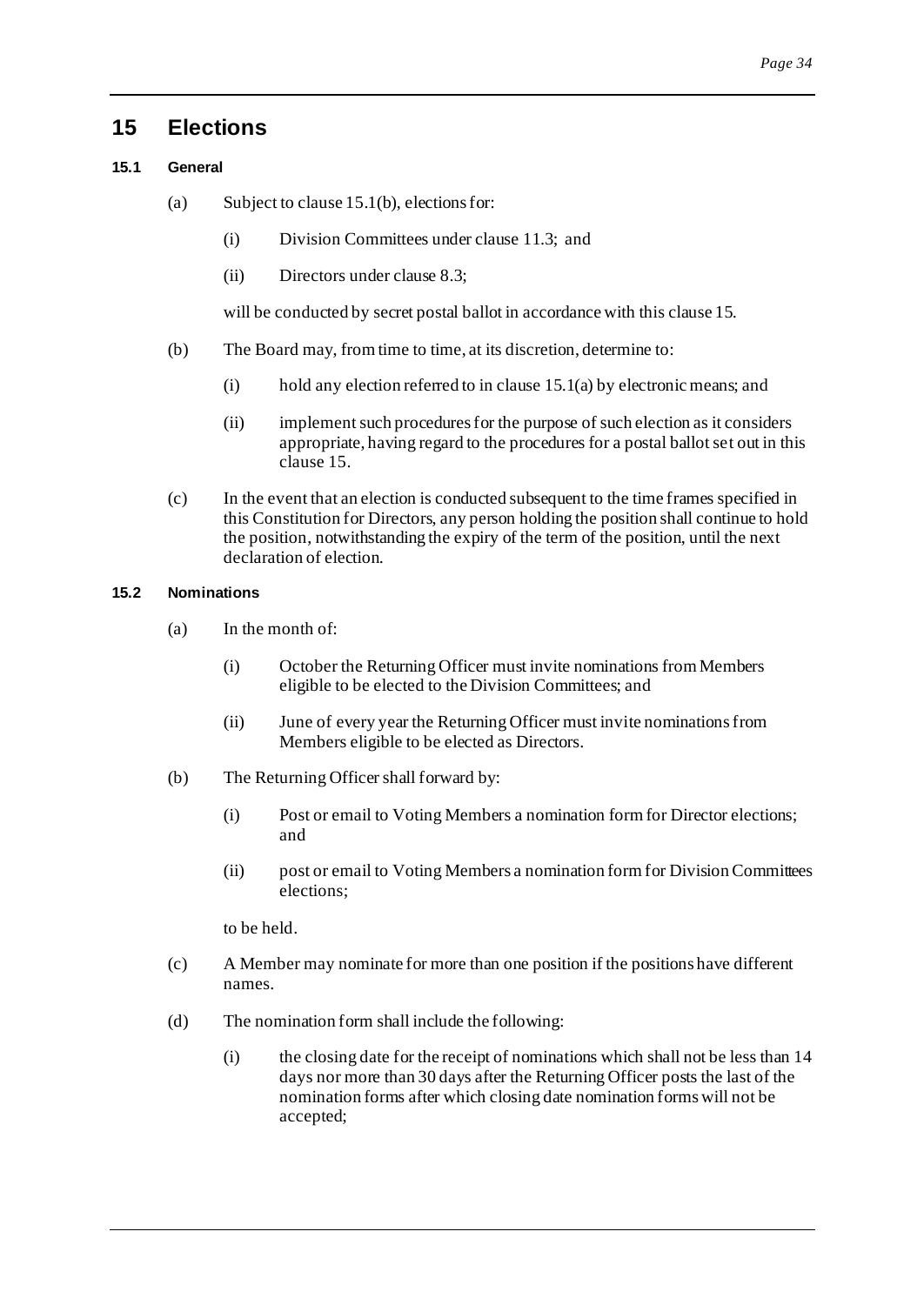- (ii) that a nomination will not be valid unless the nomination is on the nomination form provided by the Returning Officer which shall include the following details:
- (iii) the name of the Member being nominated;
- $(iv)$  the position(s) the Member is being nominated for;
- (v) the name of the proposer and seconder for each position which shall be by Voting Members;
- (vi) the acceptance of the nomination by the candidate;
- (vii) a statement by each of the proposer and seconder that they are eligible to vote in the election and therefore propose and second the nomination;
- (viii) a statement by the candidate that he/she is eligible to vote in the election and stand for the position;
- (ix) the signature and date of each of the proposer, seconder and candidate
- (x) the address at which nomination forms and acceptances of nominations may be handed or posted to the Returning Officer.
- (e) A nomination may be withdrawn at any time before the position is declared elected.
- (f) The Returning Officer shall inspect the nominations and satisfy himself as far as he reasonably can, that such nominations are regular and valid. If he finds any nomination to be defective he shall, before rejecting the nomination, notify the nominating person concerned of the defect and, where it is practicable to do so, give that person the opportunity to remedy the defect within a period of not less than seven days after the date of the notice.
- (g) A defective nomination capable of remedy does not include a nomination of a member that is defective because the person is not qualified to hold the office to which the nomination relates.
- (h) For the purposes of determining the Members eligible to vote in an election the roll of voters shall close 15 days before the date that nominations open.
- (i) If an error is found in the roll after the day on which the roll of voters closes, the error may be corrected after the day the roll of voters closes.
- (j) Where only the required number of nominations are received for a particular position, the candidate must be declared elected.
- (k) Where there are more than the required number of nominations for a position, an election by secret postal ballot must be held.

# <span id="page-38-0"></span>**15.3 Ballot papers**

(a) The Returning Officer shall within 21 days of the close of nominations, forward by prepaid post to each voter at his address appearing in the Register ballot paper(s) which he shall have initialled for each such election together with a declaration envelope and a reply paid envelope for the return of ballot papers, and such ballot papers shall incorporate such other features, if any, as the Board considers necessary to ensure the integrity if the voting process..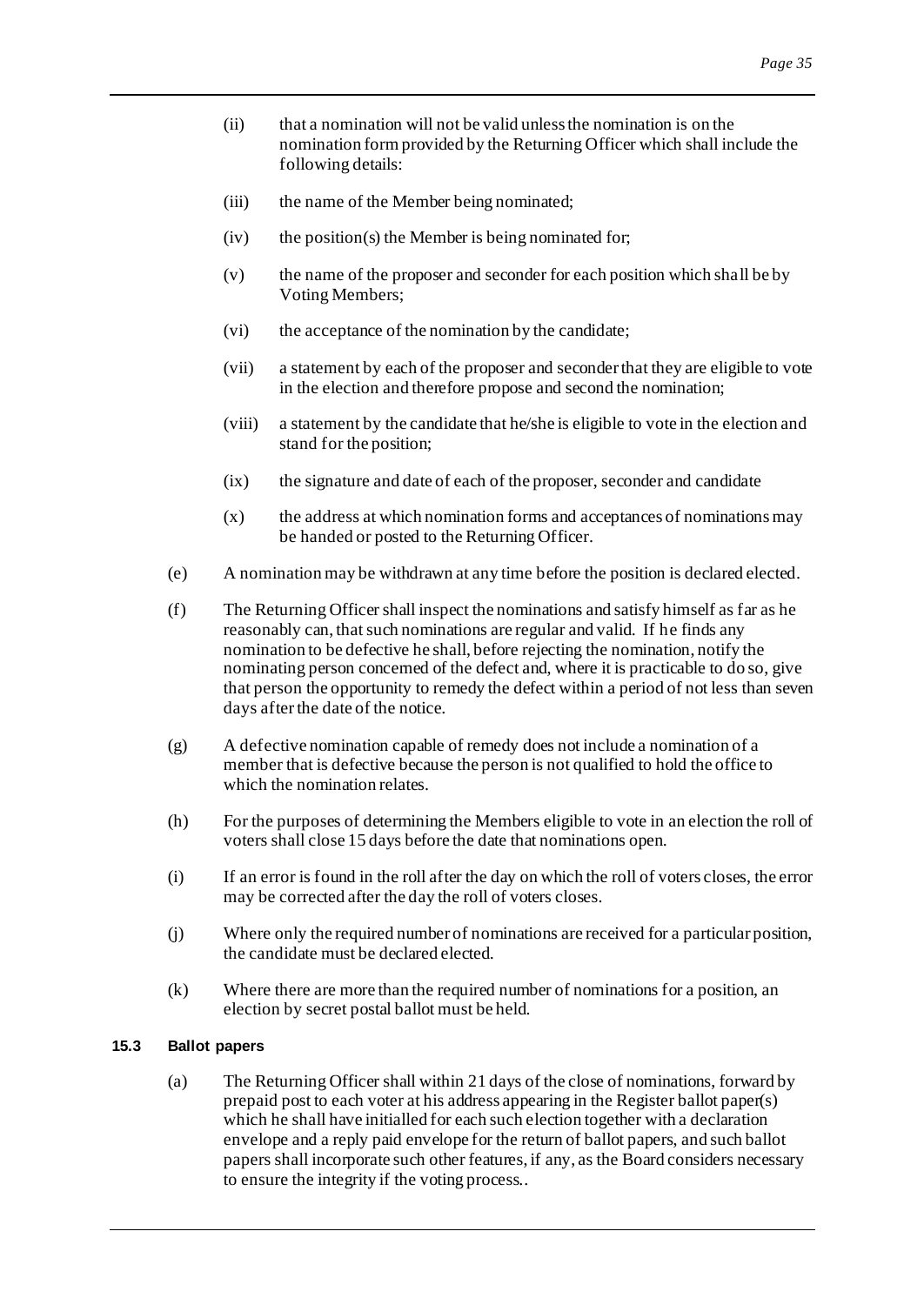- (b) A ballot paper must include:
	- (i) a description of the positions to be filled;
	- (ii) the names of candidates for each position to be filled, the order of such names to be determined by lot with surnames first.
- (c) If the positions up for election have different names there shall be a separate ballot paper for each position with a different name.
- (d) With ballot paper(s) forwarded to each Voting Member, the Returning Officer shall include a notice which provides:
	- (i) the closing date for the receipt by him of returned ballot papers (which shall be within 14 days after the posting of the last of such ballot papers);
	- (ii) directions as the manner in which:
		- (A) the votes are to be recorded; and
		- (B) the ballot paper is to be returned; and
	- (iii) any other information the Board considers necessary or appropriate.

In all cases, the Returning Officer shall direct that on each ballot paper the Voting Member record his vote by ticking that number of boxes next to the names of that number of candidates which is equal to the number of positions to be filled from candidates on that ballot paper. As an example, if three directors are to be elected from nine candidates on a ballot paper then the Voting Members shall be directed to tick three boxes next to the name of three candidates.

(e) With ballot paper(s) forwarded to each Voting Member, the Returning Officer shall include a curriculum vitae for each candidate, if previously provided by the candidate for this purpose.

# <span id="page-39-1"></span><span id="page-39-0"></span>**15.4 Voting**

- (a) A Voting Member who wishes to vote may only vote by:
	- (i) completing the ballot paper in accordance with the directions on or accompanying the ballot paper;
	- (ii) returning the completed ballot paper by:
		- (A) placing it in the declaration envelope provided to the voter with the ballot paper;
		- (B) placing the declaration envelope in another envelope.
- (b) A ballot paper shall be informal and not be counted if:
	- (i) the requirements of clause  $15.4(a)$  are not satisfied; or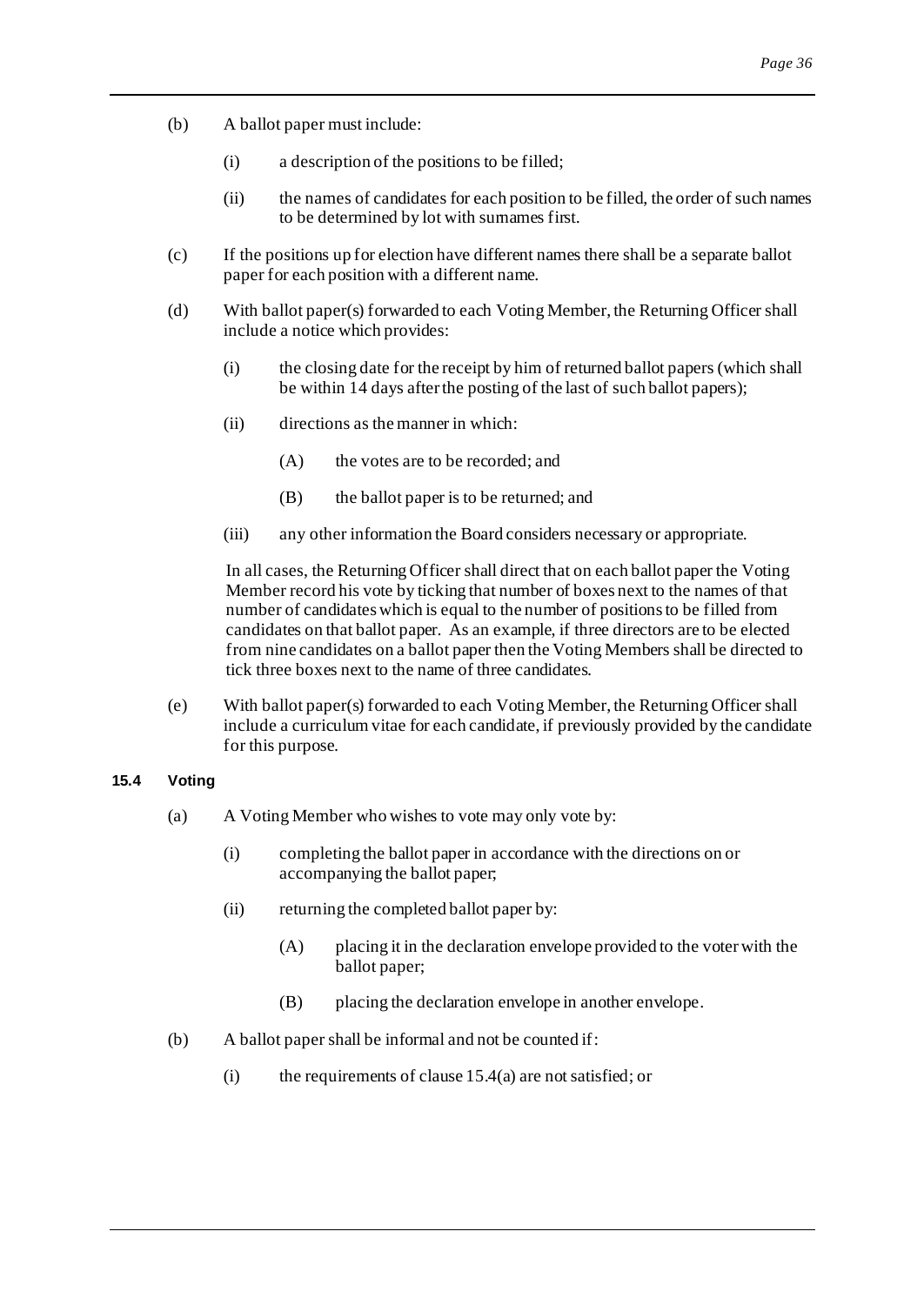(ii) it purports to vote for a greater or lesser number of candidates than are required to fill the relevant vacancies (provided that a ballot paper which includes a vote for a candidate who died, withdrew or is deemed to have withdrawn his nomination or was or became ineligible for election to a vacant position during the election period must not, for that reason alone, be regarded as purporting to vote for a lesser numbers of candidates than are required);

provided that a ballot paper must not be rejected only because it and other papers were placed in the same envelope, unless it affects the secrecy of the vote.

- (c) The Returning Officer shall hire or otherwise arrange for a post office box or other receptacle to which ballot papers may be forwarded and arrange as far as possible that such box or receptacle shall not be available to be opened by anyone but the Returning Officer.
- (d) After the closing date, the Returning Officer shall collect the envelopes containing the ballot papers and check the same to ensure that no votes are cast except by those eligible to vote and that no-one casts more than one vote and, having so done, remove the sealed envelopes containing the ballot papers and open the same and mix the ballot papers so that identification becomes impossible.
- (e) Non-receipt of a ballot paper by a Voting Member or the non-return of a ballot paper or return of a ballot paper improperly completed or not enclosed in a sealed envelope does not invalidate a ballot.
- (f) Any doubt as to the formality of a ballot paper must be resolved in the absolute discretion of the Returning Officer whose determination is final and conclusive.

# <span id="page-40-1"></span><span id="page-40-0"></span>**15.5 Counting of votes**

- (a) In addition to the powers specified in this Constitution, the Returning Officer shall take such action and give such directions as are reasonably necessary:
	- (i) to ensure that no irregularities occur in or in connection with any election;
	- (ii) to remedy any procedural defects that appear to the Returning officer that exist in this Constitution; and
	- (iii) to ensure the security of ballot papers and envelopes that are for use, or used, in the election
- (b) In respect of the matters in paragraph [\(a\)](#page-40-1) of this clause, no person shall refuse or fail to comply with any such directions nor hinder nor obstruct the Returning Officer or any other person in the conduct of the election or the taking of such action.
- (c) The ballot papers must be counted by the Returning Officer in the presence of any scrutineers as provided in claus[e 15.7](#page-41-2) who must keep secret the manner in which Voting Members have voted in the ballot.
- (d) The Returning Officer must count the votes indicated upon the ballot papers that are properly marked and the candidates who receive the greatest number of votes must be progressively elected until all positions are filled.
- (e) If there is a tie for a position, the Returning Officer must draw by lot which of the tied candidates will fill the relevant position.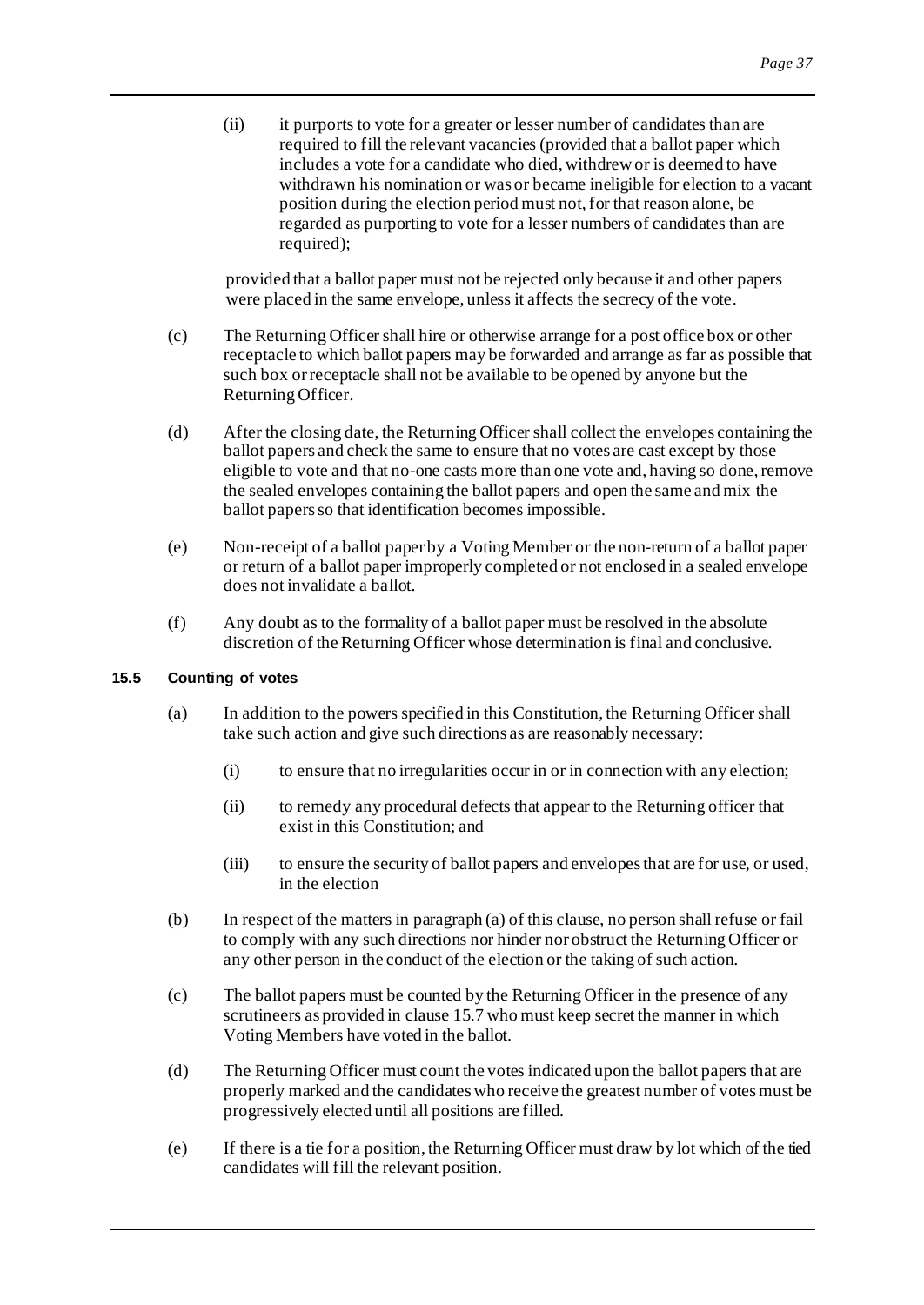- (f) The Returning Officer must advise the Division, or the Board (as the case may be) after the result of the election, the declaration of result.
- (g) A Member who was a candidate in an election, may request the Returning Officer after the declaration to advise the number of:
	- (i) votes cast in the ballot;
	- (ii) formal votes;
	- (iii) informal votes; and
	- (iv) formal votes received by each candidate.
- (h) The Returning Officer shall provide to the nominee in writing the above details within 21 days of the request by the nominee.
- (i) Where an election is conducted by the Institute, every officer and employee of the Institute who is able to do so must take such steps as are necessary to ensure that all ballot papers, envelopes, lists and other documents relevant to the election are preserved and kept at the office of the Institute for three months after the completion of the election, after which time they will be destroyed.

# <span id="page-41-0"></span>**15.6 Absentee Voting**

If a Member who is entitled to vote by a secret postal ballot at any election held under this Constitution will be absent from the Member's usual address during a ballot such Member may apply to the Returning Officer for a ballot paper to be sent to the Member at an address which the Member nominates.

#### <span id="page-41-2"></span><span id="page-41-1"></span>**15.7 Scrutineers**

- (a) Any candidate for office may appoint any other member who is not a candidate in the election to act as scrutineer on his/her behalf at the election the candidate is nominating for a position. The appointment of the scrutineer may be withdrawn at any time and be replaced with another scrutineer. The appointment and/or withdrawal of a scrutineer shall be in writing and signed by the candidate.
- (b) All scrutineers shall, so far as possible, having regard to the time of their appointment in the case of a postal ballot be entitled to observe the posting of nomination f orms and the consideration thereof on return and in the case of all elections be entitled to inspect the nomination forms and observe the form and distribution of ballot papers, the collection of ballot papers on their return, the checking of votes, the admission and counting of votes, the conduct of the determination of the election by lot and the declaration of the ballot.
- (c) In every case it shall be the right and duty of the scrutineer to observe any act performed or directed by the Returning Officer which may affect the result of the election and the Returning Officer shall take all reasonable steps by notification or otherwise to enable such scrutineer to exercise this right, but no election shall be vitiated by reason of the fact that a scrutineer does not in fact, exercise all or any of such rights if he has had a reasonable opportunity to do so.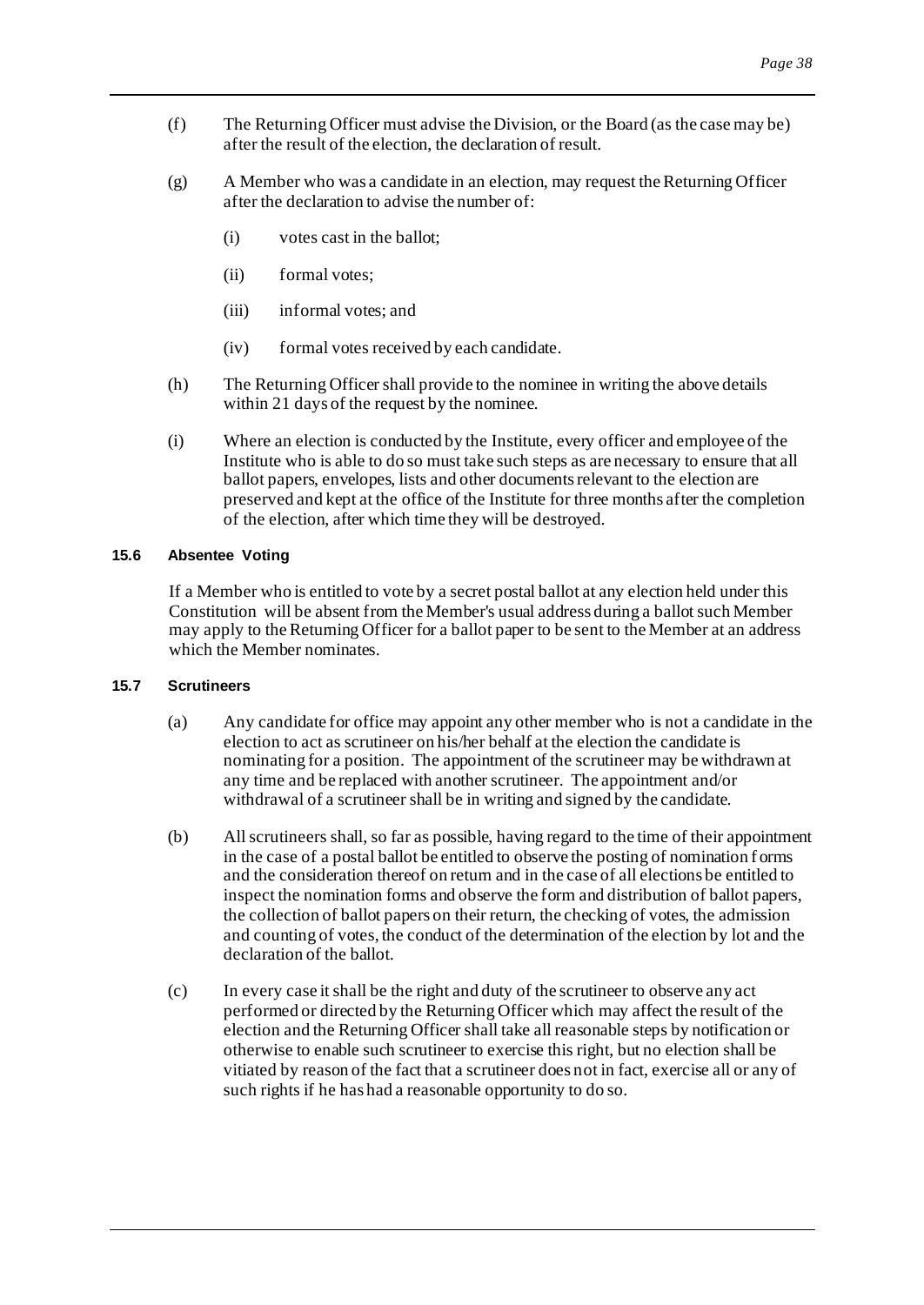- (d) A scrutineer shall direct the attention of the Returning Officer to any irregularity he may detect whether in the nomination forms, the form or distribution of ballot papers, the admission of the right of any person to vote, the admission or counting of ballot papers or in respect of any other matter to be observed or done under this Constitution in connection with elections. The relevant Returning Officer shall have the final determination in respect of any matter queried by a scrutineer and a scrutineer shall comply with any lawful direction issued by a Returning Officer.
- (e) A scrutineer shall do all things necessary so that the conduct of an election shall conform to this Constitution and so that the secrecy of the ballot shall be observed

# <span id="page-42-4"></span><span id="page-42-0"></span>**16 Insurance and Indemnity of Applicable Persons**

# <span id="page-42-1"></span>**16.1 Applicable Persons**

The provisions of this claus[e 16](#page-42-4) shall apply to Applicable Persons, which expression shall include:

- (a) every person who is or has been an Officer of the Institute;
- (b) every person who is or has been an Officer of a Related Body Corporate of the Institute;
- (c) if the Directors determine, an employee or former employee of the Institute or a Related Body Corporate of the Institute;
- (d) if the Directors determine and to the extent permitted under the Corporations Act, an auditor or former auditor of the Institute or a Related Body Corporate of the Institute.

# <span id="page-42-7"></span><span id="page-42-2"></span>**16.2 Insurance**

- (a) To the extent permitted under the Corporations Act, the Institute may pay, or agree to pay, a premium in respect of a contract insuring any one or more Applicable Persons against any liability incurred by the Applicable Person provided that the liability does not arise out of conduct involving:
	- (i) a wilful breach of duty in relation to the Institute or a Related Body Corporate of the Institute; or
	- (ii) a contravention of section 182 or 183 of the Corporations Act.
- (b) To the extent permitted under the Corporations Act, the Institute may pay, or agree to pay, an Applicable Person for costs and expenses incurred by that Applicable Person in defending proceedings, whatever the outcome of the proceedings.

# <span id="page-42-8"></span><span id="page-42-6"></span><span id="page-42-3"></span>**16.3 Indemnity**

- (a) The Institute does not exempt an Applicable Person from a liability to the Institute incurred in their capacity as an Applicable Person.
- <span id="page-42-5"></span>(b) To the extent permitted by the Corporations Act, the Institute indemnifies any Applicable Person against non legal costs incurred as an Applicable Person except::
	- (i) for a liability owed to the Institute or a Related Body Corporate of the Institute;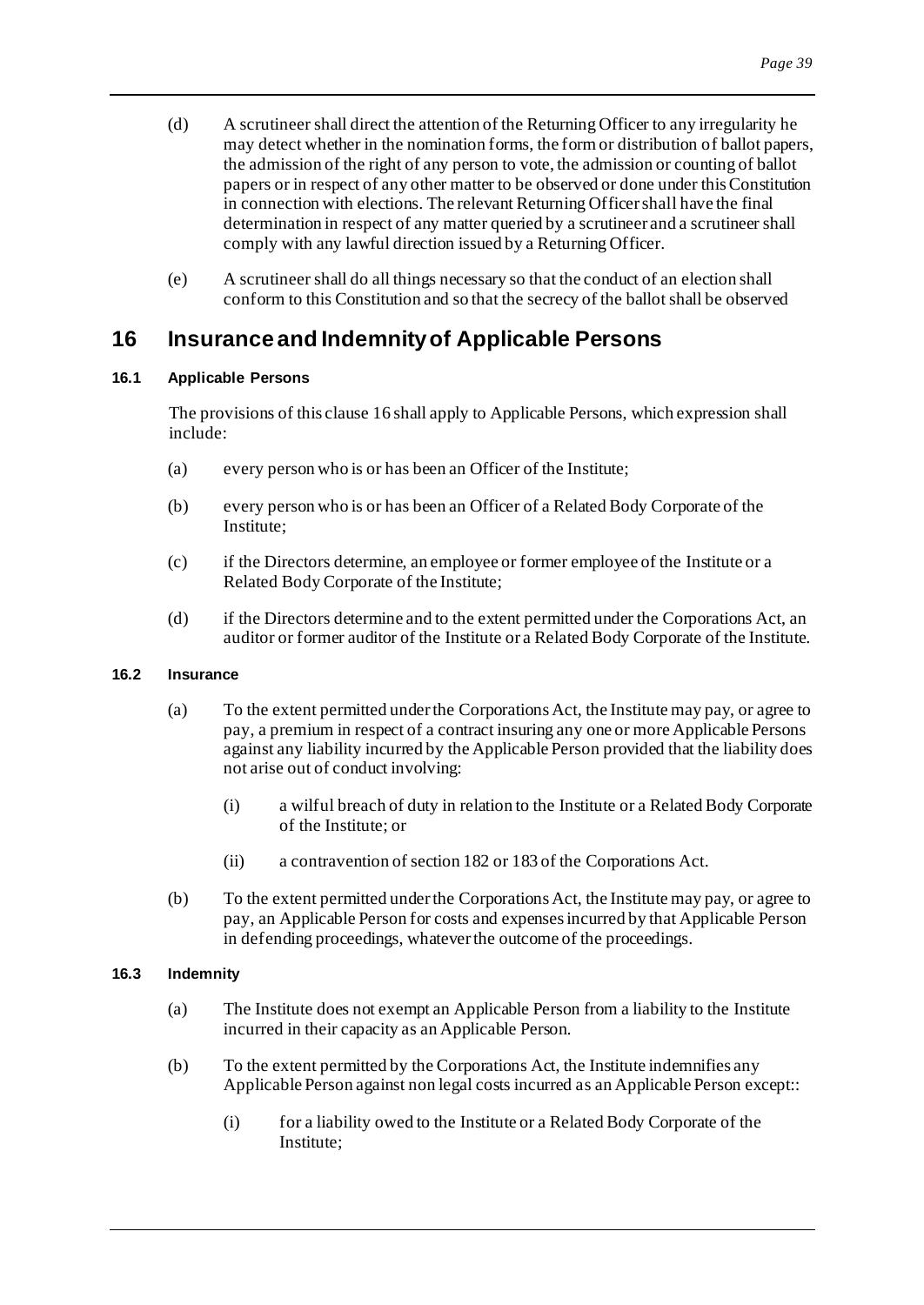- (ii) for a liability for a pecuniary penalty order under section 1317G or compensation order under section 1317H or section 1317HA of the Corporations Act;
- <span id="page-43-1"></span>(iii) for a liability owed to a third party arising out of conduct involving a lack of good faith.
- (c) To the extent permitted by the Corporations Act, the Institute indemnifies any Applicable Person against legal costs incurred in defending an action for a liability incurred as an Applicable Person except:
	- (i) in defending or resisting proceedings in which the Applicable Person is found to have a liability for which they could not be indemnified under clause  $16.3(b)$ ; or
	- (ii) in defending or resisting criminal proceedings in which the Applicable Person is found guilty; or
	- (iii) in defending or resisting proceedings brought by the Australian Securities and Investments Commission (and any of its successors) or a liquidator for a court order if the grounds for making the order are found by a court to have been established; or
	- (iv) in connection with proceedings for relief to the Applicable Person under the Corporations Act in which the Court denies relief.
- (d) Where the costs and expenses incurred by an Applicable Person under clauses [16.3\(a\)](#page-42-6)[, 16.3\(b\)](#page-42-5) o[r 16.3\(c\)](#page-43-1) are recovered by the Institute under an insurance policy taken out or paid for by the Institute pursuant to claus[e 16.2](#page-42-7), the extent of the indemnification of an Applicable Person shall be reduced accordingly.

# <span id="page-43-2"></span><span id="page-43-0"></span>**16.4 Loan to an Applicable Person**

- (a) To the extent permitted by the Corporations Act, the Directors may give a loan or advance to an Applicable Person to assist with the payment of costs and expenses of the Applicable Person which may be incurred under claus[e 16.3](#page-42-8), where, in the opinion of the Directors, the costs and expenses are likely to become an amount for which the Institute may become liable.
- (b) If, upon a determination of the proceedings, the costs and expenses for which the loan or advance was given are not the liability of the Institute, the loan or advance given to the Applicable Person shall be recoverable according to the terms of the loan or advance.
- (c) In clause[s 16.2](#page-42-7)[, 16.3](#page-42-8) an[d 16.4](#page-43-2), the term "proceedings" means any proceedings and any appeal in relation to any proceedings, whether civil or criminal, being proceedings in which it is alleged that the Applicable Person has done or omitted to do some act, matter or thing in his capacity under which the person has become an Applicable Person (including proceedings alleging that the Applicable Person was guilty of negligence, default, breach of trust or breach of duty in relation to the Institute or a Related Body Corporate).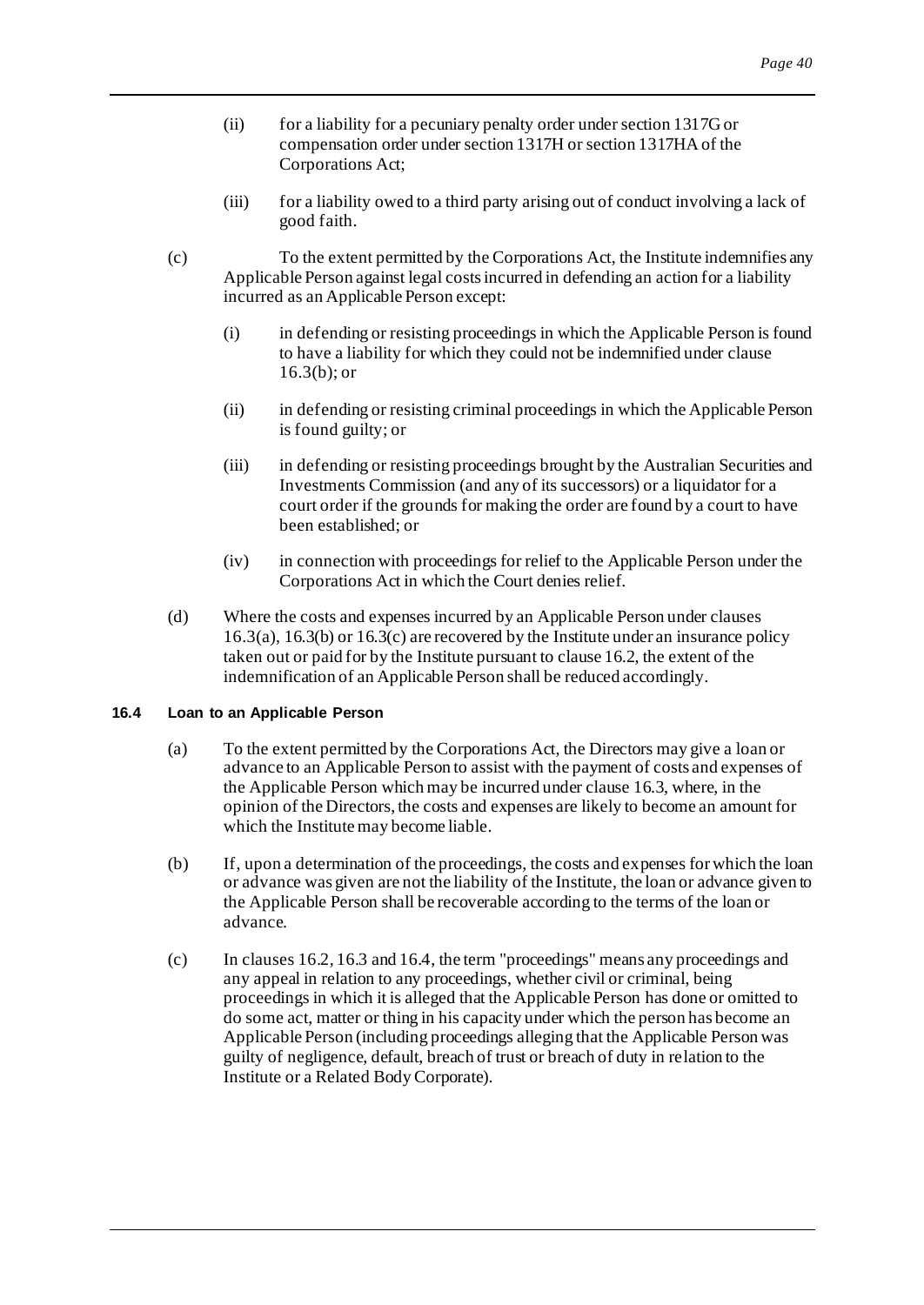# <span id="page-44-0"></span>**17 Administration**

# <span id="page-44-1"></span>**17.1 Minutes**

- (a) The Directors will cause minutes of:
	- (i) all proceedings and resolutions of meetings of Members;
	- (ii) all proceedings and resolutions of meetings of the Directors, including meetings of a committee of Directors;
	- (iii) resolutions passed by Members without a meeting;
	- (iv) resolutions passed by Directors without a meeting,

to be duly entered into the books kept for that purpose in accordance with the Corporations Act.

(b) A minute recorded and signed in accordance with the Corporations Act is evidence of the proceeding, resolution or declaration to which it relates, unless the contrary is proved.

# <span id="page-44-2"></span>**17.2 Inspection of Records**

- (a) Books containing the minutes of Members and resolutions passed by Members without a meeting will be open for inspection by any Member free of charge.
- (b) Subject to the Corporations Act, the Directors shall determine whether and to what extent, and at what time and places and under what conditions, the accounting records and other documents of the Institute or any of them will be open to the inspection of Members other than Directors, and a Member other than a Director does not have the right to inspect any document of the Institute except as provided by law or authorised by the Directors or by the Institute in meeting of Members.

# <span id="page-44-3"></span>**17.3 Execution of Documents**

- (a) The Institute may have a Seal, known as the common seal, on which its name, its Australian Company Number and the words "Common Seal" are engraved.
- (b) If the Institute has a seal the Directors shall provide for the safe custody of the Seal.
- (c) The Seal shall be used only by the authority of the Directors, or of a committee of the Directors authorised by the Directors to authorise the use of the Seal.
- (d) The Institute may execute a document by affixing the Seal to the document where the fixing of the Seal is witnessed by:
	- (i) two Directors; or
	- (ii) one Director and the Secretary; or
	- (iii) one Director and another person appointed by the Directors for that purpose.

The signature of such persons may be affixed to the document by manual, autographic or mechanical means.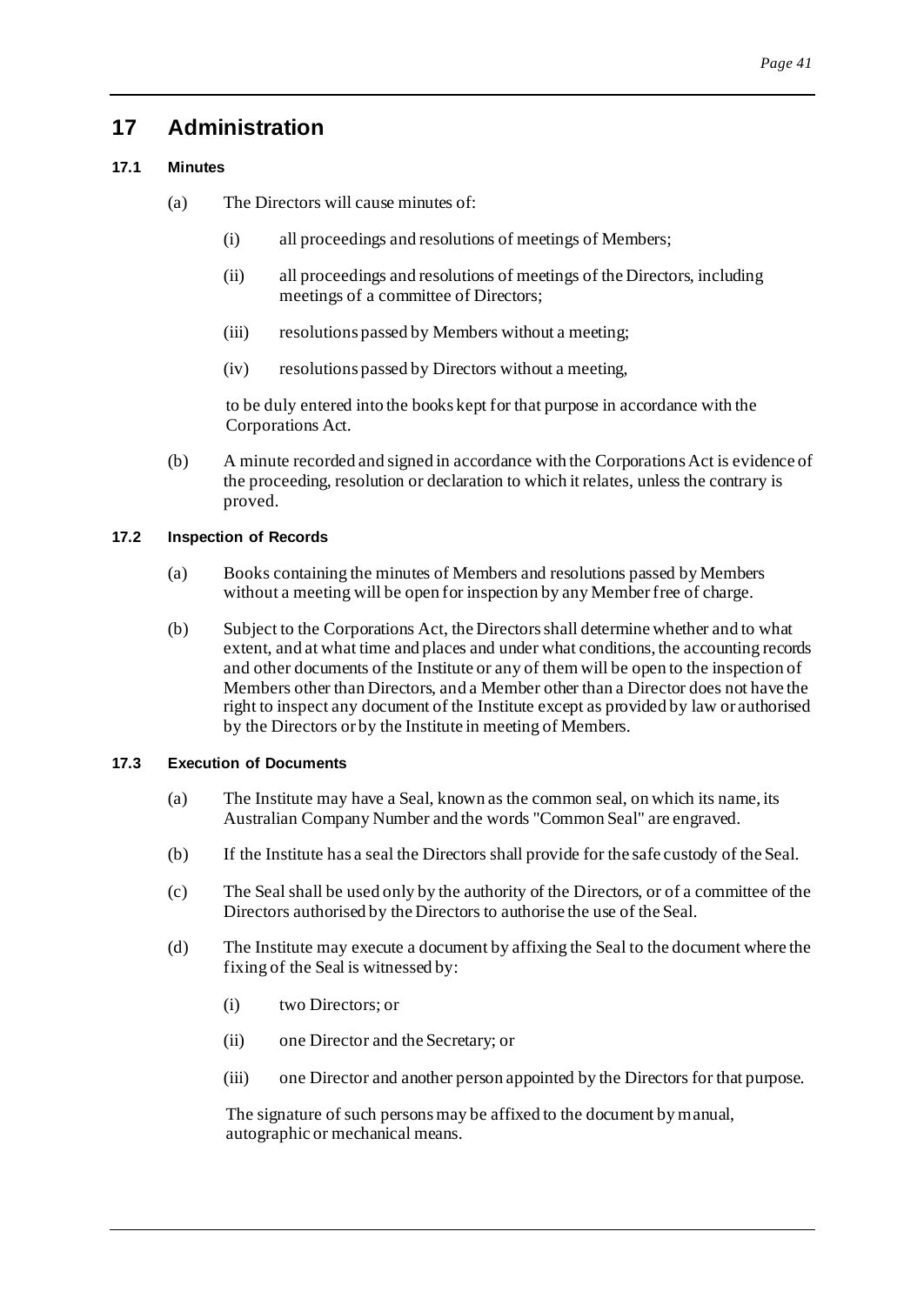- (e) The Institute may execute a document without using a seal if the document is signed by:
	- (i) two Directors; or
	- (ii) one Director and one Secretary; or
	- (iii) one Director and another person appointed by the Directors for that purpose.

# <span id="page-45-0"></span>**17.4 Amendment of Constitution**

The Institute may only alter this Constitution by Special Resolution passed at a General Meeting.

#### <span id="page-45-4"></span><span id="page-45-1"></span>**17.5 Administration**

- (a) The administration of any Chapter, Division, the Past Presidents' Council and the Members' Council including any committees established under such bodies shall be provided by the Institute and all records kept at the Institute's office.
- (b) Unless otherwise provided in this Constitution, a body listed referred to in clause [17.5\(a\)](#page-45-4) which forwards a request or recommendation to the Chief Executive Officer shall do so by addressing the request or recommendation to the Chief Executive Officer by:
	- (i) hand delivery;
	- (ii) post at the address of the Institute ;
	- (iii) facsimile transmission to the Institute's facsimile number as advised from time to time by the Institute; or
	- (iv) email at the email address advised from time to time by the Institute.

#### <span id="page-45-3"></span><span id="page-45-2"></span>**17.6 Notices**

- (a) A notice may be given by the Institute to any Member either:
	- (i) by serving it on him personally;
	- (ii) by sending it by post to him at his address as shown in the Register or to the Service Address supplied by him to the Institute for the giving of notices to him;
	- (iii) by facsimile transmission to him at the facsimile number as shown in the Register; or
	- (iv) by email to him at the email address as shown in the Register.
- (b) Where a notice is sent by:
	- (i) post, service of the notice shall be deemed to be effective by properly addressing, prepaying and posting a letter containing the notice, and to have been effected, in the case of a notice of a Member, on the day after the date of its posting and, in any other case, at the time at which the letter would be delivered in the ordinary course of post.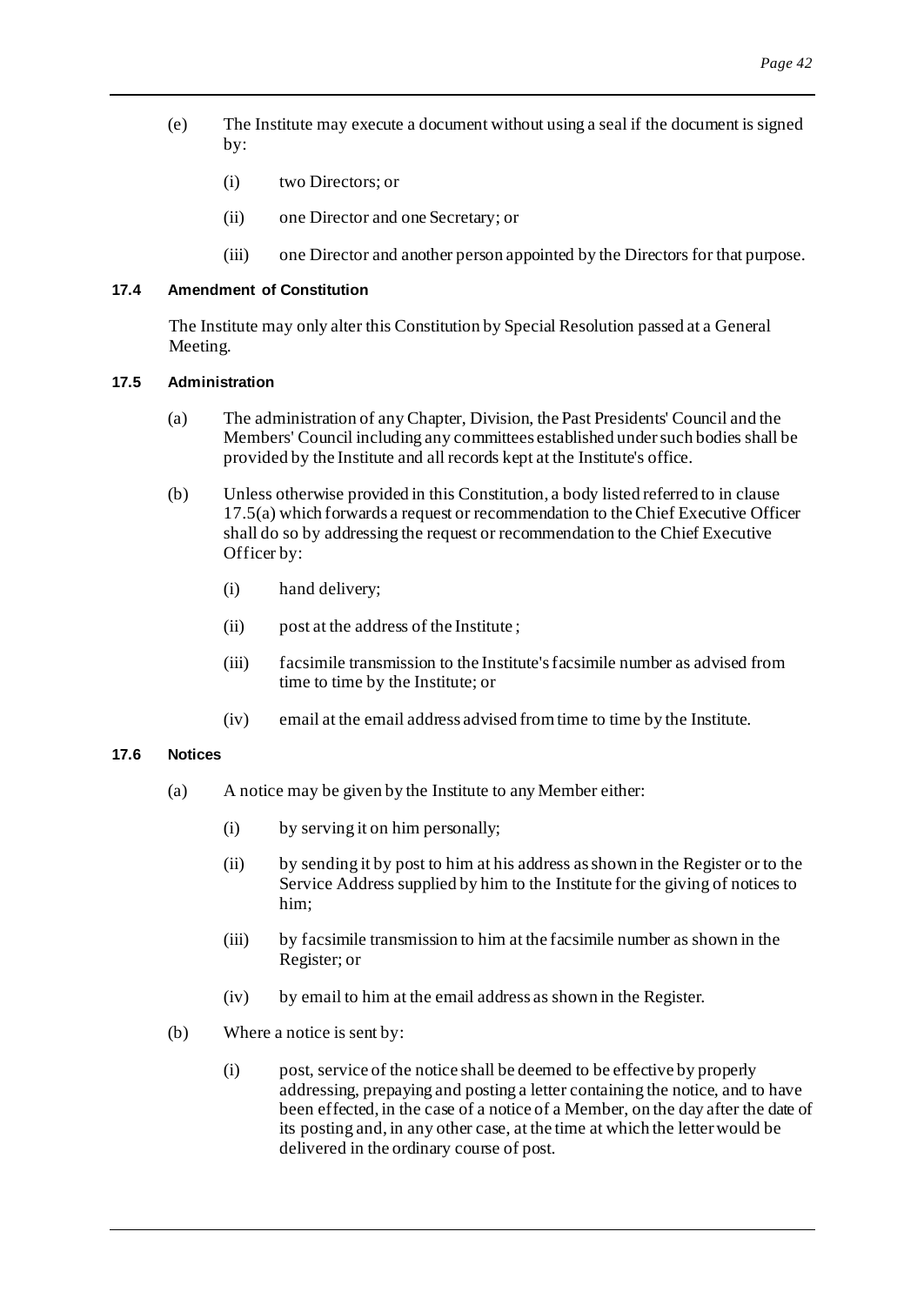- (ii) by facsimile transmission, service of the notice shall be deemed to be effected within 24 hours of the transmission, unless the Institute receives notification that the transmission was not successful.
- (iii) by electronic transmission, service of the notice shall be deemed to be effected within 24 hours of the transmission, unless the Institute receives notification that the transmission was not successful.
- (c) A notice may be given by the Institute to joint Members by giving the notice to the joint Member first named in the Register.

# <span id="page-46-0"></span>**18 Financial Matters**

# <span id="page-46-1"></span>**18.1 Application of Income and Property**

- (a) The income and property of the Institute however derived will be applied solely towards the promotion of the Objects, and no portion of the income or the property of the Institute will be paid or transferred directly or indirectly by way of dividend, bonus or otherwise by way of profit to Members of the Institute.
- (b) Nothing in this Constitution shall prevent the payment in good faith:
	- (i) of the payments contained in claus[e 8.7](#page-24-5) an[d 10.2\(b\)](#page-29-7);
	- (ii) of insurance premiums to the extent permitted by the Corporations Act; and
	- (iii) of indemnification to the extent permitted by the Corporations Act and this Constitution.

### <span id="page-46-2"></span>**18.2 Dividends and Reserves**

No payment of dividends or other distributions to Members shall be made.

#### <span id="page-46-3"></span>**18.3 Accounts and Reports**

- (a) The Board shall cause proper accounting and other records to be kept and shall distribute copies of financial statements as required by Section 295 of the Corporations Act to Voting Members. Financial Statements shall be distributed:
	- (i) in accordance with claus[e 17.6;](#page-45-3) or
	- (ii) may be posted on a website advised from time to time by the Institute.
- (b) The books of accounts shall be kept at the registered office of the Institute or at such other place or places as the Board thinks fit and shall at all times be open to inspection by any Director.
- (c) The Board shall from time to time determine whether and to what extent and at what times and places and under what conditions and regulations the books of account of the Institute or any of them shall be open to inspection by Members and no Member shall have any right to inspect any books of account or document of the Institute except as conferred by law or authorised by the Board or by a Special Resolution of the Institute in a General Meeting.
- (d) Unless otherwise determined by the Board, the financial year of the Institute shall commence on 1 July in each year and end on 30 June in the following year.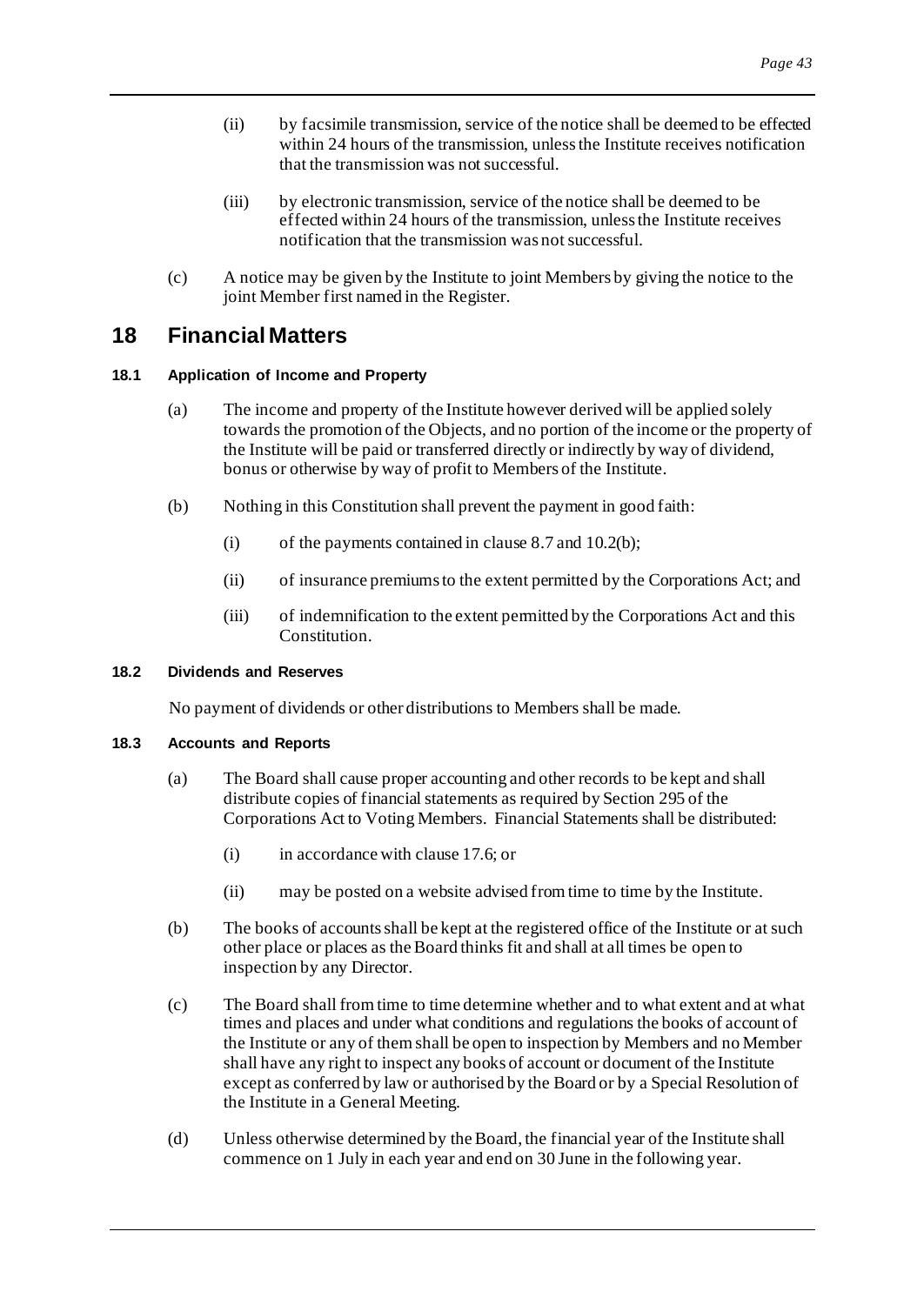#### <span id="page-47-0"></span>**18.4 Audit**

- (a) A registered company auditor must be appointed. No appointment of an auditor shall be effective unless the auditor has first tendered to the Institute a signed consent to so act.
- (b) The auditor may not be an officer of the Institute.
- <span id="page-47-6"></span>(c) The Institute must at any Annual General Meeting, if there is a vacancy in the office of auditor, appoint an auditor to fill the vacancy.
- (d) An auditor appointed pursuant to claus[e 18.4\(c\)](#page-47-6) shall hold office until resignation or removal from office or until the auditor is not capable of acting as auditor for any reason.
- <span id="page-47-7"></span>(e) An auditor may be removed by resolution passed at a General Meeting.
- <span id="page-47-8"></span>(f) Where an auditor resigns or is removed in accordance with claus[e 18.4\(e\)](#page-47-7), the Board may appoint another person to be the auditor.
- $(g)$  The auditor appointed pursuant to claus[e 18.4\(f\)](#page-47-8) shall remain as auditor until the next Annual General Meeting, whereupon his appointment shall be subject to the ratification or otherwise of the Members.

# <span id="page-47-1"></span>**19 Winding Up**

# <span id="page-47-2"></span>**19.1 Procedure**

The Institute may be dissolved by a special resolution of Members at a meeting of the Institute Members.

# <span id="page-47-5"></span><span id="page-47-3"></span>**19.2 Contribution of Members on Winding Up**

Every Member of the Institute undertakes to contribute to the assets of the Institute in the event of the Institute being wound up while he or she is a Member, or within one year of ceasing to be a Member such amount as may be required not exceeding \$2.00, for the payment of the debts and liabilities of the Institute contracted whilst the Member or past Member as the case may be was a Member of the Institute, and the costs charges and expenses of winding up and for the adjustment of the rights of the contributors amongst themselves.

# <span id="page-47-4"></span>**19.3 Distribution of Property on Winding Up**

Where on the winding up of the Institute or dissolution of the Institute, there is a surplus of assets after satisfying all the Institute's liabilities and expenses, the surplus will not be paid or distributed to the Members of the Institute but will be given or transferred to such other institution or body having similar objects to the Objects, is an institution or body which prohibits the distribution of income, profit or assets to its Members and which has gained approval from the Deputy Commissioner of Taxation to be recognised as a body whose income is exempt from taxation. Such institution or body will be determined by the Members of the Institute on or before the time of such winding up or dissolution, failing such determination the institution or body shall be determined by application to the Supreme Court in the State of Victoria.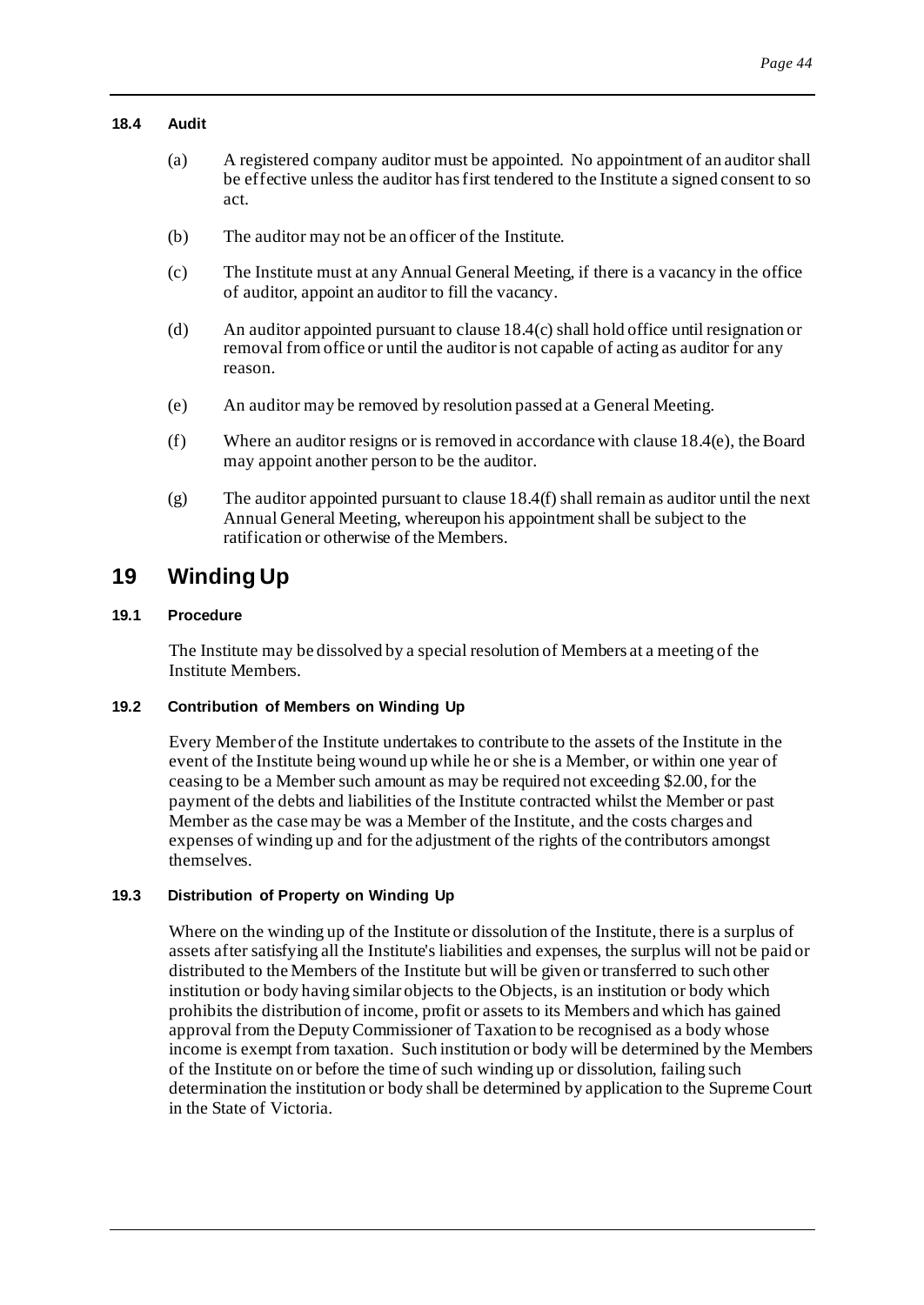# <span id="page-48-2"></span><span id="page-48-0"></span>**20 Transitional Provisions**

# <span id="page-48-1"></span>**20.1 General**

- (a) The provisions of this claus[e 20](#page-48-2) deal with matters arising from the adoption of this Constitution and transitional issues associated with the adoption of the Constitution.
- (b) The following clauses take precedence over the previous clauses of this Constitution in the case of inconsistency.
- (c) No rights or privileges shall accrue from the:
	- (i) loss or change of any term; or
	- (ii) abolition or change of any:
		- (A) role with or within the Institute; or
		- (B) body within the Institute

as a result of the adoption of this Constitution.

- (d) The adoption of this Constitution does not affect the continuity of the Institute or of any of the bodies established by the Institute that have a continuing role under this Constitution.
- (e) Any decisions or resolutions adopted by:
	- (i) the Institute; or
	- (ii) of any bodies established by the Institute;

prior to the commencement of this Constitution, shall not be affected by the adoption of this Constitution and such decisions and resolution shall be decisions of the Institute pursuant to this Constitution.

- (f) Any process commenced by:
	- (i) the Institute; or
	- (ii) any of the bodies established by the Institute;

prior to the commencement of this Constitution, shall be deemed to have been commenced by:

- (A) the Institute; or
- (B) any of the bodies established by the Institute

under this Constitution.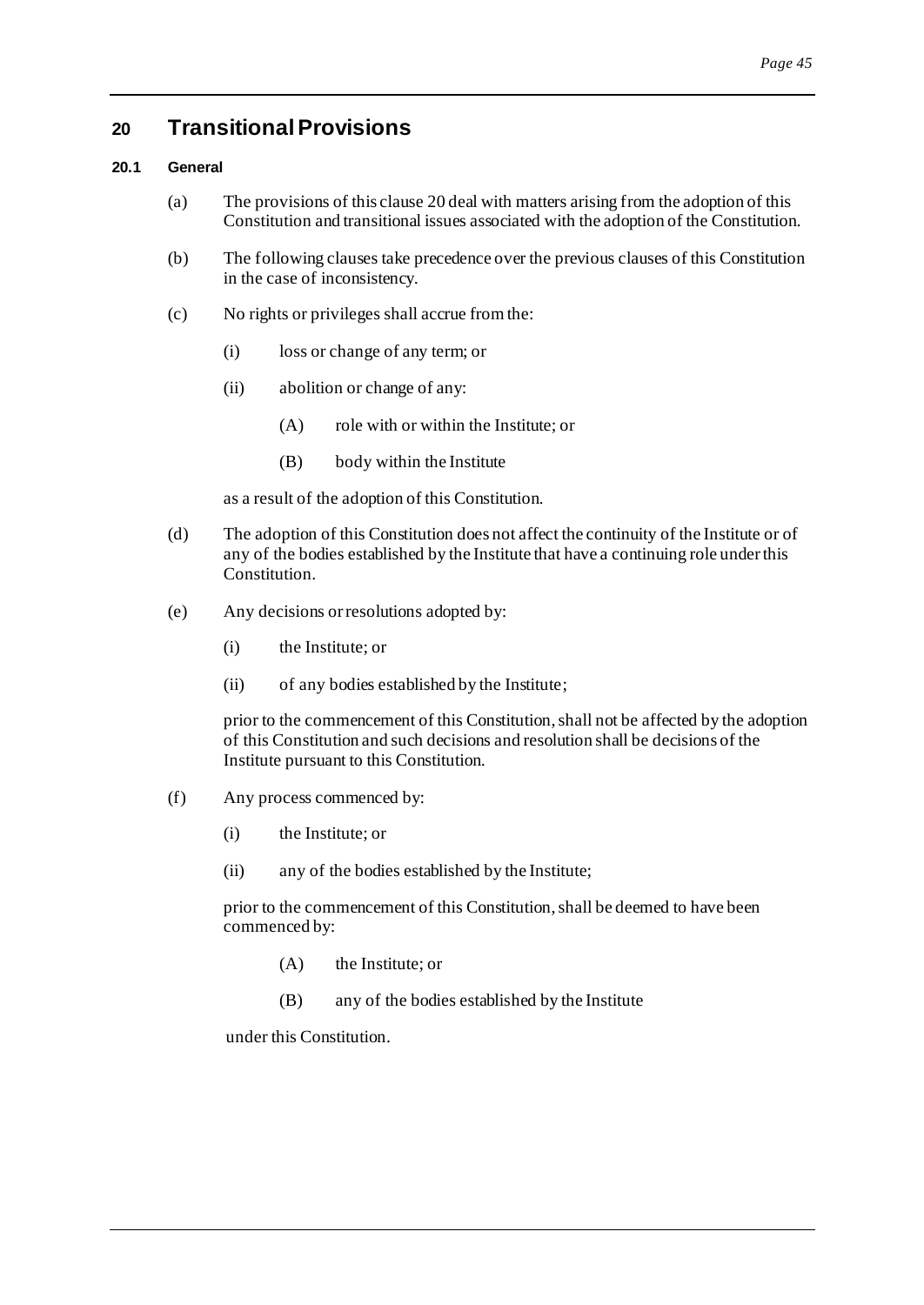#### <span id="page-49-0"></span>**20.2 Divisions**

- (a) As and from the Commencement Date, Division Committee members, including the Chairperson and Vice Chairperson appointed in 2013 shall hold office until 31 December 2014.
- <span id="page-49-6"></span>(b) Any person who is a Division Committee member on the Commencement Date may serve a maximum of four consecutive two year terms after the expiry of their current term.

# <span id="page-49-1"></span>**20.3 Chapters**

As and from the commencement of this Constitution Chapter Committee members, including the Chairperson and Vice Chairperson elected/appointed in 2013 shall hold office until 31 December 2014.

#### <span id="page-49-2"></span>**20.4 Members Council**

- (a) Members Council Delegates elected in 2013 shall hold office until 31 December 2014.
- (b) Any person who is a Delegate on the Commencement Date may serve a maximum of four consecutive two year terms after the expiry of their current term.

#### <span id="page-49-7"></span><span id="page-49-3"></span>**20.5 Membership**

Members who were immediately prior to the commencement of this Constitution:

- (a) Licensed Members and Corporate Members shall from the commencement of this Constitution be reallocated by the Institute as Office Members and/or Licensed Members;
- (b) Representative Members shall from the commencement of this Constitution remain as Representative Members under this Constitution;
- (c) Honorary Life Members and Non-Practising Members shall from the commencement of this Constitution remain as Honorary Life and Non-Practising Members;
- (d) Student Members shall from the commencement of this Constitution remain as Student Members under this Constitution; and
- (e) Affiliate Members and Interstate Service Members shall from the commencement of this Constitution be Affiliates.

# <span id="page-49-5"></span><span id="page-49-4"></span>**20.6 Board of Directors**

- (a) Of the Directors who were elected to the Board in 2012 for a term of two years:
	- (i) John Grabyn shall retire in 2014 and, having by that time served on the Board for a continuous period of nine years or more, shall not be eligible for reelection; and
	- (ii) the remainder shall each have their term of office extended to three years.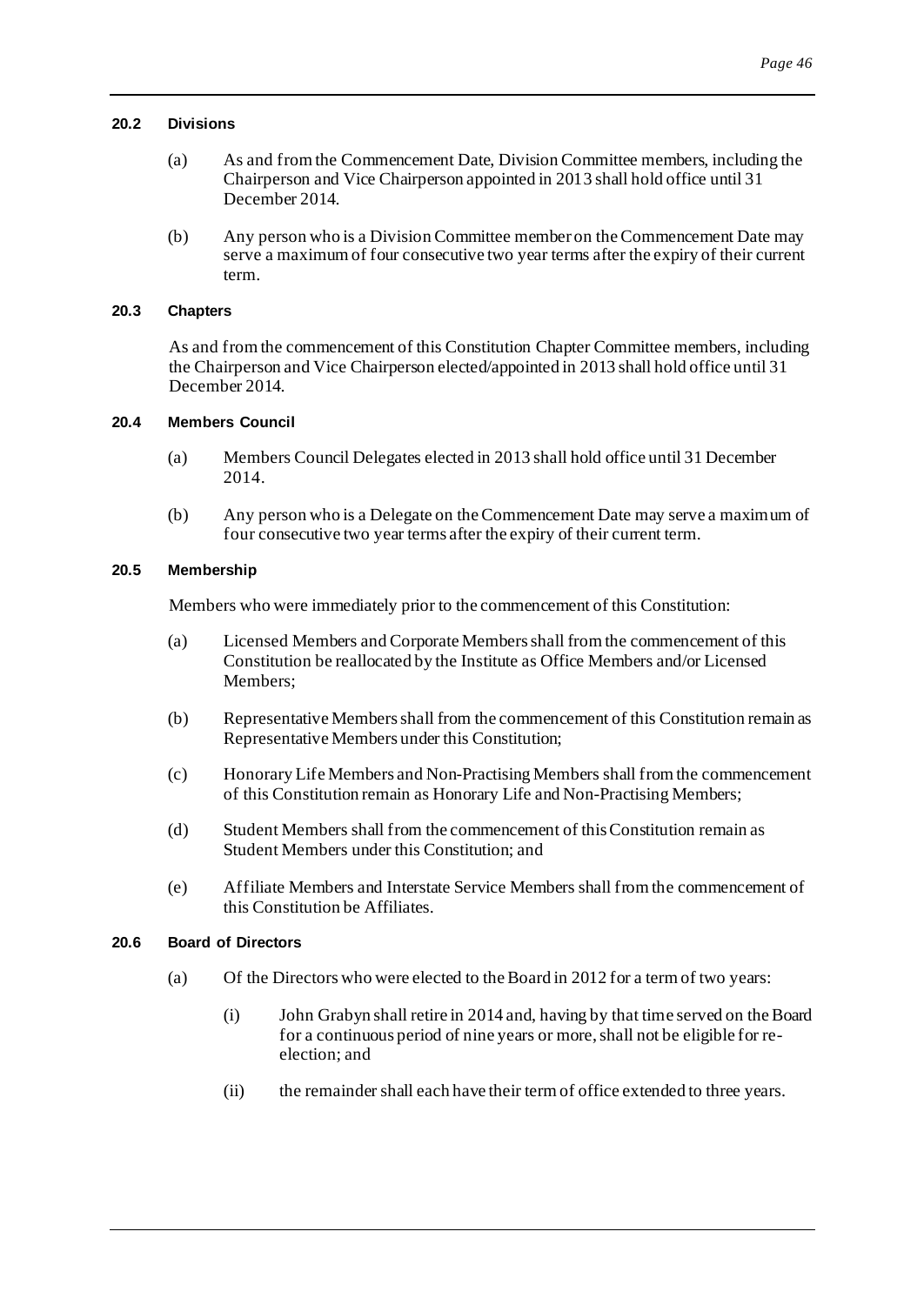- (b) Of the Directorswho were elected to the Board in 2011 for a term of two years:
	- (i) Sophie Lyon, Gavan Lethlean and Adrian Butera shall each have their terms of office extended to three years; and
	- (ii) the term of office of the remainder shall expire in 2013.
- (c) Trevor Booth's current term of office shall expire in 2013.
- (d) Neville Sanders' term of office shall expire in 2015 and, having by that time served on the Board for a continuous period of nine years or more, he shall not be eligible for re-election.
- (e) Notwithstanding clause  $8.3(b)(i)$ , any person who:
	- (i) is a Director at the date of adoption of this Constitution; and
	- (ii) at the date of expiry of their current term of office has served as a Director for a continuous period of less than nine years;

shall be eligible to stand for re-election as a Director.

(f) One Director elected in each of the 2013 and 2015 elections must be elected by and from the Members allocated to Divisions outside of the metropolitan Zone/s.